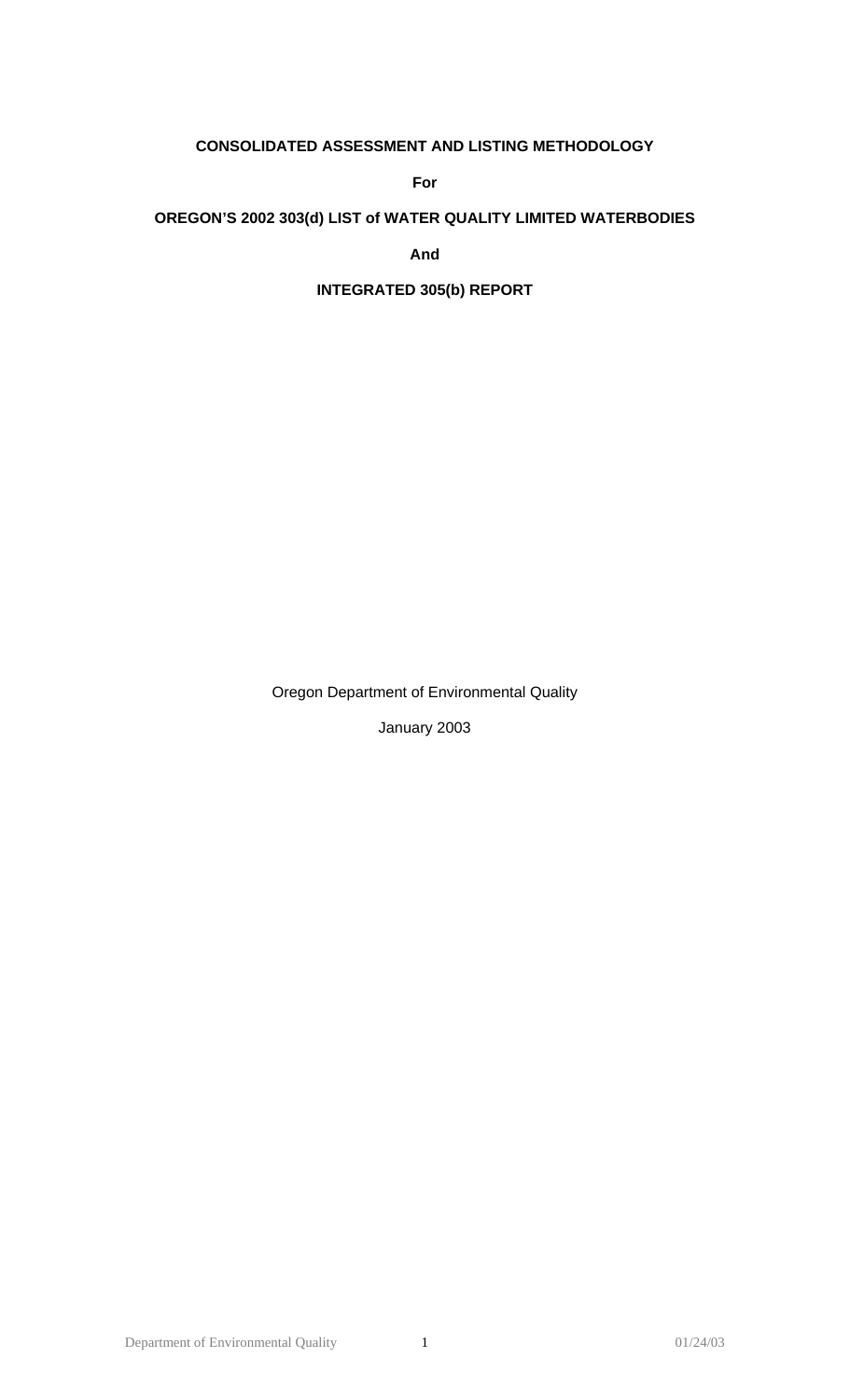## **BACKGROUND:**

Section 305(b) of the Clean Water Act (CWA) requires states to report on the extent to which all navigable waters meet water quality standards. All surface waters, including rivers, streams, lakes, ponds, reservoirs, wetlands, estuaries and coastal waters are considered "navigable" under the CWA.

Section 303(d) of the CWA requires each state to identify those waters for which existing required pollution controls are not stringent enough to achieve that State's water quality standards. These water bodies are considered "water quality limited" or "impaired." Once a water body is identified as being water quality limited, Section 303(d) requires that Total Maximum Daily Loads (TMDLs) be developed. TMDLs describe the amount of each pollutant a water body can receive and not violate water quality standards. EPA regulations require states to submit, along with the 303(d) list, a description of the methodology used to identify and prioritize waters for TMDL development.

Submissions of both water quality assessments are due to EPA every two years. Prior to 2002, States submitted the 303(d) list and the 305(b) report as separate documents. In the "2002 Integrated Water Quality Monitoring and Assessment Report Guidance" EPA recommends that States submit an integrated report that will satisfy Clean Water Act requirements for both Section 305(b) water quality reports and Section 303(d) lists of water quality limited water bodies. In the "integrated report" water bodies can fall into one of several categories depending on available data, water quality status and source of impairment.

### **ASSESSMENT METHODOLOGY**

This document summarizes the assessment methodology used by the Oregon Department of Environmental Quality (ODEQ) to determine water quality standards attainment for both the 2002 305(b) water quality report and the 2002 303(d) list of impaired waters. The assessment methodology is based on the following documents:

- "2002 Integrated Water Quality Monitoring and Assessment Report Guidance", EPA, November 2001
- "Guidelines for Preparation of the Comprehensive State Water Quality Assessments (305(b) Reports) and Electronic Updates: Report Contents", EPA, 1997
- Oregon's Water Quality Standards
- "Consolidated Assessment and Listing Methodology" EPA, DRAFT April 20, 2001
- Oregon Department of Environmental Quality's Listing Criteria for the 1998 303(d) list
- Water Quality Monitoring, Technical Guide Book", the Oregon Plan for Salmon and Watersheds, July 1999.
- June 22, 1998 letter from ODEQ to EPA, Region X, providing policy clarifications for Oregon's water quality standards interpretation.

States must consider all existing and readily available data and information to prepare the Section 303(d) list. When the data and information meet reasonable and appropriate data quality requirements described in the State's assessment methodology, it must be used in the assessment. (Consolidated Assessment and Listing Methodology, Toward a Compendium of Best Practices, DRAFT April 20, 2001, EPA).

This document is divided into several parts:

- 1. Water quality standards discussion
- 2. Data evaluation process discussion including:
	- Metadata requirements
		- QA/QC requirements
	- Minimum number of samples
- 3. Integrated Report Categories
- 4. General policy issue discussion:
	- De-listing
	- Drought conditions
	- Segmentation
	- Narrative Biological Criterion
	- Tribal Waters
	- **Schedule**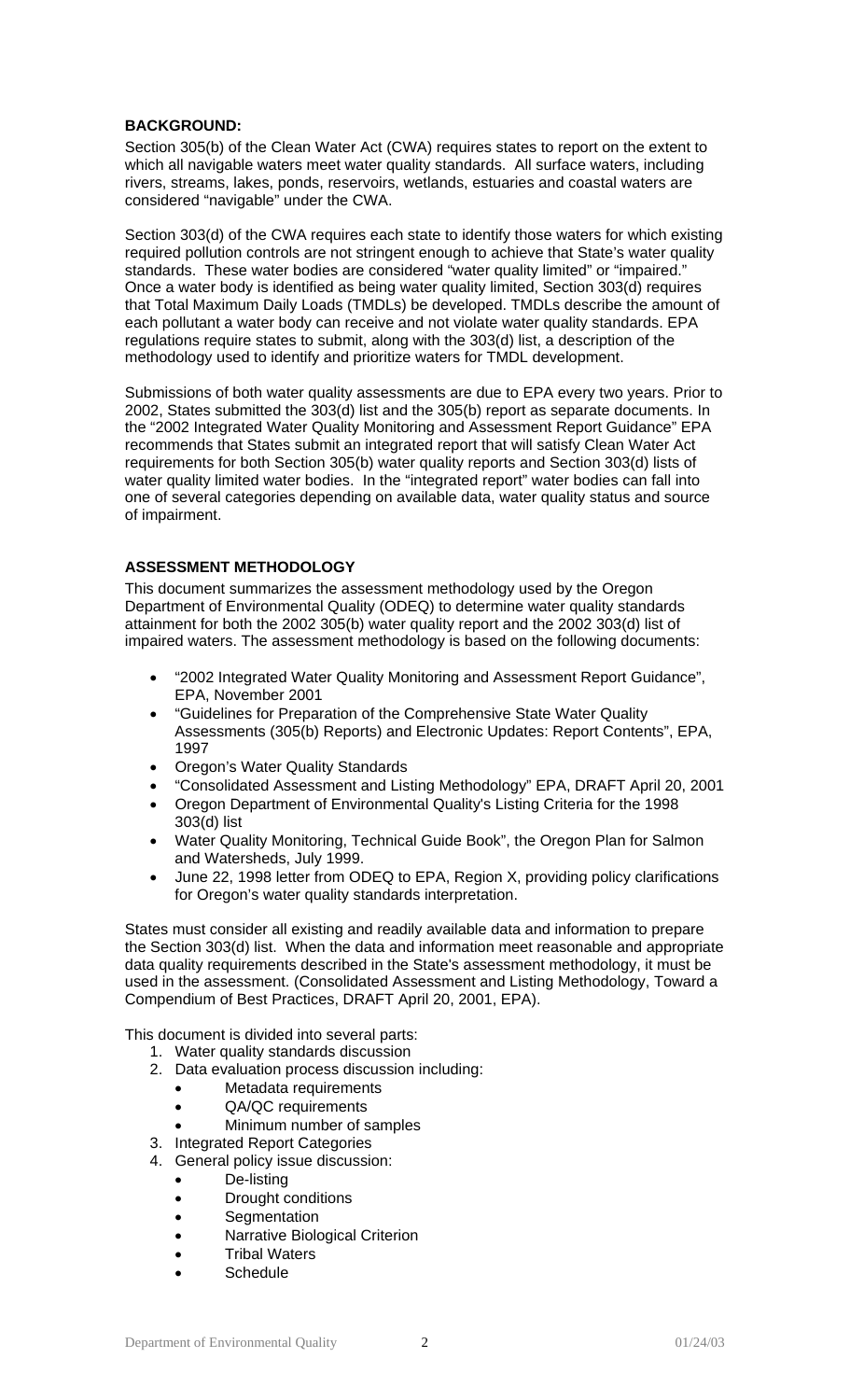5. Parameter Specific discussion including:

• Decision trees to interpret dissolved oxygen, temperature and bacteria criteria

6. Integrated report format

## *Water Quality Standards:*

The objective of the Clean Water Act (CWA) is to restore and maintain the physical, chemical and biological integrity of the Nation's waters (CWA 101(a)). To help implement these objectives, states develop and adopt water quality standards. Water quality standards include beneficial uses, narrative and numeric criteria and anti-degradation policies.

Oregon's water quality standards are contained in Oregon's Administrative Rules (OAR) 340 Division 41. Beneficial uses are listed in OAR 340 Division 41 by Oregon Water Resource Division basin. Examples of beneficial uses are shown in Table 1, the basin use table for the North Coast-Lower Columbia Basin (OAR 340-41-202).

| <b>Beneficial Uses</b>                                                                                                         | <b>Estuaries and</b><br><b>Adjacent Marine</b><br><b>Waters</b> | <b>Columbia River</b><br><b>Mouth to RM 86</b> | <b>All other Streams</b><br>and Tributaries<br><b>Thereto</b> |  |  |
|--------------------------------------------------------------------------------------------------------------------------------|-----------------------------------------------------------------|------------------------------------------------|---------------------------------------------------------------|--|--|
| <b>Public Domestic</b><br>Water Supply <sup>1</sup>                                                                            |                                                                 | $\mathsf{x}$                                   | X                                                             |  |  |
| <b>Private Domestic</b><br>Water Supply <sup>1</sup>                                                                           |                                                                 | X                                              | X                                                             |  |  |
| <b>Industrial Water</b><br>Supply                                                                                              | X                                                               | X                                              | X                                                             |  |  |
| Irrigation                                                                                                                     |                                                                 | X                                              | X                                                             |  |  |
| Livestock Watering                                                                                                             |                                                                 | $\overline{\mathsf{X}}$                        | $\overline{\mathsf{x}}$                                       |  |  |
| Anadromous Fish<br>Passage                                                                                                     | X                                                               | $\overline{\mathsf{x}}$                        | $\overline{\mathsf{x}}$                                       |  |  |
| <b>Salmonid Fish</b><br>Rearing                                                                                                | $\overline{\mathsf{X}}$                                         | $\overline{\mathsf{x}}$                        | X                                                             |  |  |
| <b>Salmonid Fish</b><br>Spawning                                                                                               | X                                                               | X                                              | $\sf X$                                                       |  |  |
| <b>Resident Fish and</b><br><b>Aquatic Life</b>                                                                                | X                                                               | X                                              | X                                                             |  |  |
| Wildlife and Hunting                                                                                                           | X                                                               | Χ                                              | X                                                             |  |  |
| Fishing                                                                                                                        | X                                                               | $\overline{\mathsf{x}}$                        | $\overline{\mathsf{x}}$                                       |  |  |
| <b>Boating</b>                                                                                                                 | $\frac{\mathsf{x}}{\mathsf{x}}$                                 | $\frac{\overline{X}}{\overline{X}}$            | $\frac{X}{X}$                                                 |  |  |
| <b>Water Contact</b><br>Recreation                                                                                             |                                                                 |                                                |                                                               |  |  |
| <b>Aesthetic Quality</b>                                                                                                       | X                                                               | X                                              | X                                                             |  |  |
| <b>Hydro Power</b>                                                                                                             |                                                                 |                                                |                                                               |  |  |
| Commercial<br>Navigation &<br>Transportation                                                                                   | X                                                               | X                                              |                                                               |  |  |
|                                                                                                                                |                                                                 |                                                |                                                               |  |  |
| <sup>1</sup> With adequate pretreatment (filtration and disinfection) and natural quality to meet<br>drinking water standards. |                                                                 |                                                |                                                               |  |  |

**Table 1: North Coast -Lower Columbia Basin Beneficial Uses** 

Standards are designed to protect the most sensitive beneficial use within a water body. Listings can be based on: evidence of a numeric criteria exceedence; evidence of a narrative criteria exceedence; evidence of a beneficial use impairment; or antidegradation (i.e. a declining trend in water quality such that it would exceed a standard prior to the next listing period).

## *Data Evaluation Process:*

As part of the 2002 data evaluation process, ODEQ requested data from outside the agency. The public notice included a description of the minimum data requirements for data to be evaluated for the "integrated report" (Appendix A).

EPA recommends several steps be part of the data evaluation process (EPA, CALM, DRAFT April 2001). Each of these steps is discussed separately below: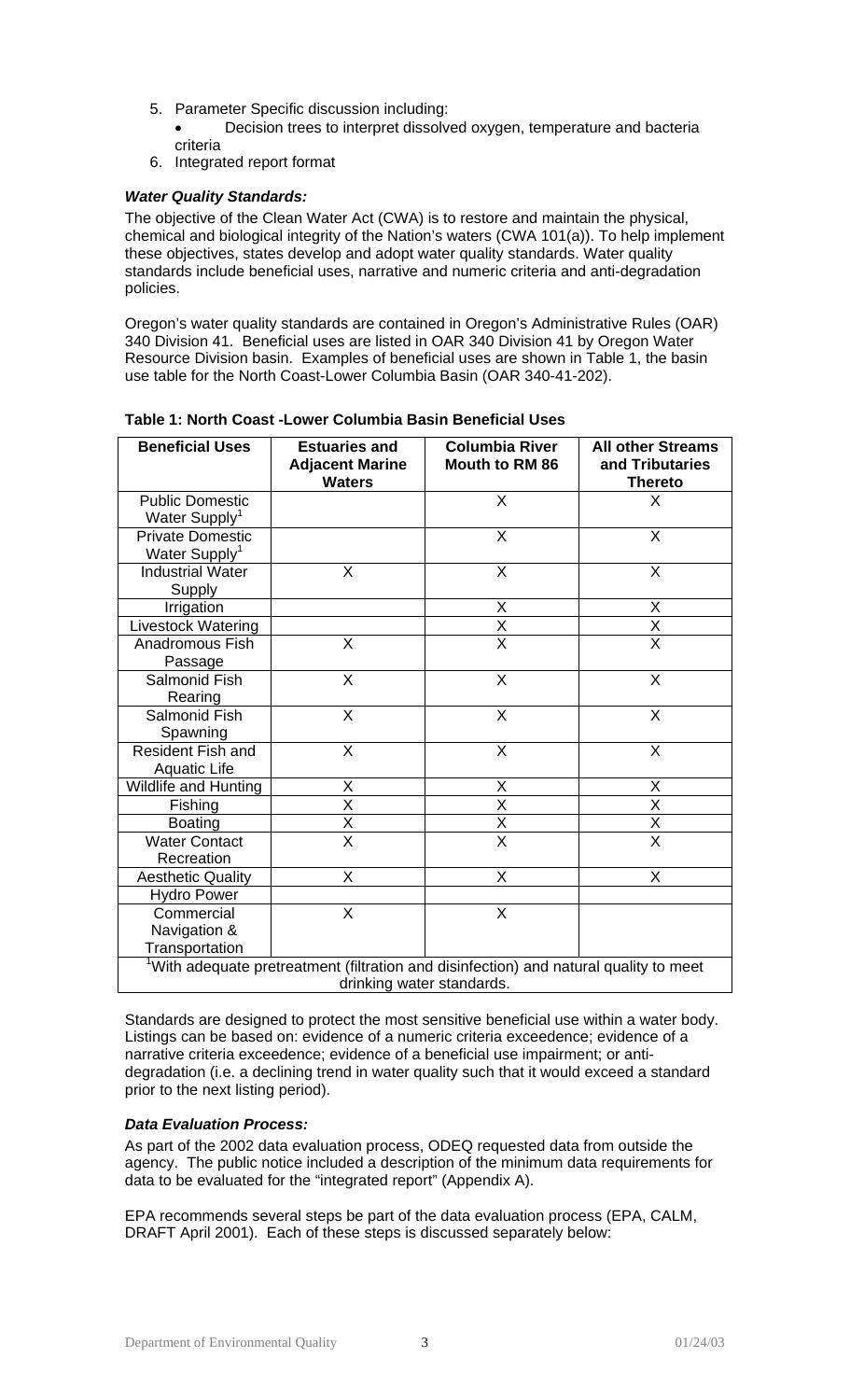#### Metadata requirements:

*Determine if metadata accompanying the data set meets your agency's requirements; (e.g. determine adequacy and accuracy of geographic documentation in the data set).* (EPA, CALM, DRAFT April 2001).

ODEQ uses a river reach system called "LLID". Latitude-longitude identifiers (LLIDs) are a system of unique identifiers for streams in the State. The identifier consists of the latitude/longitude at the mouth of the stream. Only one LLID exists for a stream. Some water bodies on the 2002 303(d) list do not have a LLID and do not appear on the map created using the streamnet system. Where water bodies did not have a LLID, a "placeholder" LLID was created so that records may be retained in the database. Because these water bodies do not appear on the LLID map, there is no length assigned to them. Unless otherwise stated, the listing applies from the mouth to the headwaters. More information about the LLID system can be found at

#### <http://www.streamnet.org/pnwr/PNWNAR.html>

ODEQ required geographic information in the form of latitude/longitude, preferably recorded as decimal degrees, to be submitted with each sample. The source of the latitude/longitude was also requested (i.e. GPS; USGS Topo Map, 1:100,000 or 1:24,000 (include map scale); or specify other method). Site descriptions were also required.

The latitude and longitude and site description were used to determine the LLID and river mile for each site. The sampling stations were then placed on a map of the State's water bodies (reaches at 1:100,000) scale

#### Quality Assurance/Quality Control (QA/QC)

*Screen documentation to determine if appropriate procedures were used and QA/QC measures were in place.* (EPA, CALM, DRAFT April 2001).

The following description of QA/QC is taken from the Water Quality Monitoring Technical Guide Book, The Oregon Plan for Salmon and Watersheds, July 1999.

Quality Assurance (QA) is defined as: The overall management system of a project including the organization, planning, data collection, quality control, documentation, evaluation and reporting activities. QA provides the information needed to determine the data's quality and whether it meets the project's requirements.

Quality Control (QC) is defined as the routine technical activities intended primarily to control errors. Since errors can occur in either the field, the laboratory, or in the office, QC must be a part of each of these activities.

As part of QA/QC planning, data quality objectives need to be defined. These relate to the precision, accuracy, representation, completeness and comparability of the data.

For the 2002 integrated report, ODEQ evaluated data quality differently depending on the parameter.

"Conventional" (i.e. E coli, pH, temperature, dissolved oxygen) data submitted to ODEQ was evaluated for precision and accuracy. Each of these terms is defined below.

Precision: Precision refers to the amount of agreement among repeated measurements of the same parameter. To determine precision, duplicate samples must be collected at a number of sample sites (Oregon Plan). For grab data to be used for the 2002 "integrated report", duplicate samples were to be collected at 10% of the total number of monitoring sites (1 duplicate for every 10 sites).

Accuracy: Accuracy measures how close the results are to a true or expected value. This is normally determined by measuring a standard or reference sample of a known amount and comparing how far the results at the monitoring site are from the reference value (Oregon Plan).

For the 2002 "integrated report" QA/QC accuracy was determined by the equipment used (manufacturer and model) and the accuracy values recorded by the manufacturer. Pre and post deployment checks or a minimum of two field audits determined the accuracy of continuous temperature data.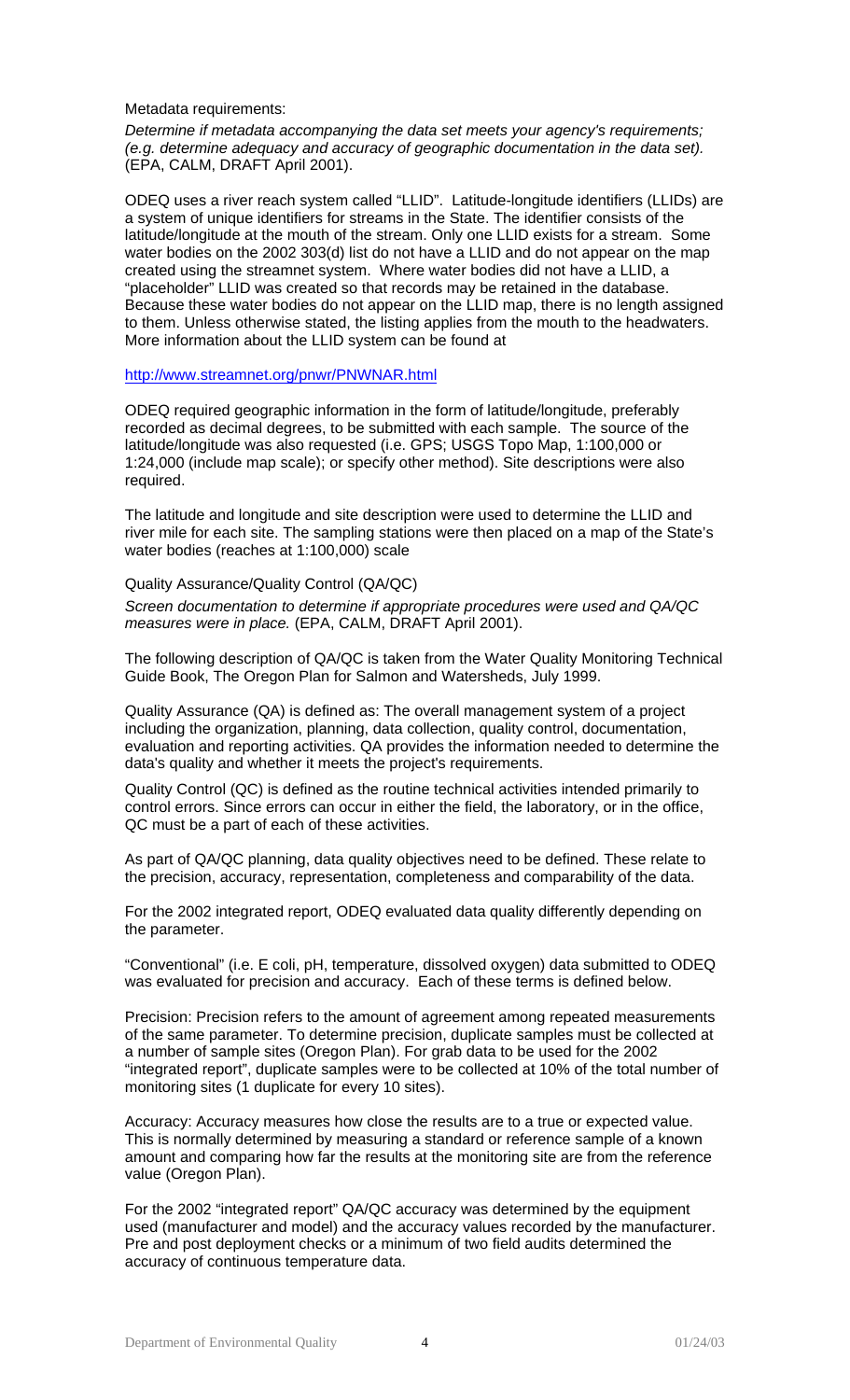Grab data (a sample collected at one point in time) for conventional parameters was assigned a "Data Quality Level" according to Table 2. The data quality level (DQL) depends on a combination of quality control and method selection. The DQLs were developed by DEQ staff based on:

- The accuracy of the instrumentation as defined by the manufacturer
- The accuracy of the instrumentation/method based on experience of ODEQ laboratory staff
- Data analysis by ODEQ staff (see E Coli discussion)

E Coli precision calculations:

To determine the acceptable precision for E Coli data ODEQ used a method recommended by EPA. In this analysis, 228 paired samples were evaluated (Larry Caton, ODEQ, personal communication, June 12, 2002).

- 1) The difference in the results for the duplicates was calculated.
- 2) The average difference of the samples was calculated
- 3) The average difference was multiplied by 2.456 to determine the 95% confidence limit for the dataset (confidence limit from: Youden, W.J. and Steiner, E.H., Statistical Manual of the Association of Official Analytical Chemists, Washington D.C., Association of Official Analytical Chemists, 1975).
- 4) Based on this method, the precision for E coli was calculated to be 0.5 log.

Level C data is data which fails QA/QC review. Data that falls into this category includes data in which the duplicate samples were not within the range of precision stated in **Table 2: 303(d) and 305(b) Data Quality Level for Grab Data.** pH data is graded as Level C data if a gel electrode is used.

Level E data is data in which no duplicates or field checks were obtained for the parameter of interest. Level E data is data of "unknown" quality. Level C and Level E data **ARE NOT** used in the 2002 303(d) list or the 305(b) report.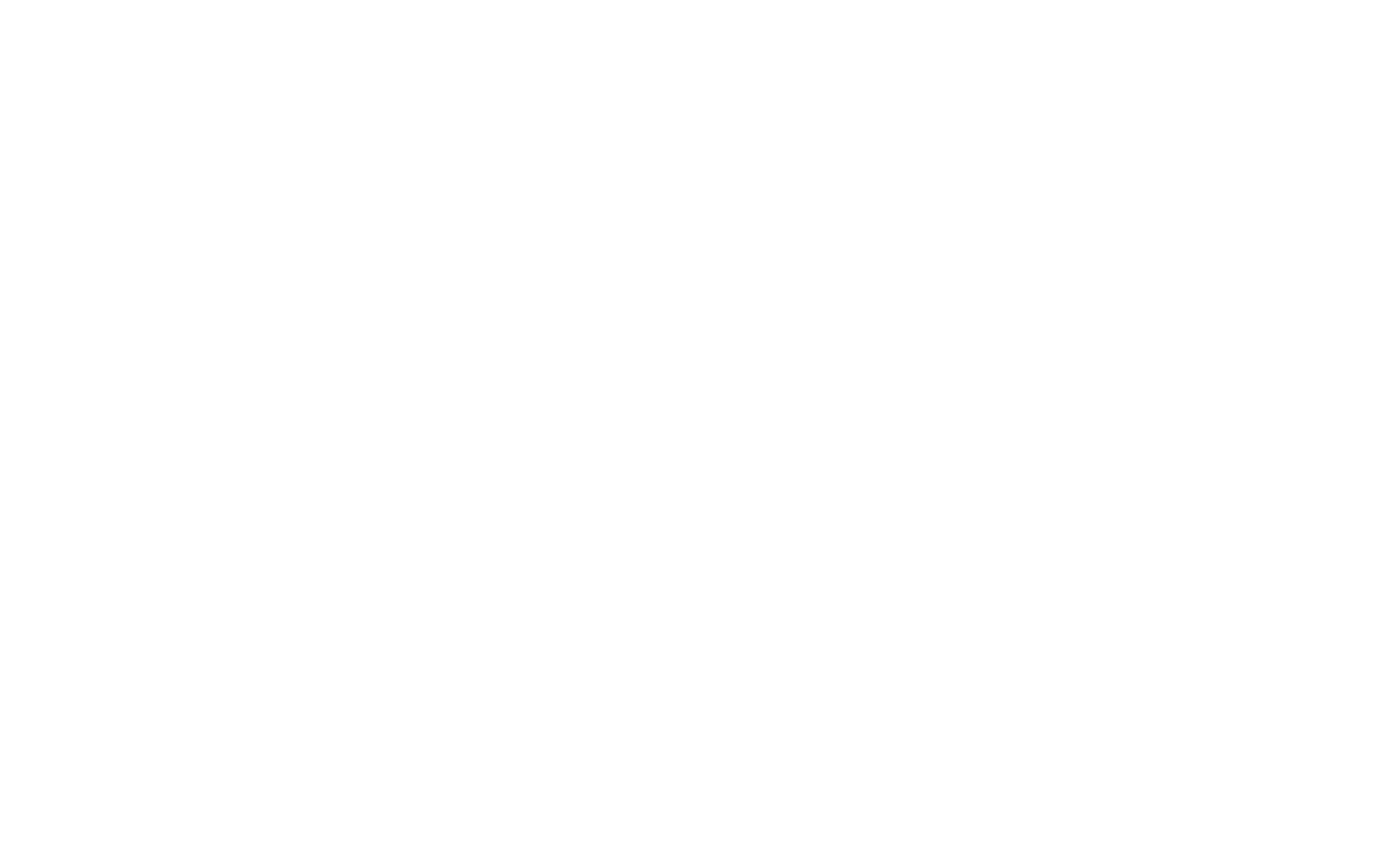| <b>Data</b><br>Quality | <b>Temperature</b><br><b>Methods</b>                                                                                               | pH<br><b>Methods</b>                                                                                          | <b>Dissolved Oxygen</b><br><b>Methods</b>                                                                                  | <b>Turbidity</b>                                                                                                                                                                   | <b>Conductivity</b>                                                                                | E. coli bacteria<br><b>Methods</b>                                       | <b>Nitrate</b>                                                                                               | <b>Data Uses</b>                                                                                               |
|------------------------|------------------------------------------------------------------------------------------------------------------------------------|---------------------------------------------------------------------------------------------------------------|----------------------------------------------------------------------------------------------------------------------------|------------------------------------------------------------------------------------------------------------------------------------------------------------------------------------|----------------------------------------------------------------------------------------------------|--------------------------------------------------------------------------|--------------------------------------------------------------------------------------------------------------|----------------------------------------------------------------------------------------------------------------|
| Level<br>A             | Thermometer<br>Accuracy<br>checked with<br><b>NIST</b><br>standard.<br>$A = +/- 0.5$ <sup>o</sup> C<br>$P = +/-1.0$ <sup>o</sup> C | Calibrated<br>pH<br>electrode<br>(no gel<br>electrodes)<br>$A = +/-0.2$<br>pH unit<br>$P = +/-0.3$<br>pH unit | Winkler titration or oxygen<br>meter calibrated to a<br><b>Winkler Titration</b><br>$A = +/-0.3$ mg/L<br>$P = +/-0.5$ mg/L | Nephlometric<br><b>Turbidity Meter</b><br>$A = +/- 5 %$ of<br>standard value<br>If turbidity <20<br>NTU: $P = +/- 2$<br><b>NTUs</b><br>If Turbidity $> 20$<br>NTU:<br>$P = +/- 5%$ | Meter<br>Temperature<br>correction to 25°C.<br>$A = +/- 7\%$ of<br>standard value<br>$P = +/- 2\%$ | <b>ODEQ Approved</b><br>methods<br>Duplicate sample<br>$P = +/- 0.5$ log | Concentrations<br>$>0.025$ mg/L:<br>$P = +/-10%$<br>Concentrations <<br>$0.025$ mg/L:<br>$P = +/-0.01$ mg/L. | Used for 303(d)<br>and 305(b)<br>assessment                                                                    |
| B                      | Thermometer<br>Accuracy<br>checked with<br><b>NIST</b><br>standard.<br>$A = +/-2.0$ <sup>o</sup> C<br>$P = +/-1.0$ °C              | Any<br>method<br>with:<br>$A = +/-0.5$<br>pH unit<br>$P = +/-0.5$<br>pH unit<br>(no gel<br>electrodes)        | Winkler titration or oxygen<br>meter calibrated to a<br><b>Winkler Titration</b><br>$A = +/-1$ mg/L<br>$P = +/-1$ mg/L     | Any method with<br>$A = +/- 30\%$<br>$P = +/- 30\%$                                                                                                                                | Meter<br>Temperature<br>correction to 25°C<br>$A = +/-10%$<br>$P = +/- 5%$                         | <b>ODEQ Approved</b><br>methods<br>Analysis done by a<br>commercial lab  | Concentrations<br>$>0.025$ mg/L:<br>$P = +/-10%$<br>Concentrations <<br>$0.025$ mg/L:<br>$P = +/-0.01$ mg/L. | Used for 303(d)<br>and $305(b)$<br>assessment                                                                  |
| $\mathsf{C}$           | $A = >2.0$ <sup>o</sup> C                                                                                                          | Any other<br>method $+/-$<br>1 pH unit<br>Data<br>collected<br>with gel<br>electrodes                         | Any other method +/- 1<br>mg/L                                                                                             | Any other method<br>with<br>P > 30%                                                                                                                                                | Meter without<br>regular accuracy<br>checks                                                        | Duplicate samples<br>$P > 0.5$ log                                       | No precision checks<br>(field duplicates)                                                                    | Not used for<br>303(d) or 305(b)<br>assessment and<br>data is voided<br>from DEQ<br>database (failed<br>QA/QC) |
| E.                     | No precision                                                                                                                       | No                                                                                                            | No precision checks                                                                                                        | No precision                                                                                                                                                                       | No precision checks                                                                                | No precision checks                                                      | No precision checks                                                                                          | Education-not                                                                                                  |

# **Table 2: 303(d) and 305(b) Data Quality Level for Grab Data**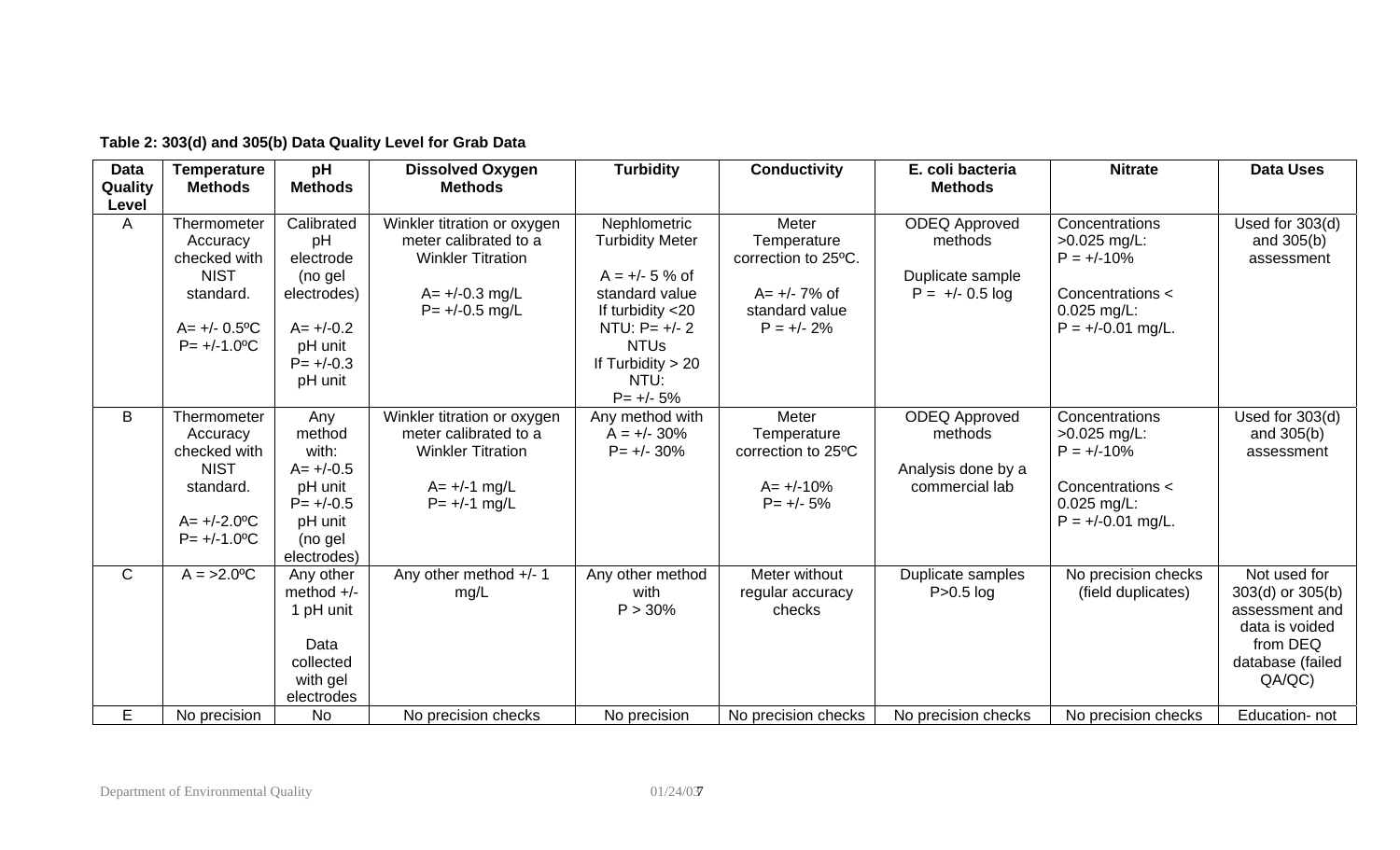<span id="page-7-0"></span>

| checks | precision | checks or             | .303(d)<br><b>!</b> used ເປ<br>--- |
|--------|-----------|-----------------------|------------------------------------|
|        | checks    | <b>Observations</b>   | 305(b)                             |
|        |           | clear<br>etc<br>muddv | `essment<br>$\sim$                 |

Continuous temperature data was graded using both pre- and post -deployment checks and field audits. For data to be DQL "A", pre and post deployment checks and a minimum of two field audits had to be included with the data files. Specific examples are outlined below.

#### **Table 3: 303(d) and 305(b) Data Quality Level for Continuous Temperature Data[1](#page-7-0)**

| <b>Data Quality Level</b><br>(DQL) | <b>Pre- and Post- Deployment Accuracy Checks</b>                                                     | <b>Field Audit Accuracy Checks</b>                                          |
|------------------------------------|------------------------------------------------------------------------------------------------------|-----------------------------------------------------------------------------|
|                                    | Difference between NIST thermometer and logger $< 0.50$ <sup>o</sup> C                               | Difference between NIST thermometer<br>and logger $< 1.5$ <sup>o</sup> C    |
| в                                  | Difference between NIST thermometer and logger $> 0.50$ <sup>o</sup> C<br>and $< 1.0$ <sup>o</sup> C | Difference between NIST thermometer<br>and logger $> 1.5$ °C and $< 2.0$ °C |
| С                                  | Difference between NIST thermometer and logger > 1.0°C                                               | Difference between NIST thermometer<br>and logger $> 2.0$ °C                |
|                                    | No pre or post deployment accuracy checks were conducted                                             | No field audits were conducted                                              |

For data to be DQL A both pre-and post-deployment checks and two field audits (at the beginning and end of the logger deployment period) must have been conducted and the accuracy must be at the "A" level.

If no pre- and post- deployment accuracy checks were conducted, but the beginning and ending field audits are either level "A" or "B", the data is level "B". Alternatively, if preand post- deployment accuracy checks were conducted and were at least level "B", but no field audits were conducted the data is level "B".

Data that fails any of the accuracy checks is graded as level "C" and is not used for 2002 303(d) or 305(b) evaluation.

Data accompanied by no accuracy checks is graded as level "E" and is not used for 2002 303(d) or 305(b) evaluation.

Data accompanied by one field audit, with no pre- and post-deployment accuracy checks is also level "E" data and not used for 2002 303(d) or 305(b) evaluation.

<sup>&</sup>lt;sup>1</sup> All continuous temperature data was processed using Hydrostat Version 10.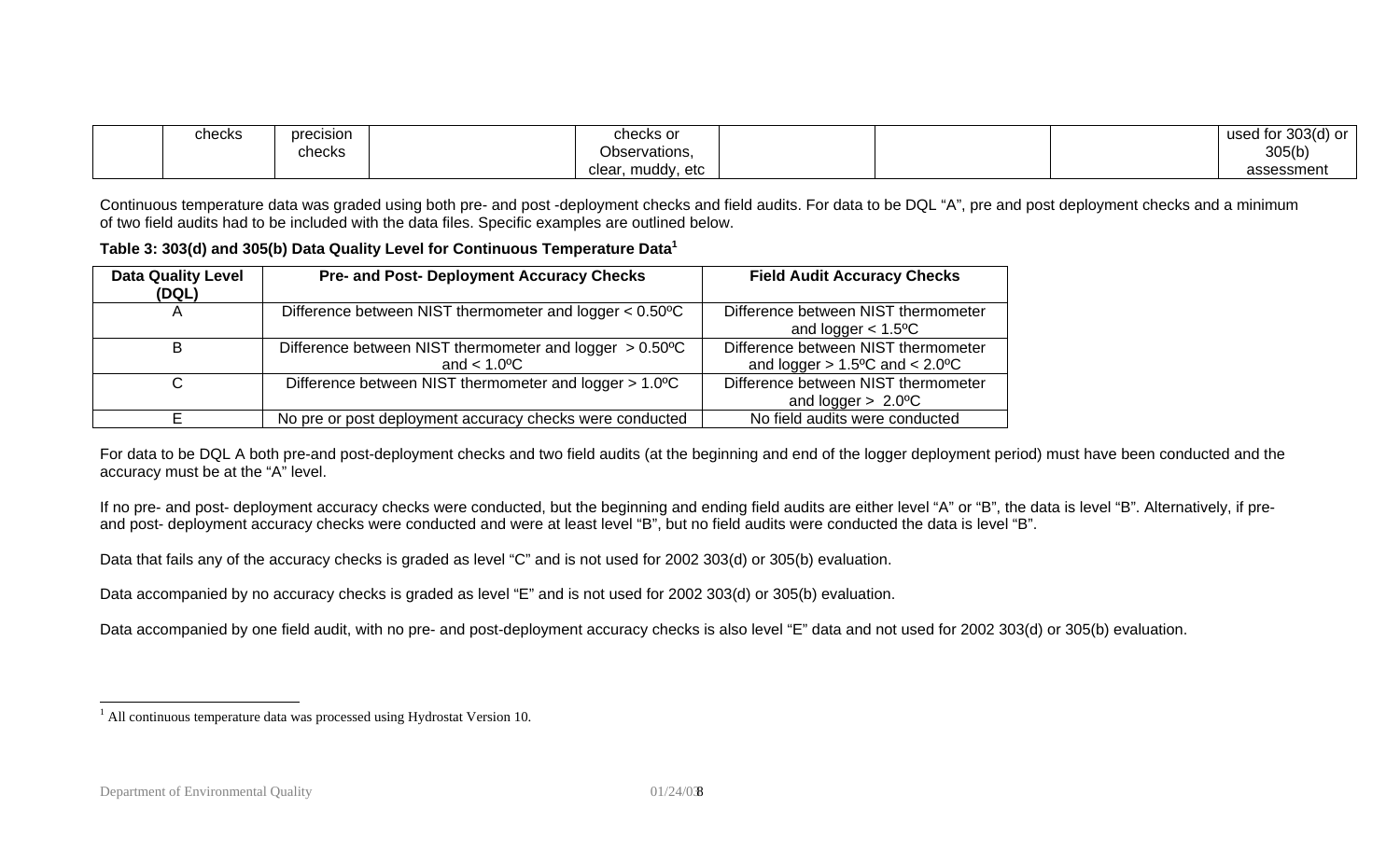

**Figure 1: Continuous Temperature Data Grading for Analyses with Pre- and Post- Deployment Accuracy Checks and a Minimum of 2 Field Audits:**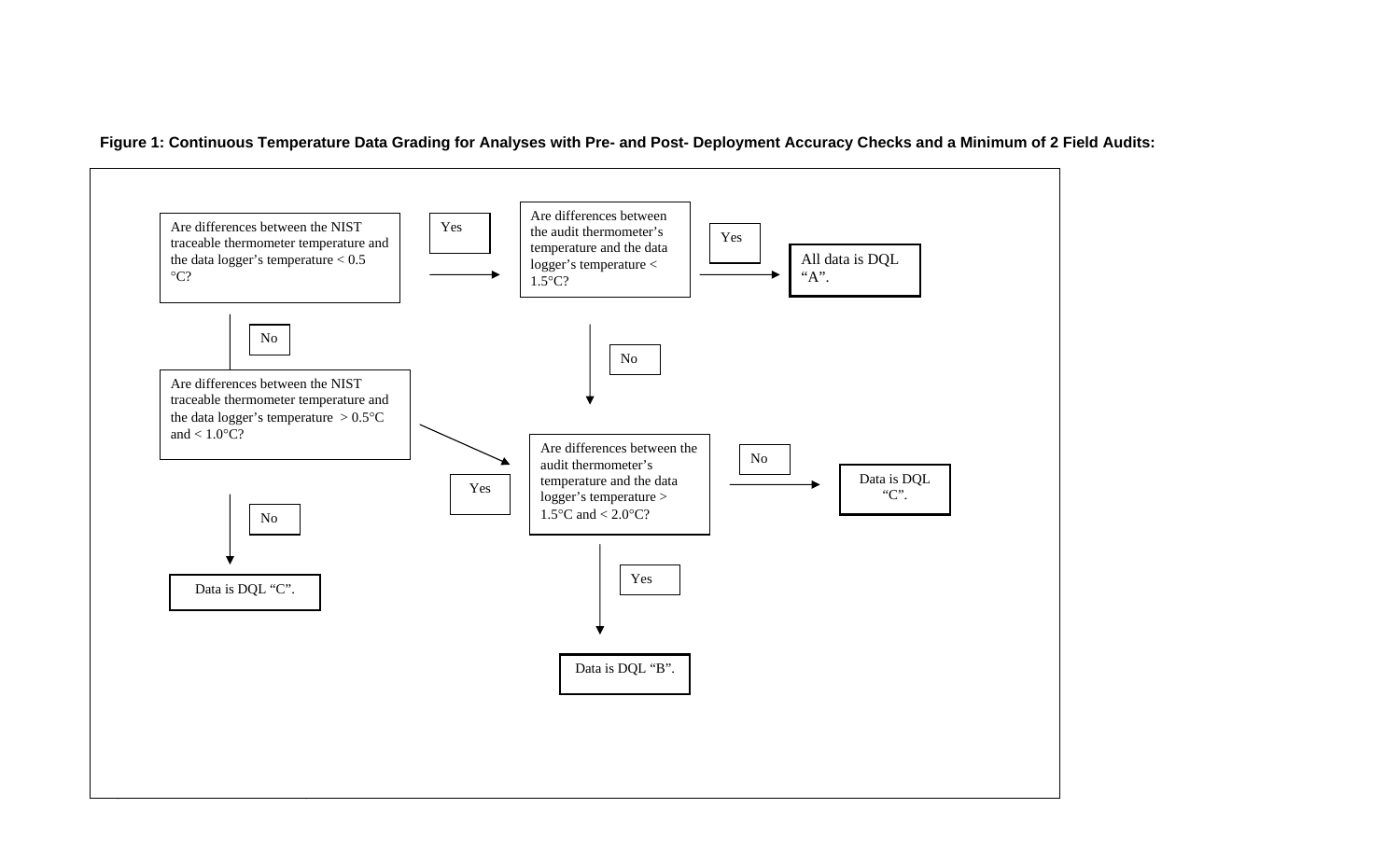

**Figure 2: Continuous Temperature Data Grading for Analyses with Pre- or Post- Deployment Accuracy Checks and One (1) Field Audit:**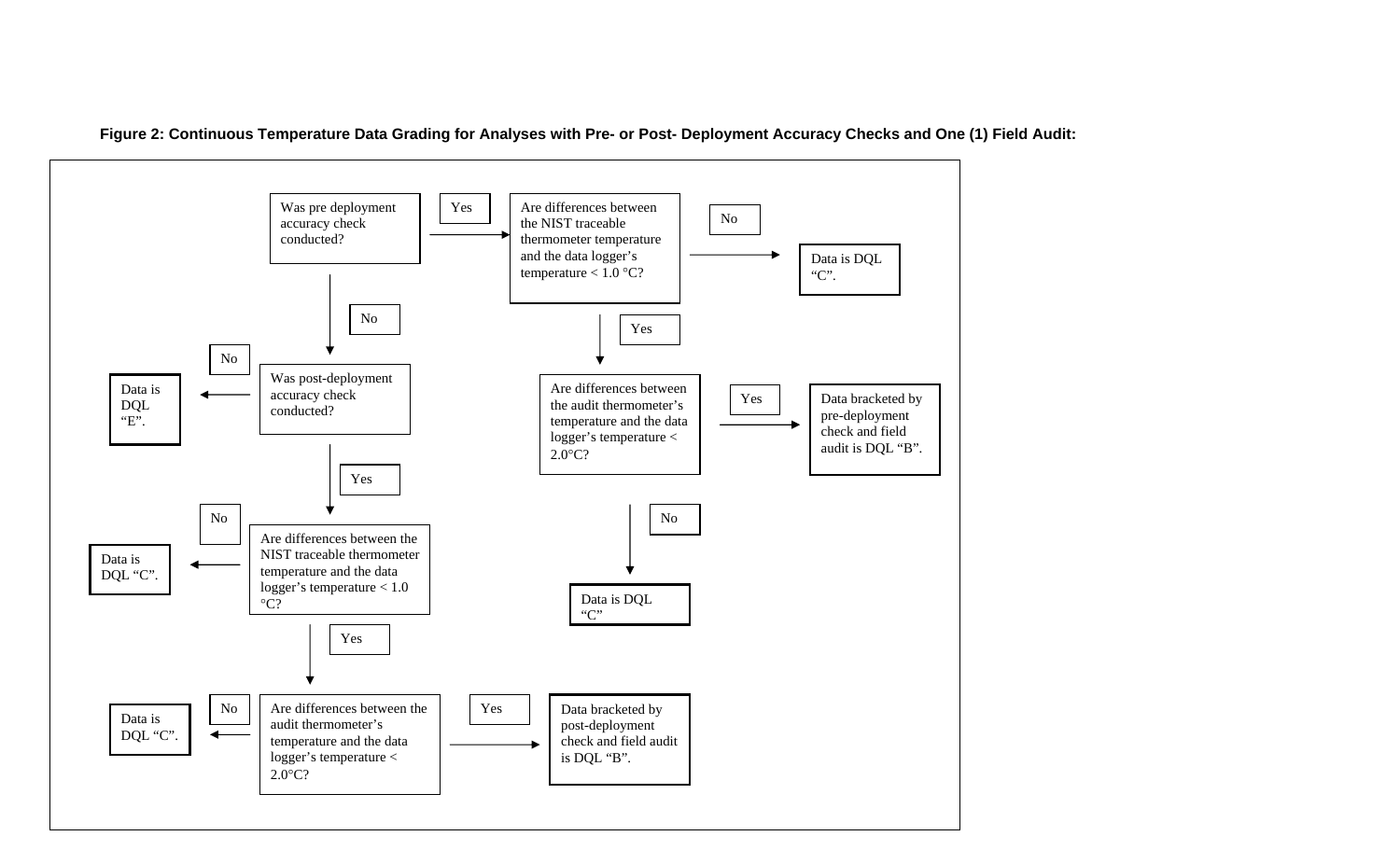Data quality for "toxics" (i.e. parameters included in Table 20) was not determined by evaluation of precision and accuracy. ODEQ required documentation of the analysis method. QA/QC plans had to be available for ODEQ review, but were not required with the data submittal. When possible, ODEQ compared data collected by third parties to data collected by ODEQ.

• *Review sample collection and analytical methods to determine compatibility with your agency's QA/QC requirements and SOPs; also determine if the third party's sample collection and analytical methods were actually followed in the creation of the data set. .* (EPA, CALM, DRAFT April 2001).

The method of analysis was to be documented in either the sample project's Quality Assurance Project Plan or in the data submittal form.

• *Determine if samples were collected under the appropriate conditions for comparison to water quality standards (e.g. correct time of year or flow conditions).* (EPA, CALM, DRAFT April 2001).

Applicable spawning times were documented in a policy memo submitted by ODEQ to EPA, Region 10 on June 22, 1998. Table 4, modified from the memo, summarizes the default spawning time periods and locations.

Oregon Department of Fish and Wildlife (ODFW) have anadromous fish distribution maps (Version 9) for several species including: coho, coastal cutthroat, summer and winter steelhead, fall and spring chinook and chum. These maps were used to determine the spawning locations for these species. The maps are available at: <http://osu.orst.edu/dept/nrimp/24k/index.htm>

Distribution maps are not available for resident species such as redband and rainbow trout (Martin Hill, ODFW, personal communication, March 2002). ODEQ staff consulted with ODFW district biologists to determine whether resident spawning occurred in specific water bodies, as requested during the public comment period on the draft 2002 303(d) list.

The default time periods and locations have been refined for the Hood River Basin, the Imnaha River Basin, the Middle Fork John Day River Basin and the North Fork John Day River basin. Additional documentation can be found at: <http://www.deq.state.or.us/wq/standards/WQStdsBeneficialUses.htm>

ODEQ used the locations described in "Status of Oregon's Bull Trout, Distribution, Life History, Limiting Factors, Management Considerations, and Status", ODFW, October 1997, to determine bull trout distribution. As explained in the June 22, 1998 policy memo, ODEQ is applying the bull trout temperature criterion to those areas delineated as supporting spawning, rearing or resident adult bull trout (since 1990) in the document.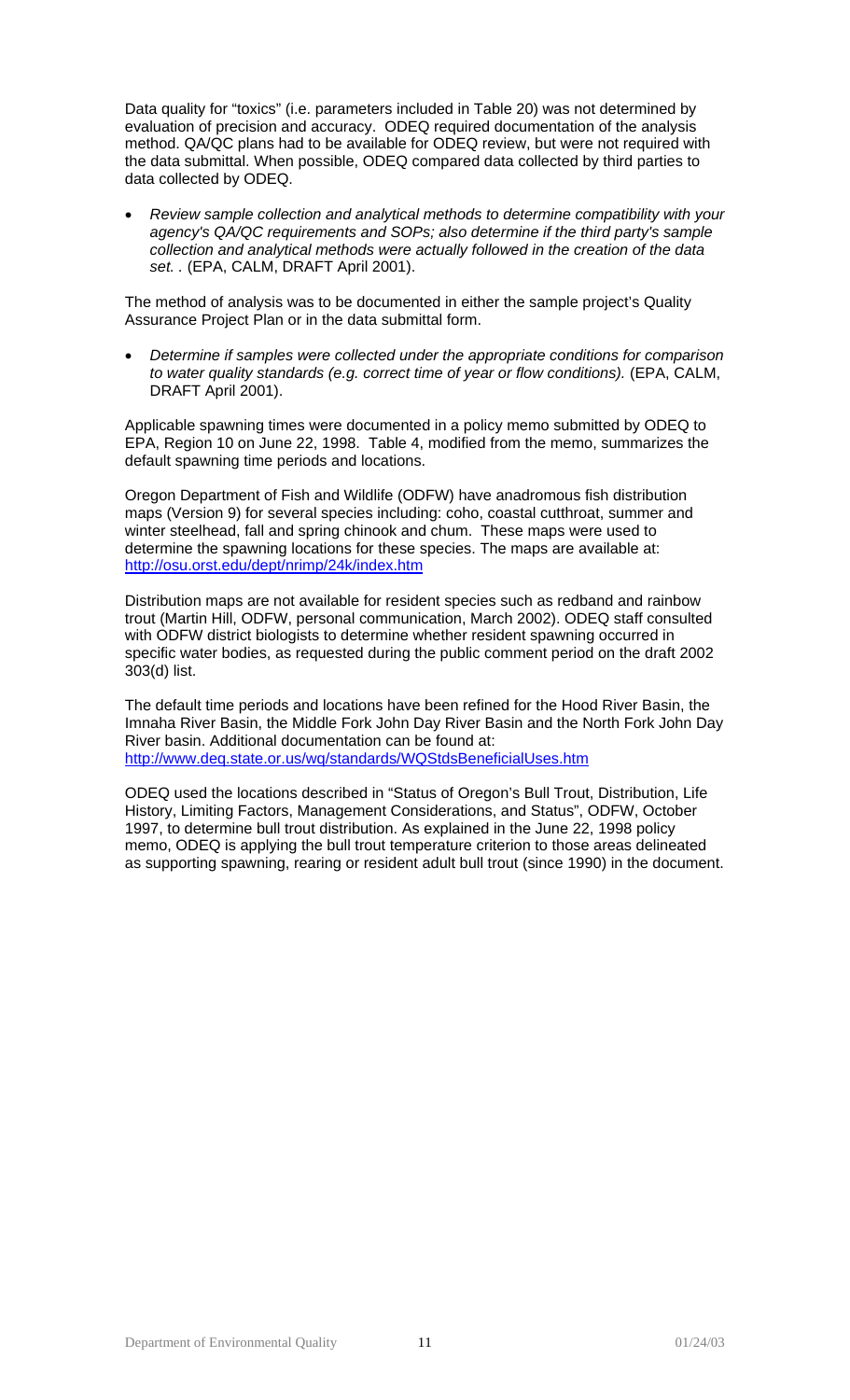|  | <b>Table 4: Salmonid Spawning</b> |  |
|--|-----------------------------------|--|
|  |                                   |  |

| <b>Basin</b>                                                                                                      | <b>Salmonids Present</b><br>within Basin | <b>Spawning-Fry</b>                  | <b>Comments</b>                                                                                                                                                                                                           |
|-------------------------------------------------------------------------------------------------------------------|------------------------------------------|--------------------------------------|---------------------------------------------------------------------------------------------------------------------------------------------------------------------------------------------------------------------------|
| <b>North Coast</b>                                                                                                | CO,                                      | <b>Emergence</b><br>September 15-May |                                                                                                                                                                                                                           |
|                                                                                                                   | CHF, CHS, CS, CT, S<br>TW                | 31                                   |                                                                                                                                                                                                                           |
| <b>Mid Coast</b>                                                                                                  | CO, CHF, CHS, CS,<br>CT, STS, STW        | September 15-May<br>31               |                                                                                                                                                                                                                           |
| South Coast                                                                                                       | CO, CHF, CHS, CT,<br><b>STW</b>          | October 1- May 15                    |                                                                                                                                                                                                                           |
| Umpqua                                                                                                            | CO, CHF, CHS, CT,<br>STS, STW            | September 15-May<br>31               | No spawning occurs<br>in Umpqua River<br>estuary to Head of<br><b>Tidewater and</b><br>adjacent marine<br>waters (OAR 340-<br>41-282, Table 3)                                                                            |
| Rogue                                                                                                             | BT, CO, CHF, CHS,<br>CT, STS, STW        | October 1 – May 31                   | No spawning occurs<br>in Rogue River<br>estuary and<br>adjacent marine<br>waters (OAR 340-<br>41-442, Table 5)                                                                                                            |
| Willamette-other<br>ecoregions                                                                                    | BUT, CHF, CHS,<br>CT, RB, STW            | October 1 - May 31                   |                                                                                                                                                                                                                           |
| Willamette-<br><b>Willamette Valley</b><br>Ecoregion, most<br>typical                                             | CHF, CHS, CT, RB,<br><b>STW</b>          | October 1 - May 31                   | No spawning in the<br><b>Willamette River</b><br>from the mouth to<br>Newberg, including<br><b>Multnomah Channel</b><br>(OAR 340-410442,<br>Table 6); spawning<br>may not occur<br>naturally in many of<br>these streams. |
| Willamette-<br>Clackamas,<br>Santiam (including<br>N & S Fork),<br>McKenzie, Molalla<br>and Mid Fork<br>Mainstems | BUT, CHF, CHS,<br>CT, RB, STW            | September 15- June<br>30             |                                                                                                                                                                                                                           |
| Sandy                                                                                                             | CHF, CHS                                 | September 15- June<br>30             |                                                                                                                                                                                                                           |
| <b>Hood-Hood River</b><br>Drainage                                                                                | CHF, CHS, CO,<br>STS, STW                | September 15- June<br>30             |                                                                                                                                                                                                                           |
| Hood - Miles Creek<br>Drainage                                                                                    | STW, RB                                  | October 1 - June 30                  |                                                                                                                                                                                                                           |
| <b>Deschutes River</b><br>and East Side<br><b>Tributaries</b>                                                     | BR, BT, BUT, CHF,<br>K, RB, RT, STS      | October 1 - June 30                  |                                                                                                                                                                                                                           |
| <b>Deschutes River</b><br>and West Side<br><b>Tributaries</b>                                                     | BR, BT, BUT, CHF,<br>K, RB, RT, STS      | September 1 - June<br>30             |                                                                                                                                                                                                                           |
| John Day                                                                                                          | BUT, CHS, CT, RT,<br><b>STS</b>          | October 1 - June 30                  | Spawning is<br>typically in upper<br>portions of the basin                                                                                                                                                                |
| Umatilla/Walla<br>Walla                                                                                           | BUT, CHF, CHS,<br>CO, RT, STS            | October 1 - June 30                  | Spawning is<br>typically in upper<br>portions of the basin                                                                                                                                                                |
| <b>Grande Ronde</b>                                                                                               | BUT, CHF, CHS,<br>RB, RT, STS            | October 1-June 30                    | Spawning is<br>typically in upper<br>portions of the basin                                                                                                                                                                |
| Powder                                                                                                            | BUT, RB, RT                              | March 1- June 30                     | Spawning is<br>typically in upper<br>portions of the basin                                                                                                                                                                |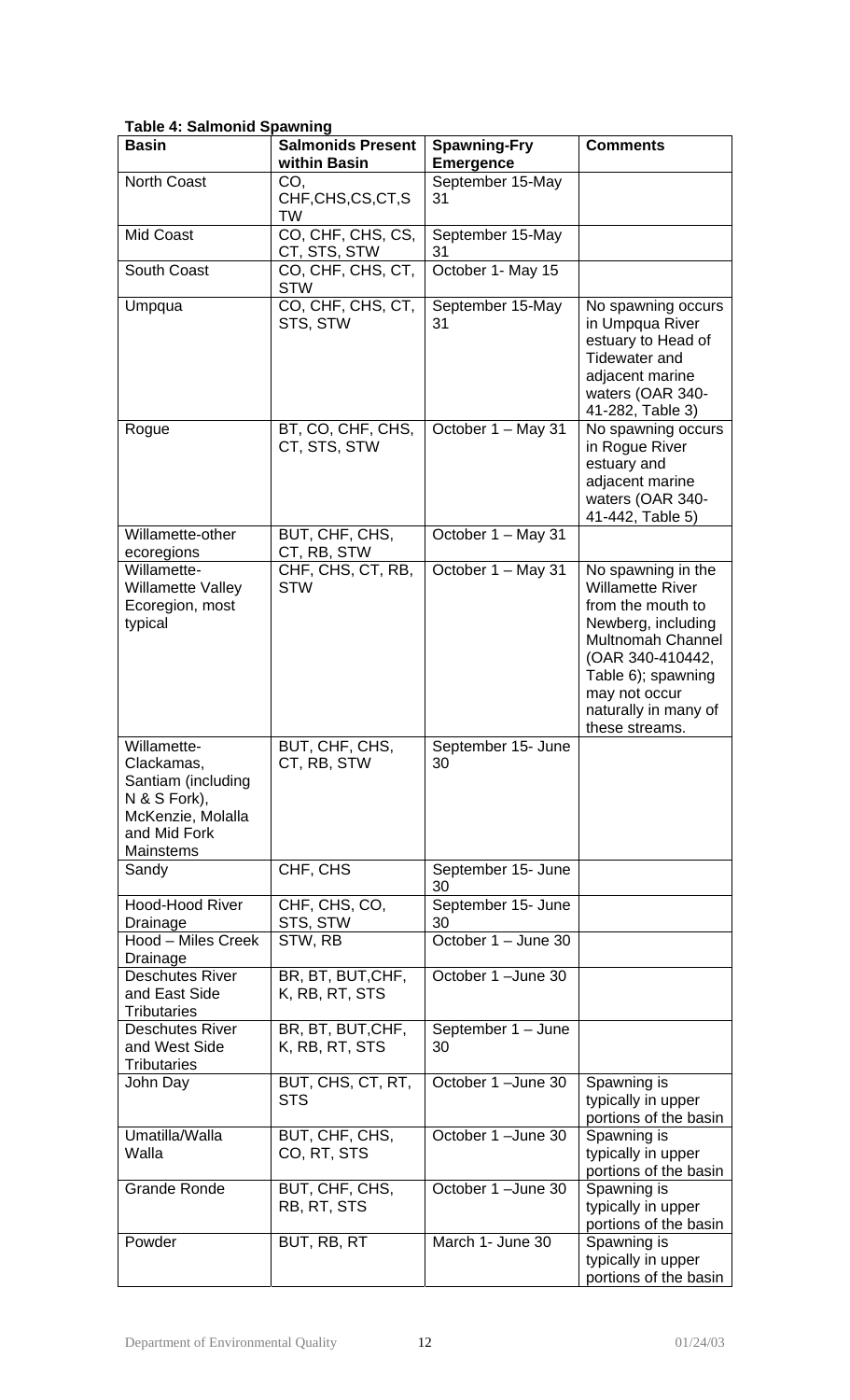| <b>Malheur River</b>      | BUT, RB, RT                                   | March 1- June 30    | No spawning occurs<br>in the Malheur River<br>(Namorf to mouth),<br><b>Willow Creek</b><br>(Brogan to mouth),<br><b>Bully Creek,</b><br>(reservoir to mouth),<br>and in the following<br>reservoirs; Malheur,<br><b>Bully Creek, Beulah</b><br>and Warm Springs<br>(OAR 340-41-802,<br>Table 15); spawning<br>in upper basin |
|---------------------------|-----------------------------------------------|---------------------|------------------------------------------------------------------------------------------------------------------------------------------------------------------------------------------------------------------------------------------------------------------------------------------------------------------------------|
| Owyhee                    | RB, RT, LCT                                   | March 1- June 30    | No spawning occurs<br>in the Owyhee River<br>(RM 0-18) and in<br>the following<br>reservoirs:<br>Antelope, Cow<br>Creek, Owyhee<br>(OAR 340-41-842,<br>Table 16); spawning<br>is typically in the<br>upper portions of<br>the basin                                                                                          |
| <b>Malheur Lake</b>       | RB, RT, LCT                                   | March 1- June 30    | No spawning occurs<br>in the natural lakes<br>in the basin (OAR<br>340-41-882, Table<br>17); spawning is<br>typically in the<br>upper portions of<br>the basin                                                                                                                                                               |
| Goose and Summer<br>Lakes | BT, RT                                        | March 1- June 30    | No spawning occurs<br>in Goose Lake and<br>other highly alkaline<br>and saline lakes<br>(OAR 340-41-922,<br>Table 18); spawning<br>is typically in upper<br>portions of the basin                                                                                                                                            |
| Klamath                   | BT, RB, RT                                    | March 1- June 30    | Spawning occurs<br>where natural<br>conditions are<br>suitable for<br>salmonid fish use<br>and no spawning<br>occurs in the<br>Klamath River from<br>Klamath Lake to<br>Keno Dam (RM 255<br>to 232.5), Lost River<br>(RM 5 to 65) and<br><b>Lost River Diversion</b><br>Channel (OAR 340-<br>41-962, Table 19)               |
| <b>Columbia River</b>     | CHF, CHS, CHR,<br>CO, CS, CT, SS,<br>STS, STW | October 1 - May 31  | No spawning occurs<br>in portions of the<br>Columbia River<br>(OAR 340-41-482,<br>Table 7; OAR 340-<br>41-522, Table 8 and<br>OAR 340-41-562,<br>Table 9)                                                                                                                                                                    |
| <b>Snake River</b>        | CHF, CHS, SS,<br><b>STS</b>                   | October 1 - June 30 |                                                                                                                                                                                                                                                                                                                              |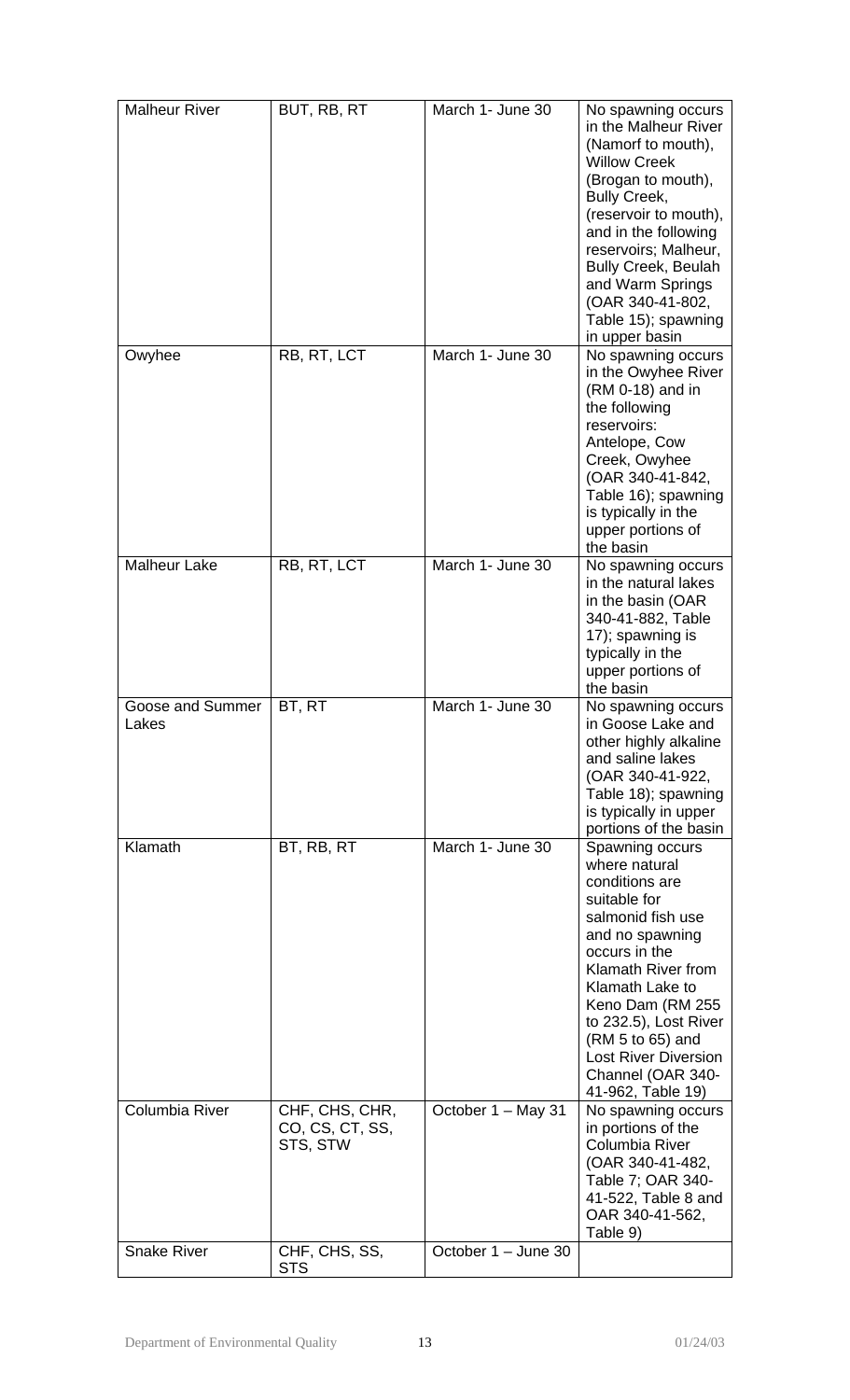Fish Species Coding:

BT= brook trout; BUT= bull trout; CH(X) = chinook salmon (F= fall, R=summer, S= spring); CO= coho salmon; CS= chum salmon; CT = cutthroat salmon; K = Kokanee; LCT = Lahontan cutthroat trout; RB = rainbow trout; RT = redband trout; SS =sockeye salmon;  $ST(X)$  = steelhead (S=summer,  $W =$  winter)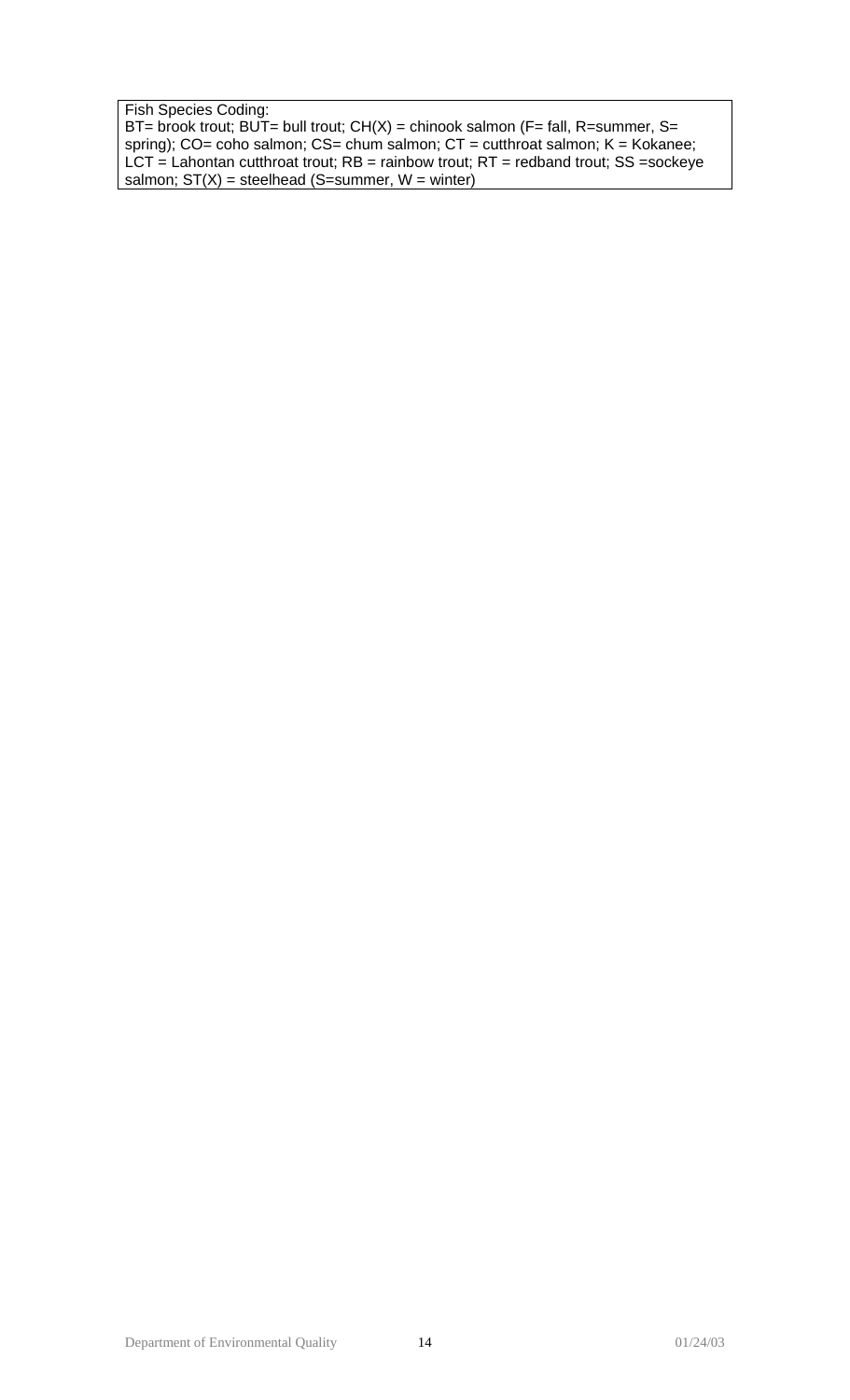#### Minimum sample number:

Datasets were screened to determine if the minimum number of samples were available. The sample minimum is the same as that used in previous ODEQ 303(d) lists. Generally, at least 5 samples per parameter were required. Datasets that had less than 5 samples were labeled with the "insufficient data" category. If no data was submitted, by default the waterbody is placed in the "insufficient data" category. For datasets with at least 5 samples, 10% of the samples (with a minimum of two exceedances) had to exceed the applicable criterion for the water body to be considered water quality limited.

For water bodies to be placed in the "attaining criteria" category at least 5 samples per parameter were required and at least 90% of the samples in the dataset had to be in compliance with the applicable criterion.

Most of the data used in the 2002 integrated report has been stored in LASAR (Laboratory Analytical Storage and Retrieval), the database where DEQ stores data. The LASAR ID is a five digit code assigned to a sampling location based on the latitude/longitude and site description. Because the LASAR ID is based on the sampling location, it is possible for a LASAR ID to be assigned to more than one organization.

#### *Integrated Report Categories:*

The following flow chart (Figure 3) summarizes the assessment process. This flow chart approximates "Diagram 1" in EPA's "integrated report" guidance (EPA, November 2001).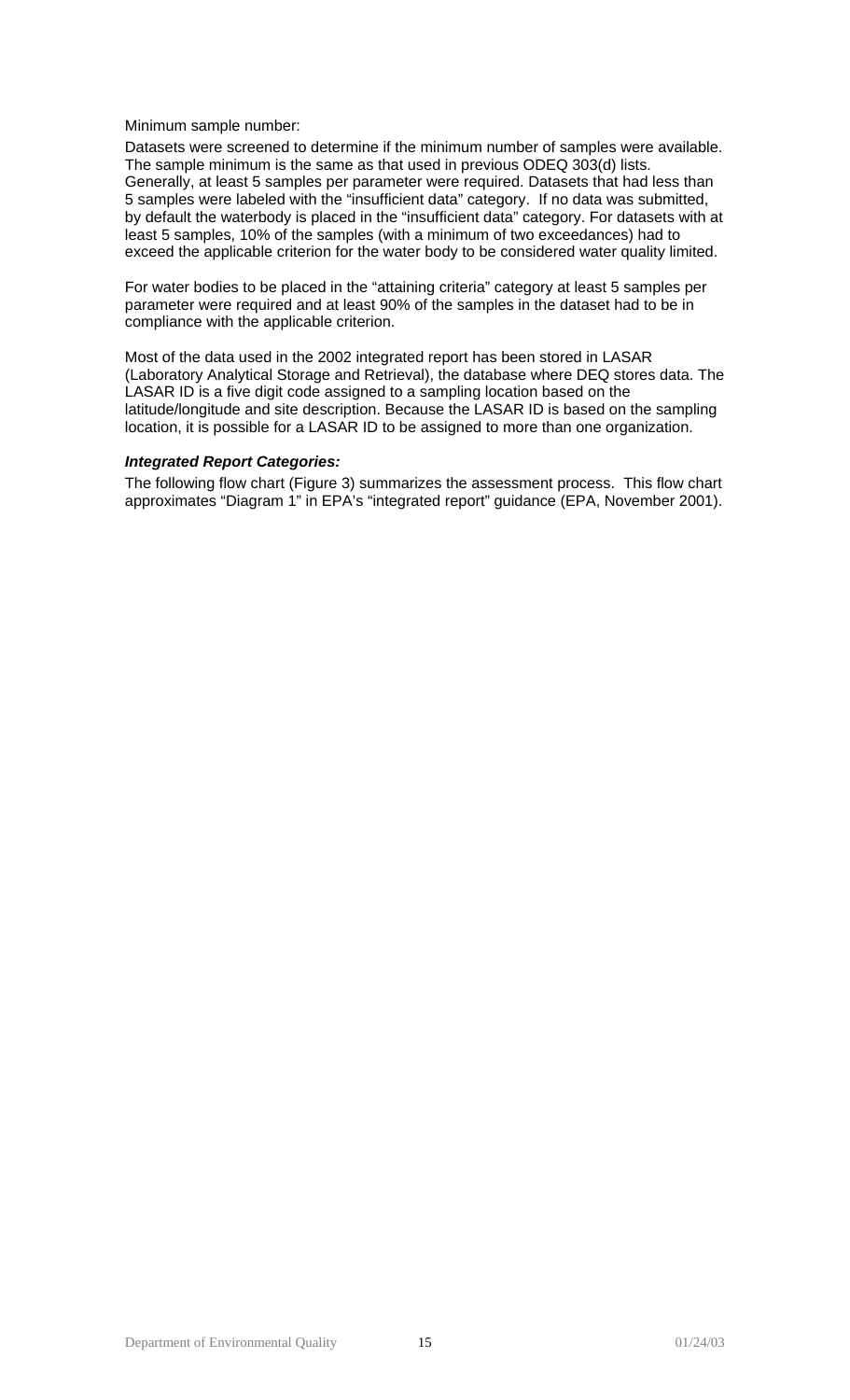## **Figure 3: Integrated Report Categories**

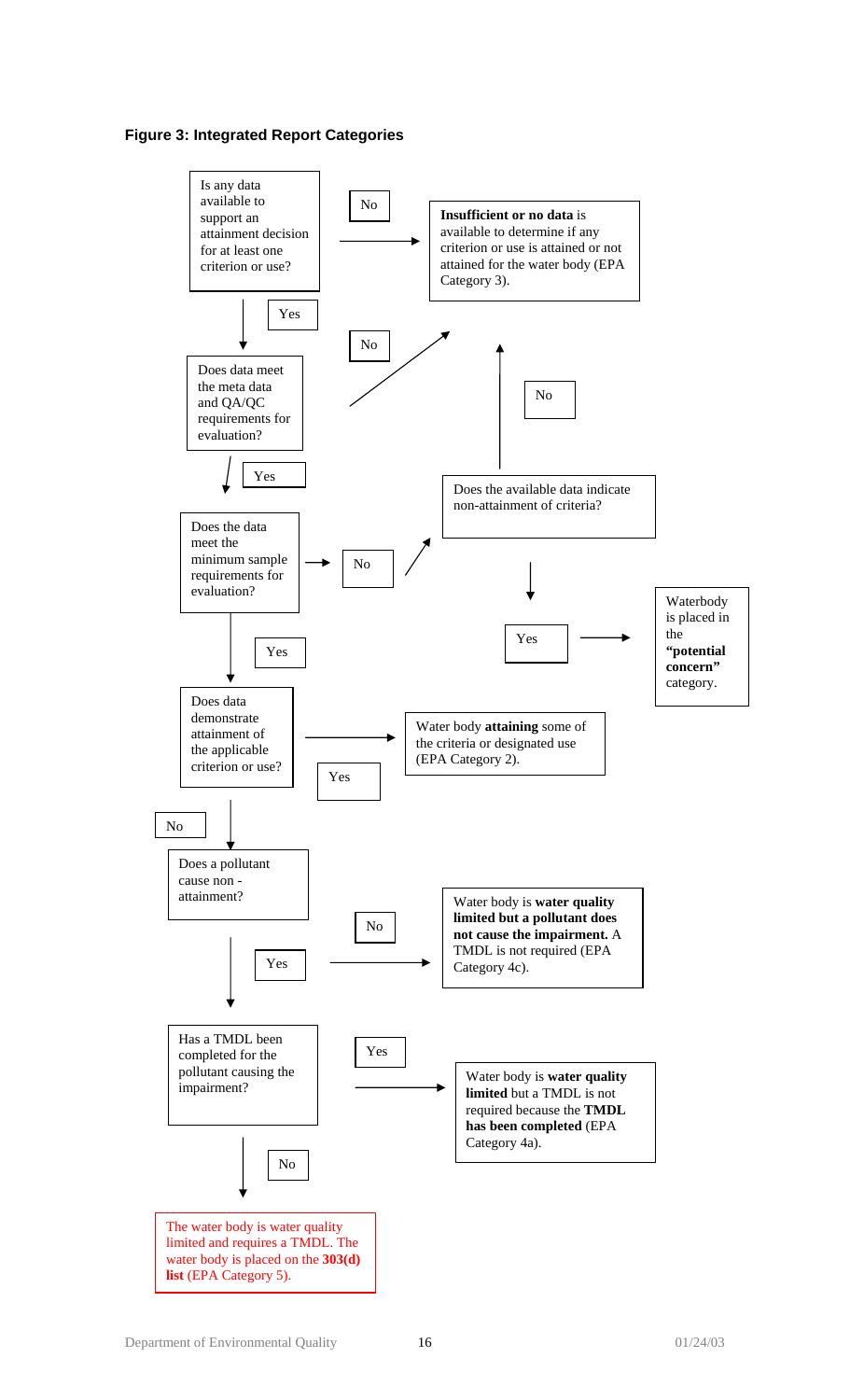## *General Policy Discussion:*

### DE-LISTING WATERBODIES:

Water bodies placed on previous 303(d) lists remain on the 2002 303(d) list unless they are de-listed. Water bodies may be removed from the 303(d) list for several reasons, each of which is presented below.

- 1. A water body may be moved to "attaining" (EPA category 2) if new information showing that water quality standards are being met is submitted. Data submitted for de-listing consideration was evaluated if it met a Data Quality Level of A or B and met the minimum sample requirements. Generally, it took similar data to de-list a water body as it took to place the water body on the 303(d) list. For example, if the listing was based on two successive years of a standard not being met, the Department would look for at least two successive years of data indicating that the standard is being met.
- 2. Data was submitted that identified a flaw in the original assessment. For example, a water body may have been placed on a previous 303(d) list based on data not collected following QA/QC requirements. If more recently collected data following the QA/QC requirements indicates compliance with the applicable criterion, the water body will be de-listed.

There are situations in which a water body may be water quality limited but does not have to be included on the 303(d) list.

- 1. The segment has a TMDL approved by EPA. Segments that have TMDLs established will be removed from the 303(d) list, but will retain their Water Quality Limited status (per OAR 340-41-006(30)) until they meet water quality standards. For the 2002 "integrated report" generally only those waters that were previously on the "303(d)" list were moved to the "TMDL Approved" category. Often TMDLs are developed on a watershed scale. All water bodies within these watersheds would be addressed by the TMDL and can be moved to the "TMDL Approved" category. These water bodies will be re-categorized in the 2004 "integrated report".
- 2. A pollutant does not cause the water body impairment. EPA defines a pollutant according to Section 502(6) of the Clean Water Act. ODEQ previously placed water bodies on the 303(d) list based on habitat modification and flow modification. Habitat modification listings were based on information indicating inadequate pool frequency and lack of large woody debris. Flow modification listings were based on inadequate flow to maintain instream water rights (IWR) purchased by Oregon Department of Fish and Wildlife. Because flow and habitat are not considered pollutants under the Clean Water Act, these water bodies were removed from the 303(d) list, and placed in the category "water quality limited but a pollutant does not cause the impairment".

## DROUGHT CONDITIONS:

In previous 303(d) lists, drought years were determined based on declarations of a drought emergency in the Governor's office. Drought emergencies were declared in 1991, 1992 and in 1994 for selected counties. If a Drought Emergency declaration was made for a given year, drought conditions were assumed to apply to the entire state.

For the 2002 303(d) list, a drought year was determined based on the "Drought Monitor". The drought monitor is produced under a partnership consisting of the U.S. Department of Agriculture (Joint Agricultural Weather Facility and National Water and Climate Center), the National Weather Service's Climate Prediction Center, and the National Drought Mitigation Center at the University of Nebraska Lincoln. More information on the Drought Monitor can be found at [http://enso.unl.edu/monitor/monitor.html.](http://enso.unl.edu/monitor/monitor.html)

The drought monitor synthesizes multiple indices that represent a consensus of federal and academic scientists. The indices include:

- 1. **Palmer Drought Index** a soil moisture algorithm calibrated for relatively homogenous regions.
- 2. **Standardized Precipitation Index** an index based on the probability of precipitation for any time scale.
- 3. **Percent of Normal Precipitation** calculated by dividing actual precipitation by normal precipitation, which is typically considered to be a 30-year mean, and multiplying by 100%.
- 4. **CPC soil moisture models**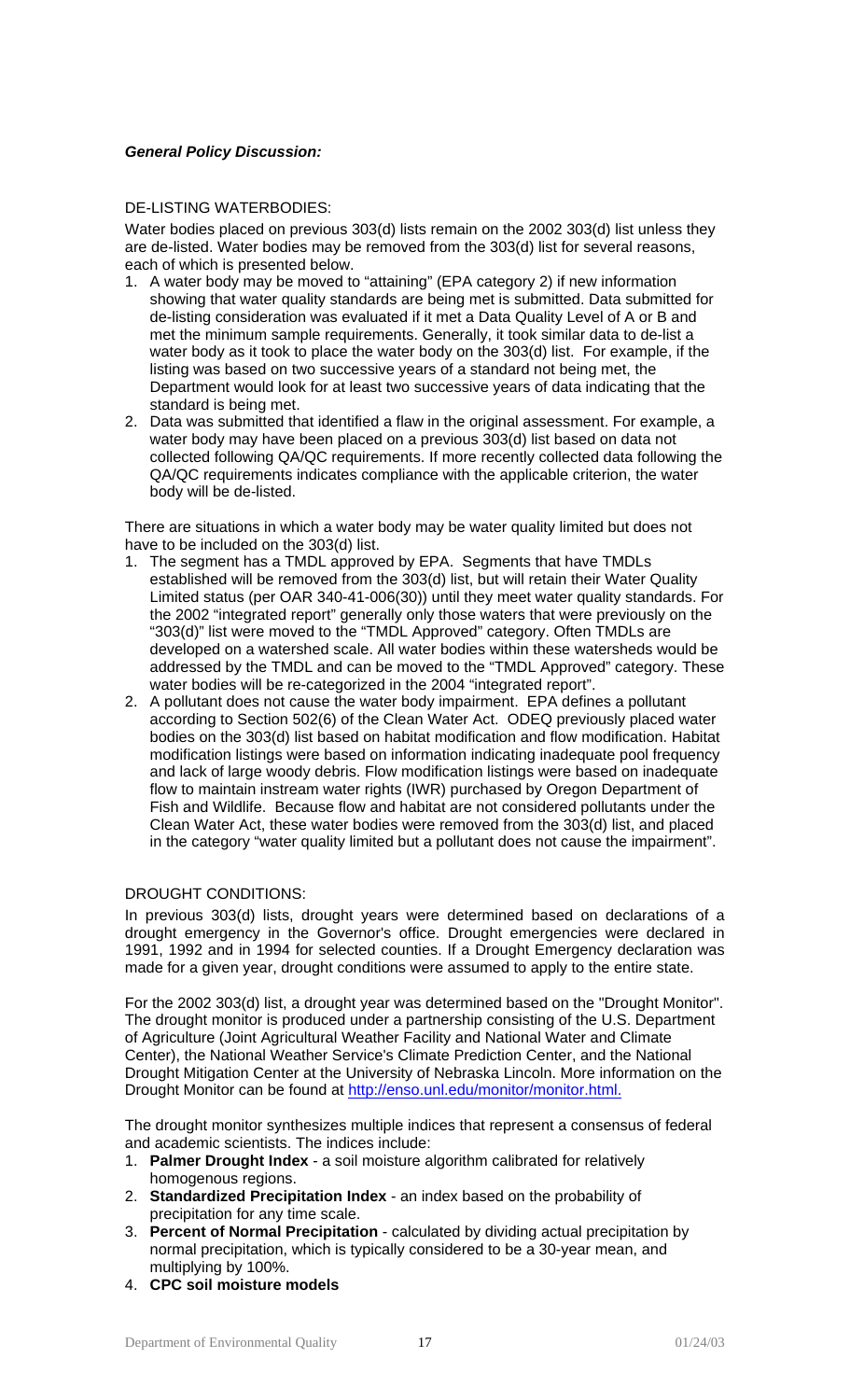- 5. **USGS weekly streamflows** real-time streamflow compared to **[percentiles](http://water.usgs.gov/waterwatch/ptile.html)** of 30 years of historical daily streamflow for the day of the year.
- 6. **Satellite vegetation health index** -vegetation condition (health) estimated by the Vegetation and Temperature Condition Index (VT). The VT is a numerical index, which changes from 0 to 100 characterizing change in vegetation conditions from extremely poor (0) to excellent (100).

According to the archives of the drought monitor all of Oregon was in a moderate drought by March 20, 2001. [\(http://enso.unl.edu/monitor/archive/2001/drmon0320.htm\)](http://enso.unl.edu/monitor/archive/2001/drmon0320.htm)  For the 2002 303(d) list, 2001 is considered a drought year.

Where multiple years of data were available, if the only data showing an exceedence of the criteria were data collected during a drought year, the segment was not put on the 303(d) list but identified as "attaining criteria/uses". If only one year of data was available for a stream and this data was collected during a drought year, the stream was identified as "potential concern" until it can be shown that the water does not meet standards in non-drought years.

## SEGMENTATION:

Waterbody segment length was determined by a succession of steps:

- The segment lengths used for previous 303(d) lists were used as a starting point.
	- If data indicated that segment lengths should be changed (i.e. data was submitted that showed that a portion of a previously listed segment was attaining the criterion), the new segment ended at the point of a confluence nearest the new sampling point.
	- For a waterbody not previously evaluated, the waterbody segments were delineated by  $5^{\text{th}}$  field watershed boundaries.
	- If the waterbody was contained within a  $5<sup>th</sup>$  field watershed, and only one site was sampled, the entire length was categorized by the results of the one site.

The segment length can be changed in following 303(d) lists if data is submitted which indicates attainment of the criterion in a portion of the listed segment.

## NARRATIVE BIOLOGICAL CRITERION:

The narrative biological criterion is described in OAR 340-41-027:

#### Standards applicable to all basins:

Waters of the state shall be of sufficient quality to support aquatic species without detrimental changes in the resident biological communities.

In previous 303(d) lists, ODEQ evaluated biological data using multimetric scores and multivariate models. A water body was determined to be water quality limited by the following evaluation (ODEQ 1998 303(d) Listing Criteria):

Aquatic communities (primarily macroinvertebrates) which are 60% or less of the expected reference community **for both** multimetric scores and multivariate model scores are considered impaired.

ODEQ is in the process of developing numeric biological criteria and is currently reanalyzing its data against the draft numeric criteria (Rick Hafele, ODEQ, personal communication, February, 2002). The numeric criteria will be different than the values used in previous 303(d) lists. Water bodies placed on the 1998 303(d) list based on interpretation of the narrative biological criterion will be maintained on the 2002 303(d) list unless a TMDL addressing the listing has been approved by EPA. Biological data collected during the 2002 303(d) list cycle will be evaluated during the next list cycle.

ODEQ will report the results of the biological monitoring in the narrative discussion of the state's water quality program.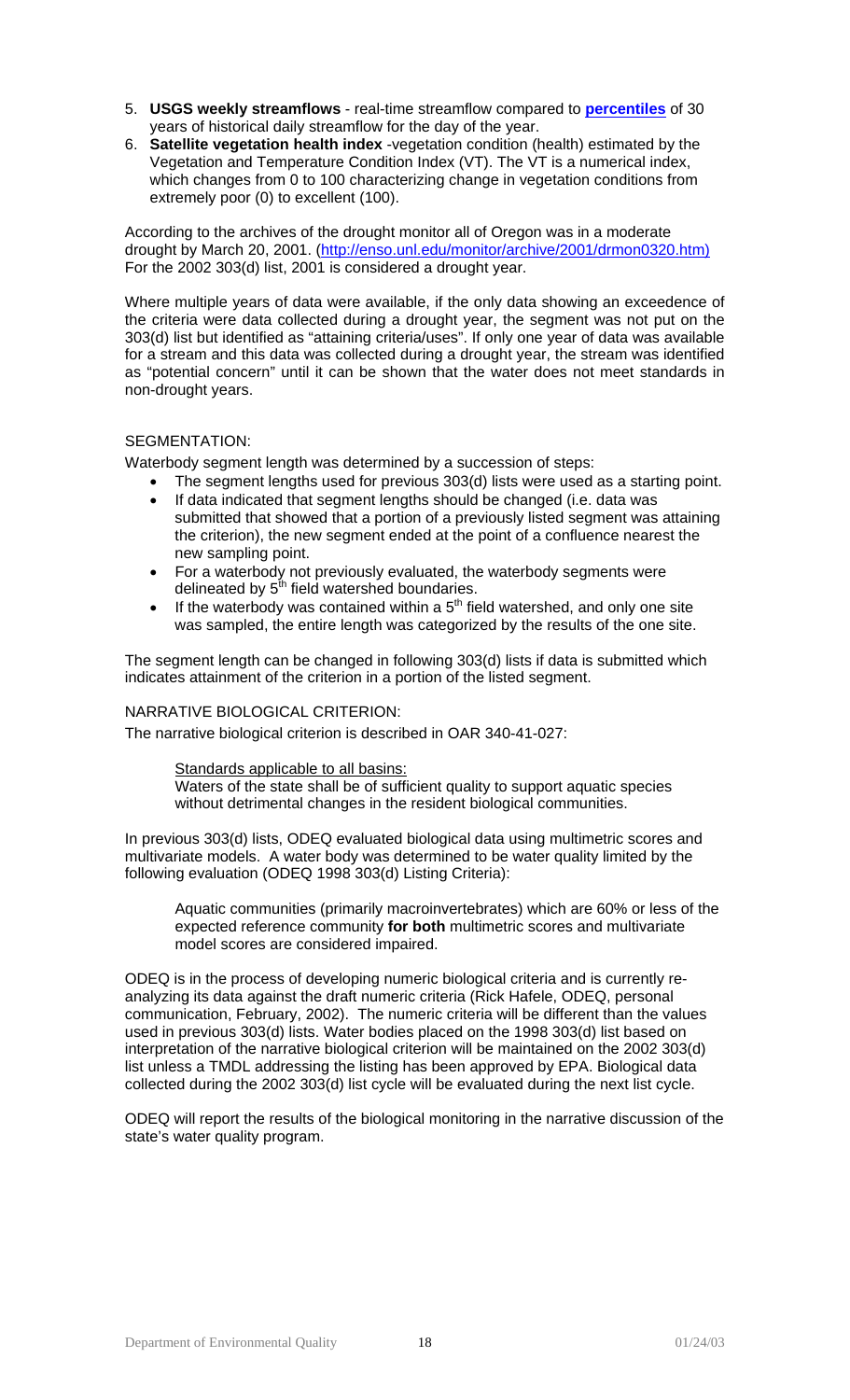## TRIBAL WATERS:

Only those waters that are under the State of Oregon's jurisdiction are subject to the State's 303(d) and 305(b) activities. Oregon's 303(d) list and "integrated report" does not intentionally include tribal waters.

When a waterbody lies partially within Tribal Reservation boundaries, DEQ will only include the portions that are within Oregon's jurisdiction on the State's 303(d) list. For the 2002 303(d) list, DEQ used a map provided by the Confederated Tribes of the Umatilla Indian Reservation (CTUIR) to determine which waters were within Umatilla tribal lands (data origin: BIA Geographic Data Service Center, publication date: 1999, title: Diminished Reservation Boundary for CTUIR).

Oregon does not develop TMDLs for tribal waters. When a 303(d) listed waterbody is fully on Tribal lands, the Tribe may work directly with EPA to develop the TMDL.

### SCHEDULE:

The Department's process to develop the 2002 "Integrated Report" consisted of the following steps and timelines:

**Data Gathering and Review:** The Department actively sought out data collected by other federal and state agencies, tribes, local governments, watershed councils, private and public organizations and individuals. The Department put out a public notice from July 30, 2001 to November 2, 2001 seeking data on the condition of Oregon's surface waters. The public notice was sent to over 2500 names housed within ODEQ's mailing list. A news release was sent to all newspapers in the State of Oregon. Third party data received during this "call for data"and data collected by the Department were reviewed according to the assessment methodology.

**Second Public Review Process:** A draft 2002 "Integrated Report" and a draft 2002 303(d) list were released for public review from August 5, 2002 to November 1, 2002. A series of several Public Hearings were held throughout the state during this time period. A summary of the written and oral comments and DEQ's response to comments are available from DEQ as separate documents.

**Final 2002 list:** The draft 2002 "Integrated Report" and draft 2002 303(d) list were revised where appropriate, based on the review of public comments. Oregon's final 2002 303(d) list has been submitted to US EPA Region X with supporting documentation. The final 2002 "integrated report" was also given to EPA. Only water bodies placed in the category "The water body is water quality limited and requires a TMDL" (the 303(d) list) is subject to EPA's approval.

#### *Parameter Specific Discussion:*

The numeric and narrative criteria interpreted varied with the parameter being evaluated. The parameters are listed in alphabetic order on the following pages.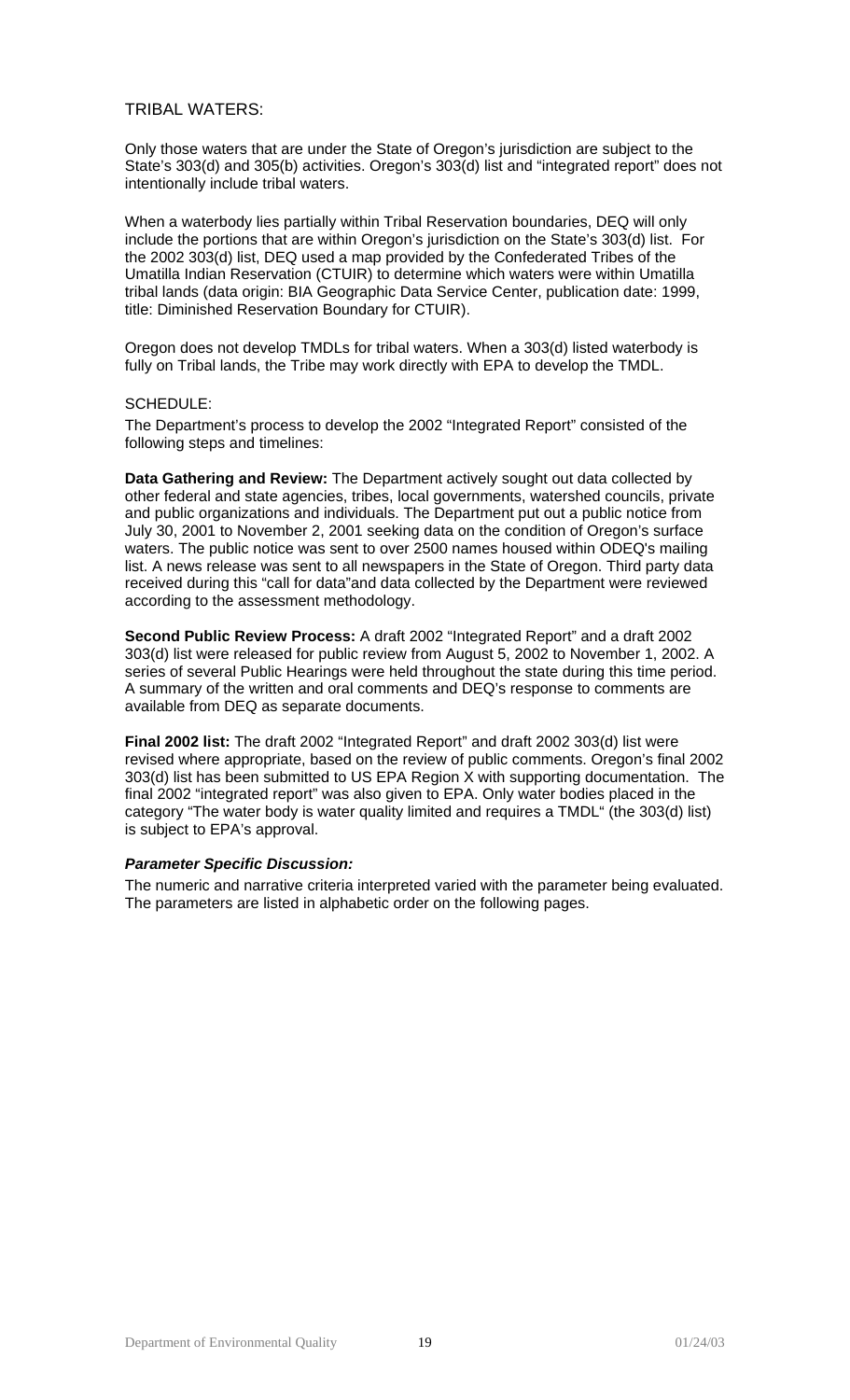| <b>PARAMETER:</b>                | <b>Aquatic Weeds or Algae</b>                    |
|----------------------------------|--------------------------------------------------|
| <b>BENEFICIAL USES AFFECTED:</b> | Water Contact Recreation, Aesthetics,<br>Fishing |
| <b>NUMERIC CRITERION:</b>        | <b>None</b>                                      |
| <b>NARRATIVE CRITERION:</b>      | OAR $340-41-(basin)(2)(h)$                       |

Standards applicable to all basins:

(h) The development of fungi or other growths having a deleterious effect on stream bottoms, fish or other aquatic life, or which are injurious to health, recreation, or industry shall not be allowed;

**WATER QUALITY LIMITED DETERMINATION (EPA CATEGORY 5):** Macrophytes: Documented reports of an abundance of invasive, non-native macrophytes (those listed on the "A" or "B" Noxious Weed List maintained by the Department of Agriculture) that dominate the lake assemblage of plants and significantly reduces the surface area available for lake usage; frequent herbicide treatments to control aquatic weeds; or other activities initiated to manage weed growth such as through a Coordinated Resources Management Plan in response to frequent complaints about weeds interfering with various uses.

Periphyton (attached algae) or Phytoplankton (floating algae): Documented evidence that algae is causing other standard exceedences (e.g. pH or dissolved oxygen) or impairing a beneficial use.

**ATTAINING CRITERION DETERMINATION (EPA CATEGORY 2):** Not applicable.

**TIME PERIOD:** Annual

**DATA REQUIREMENTS:**

Reports since October 1990.

## **EXAMPLES OF DATA USED FOR 2002 "INTEGRATED REPORT:**

• No new data was submitted for this parameter.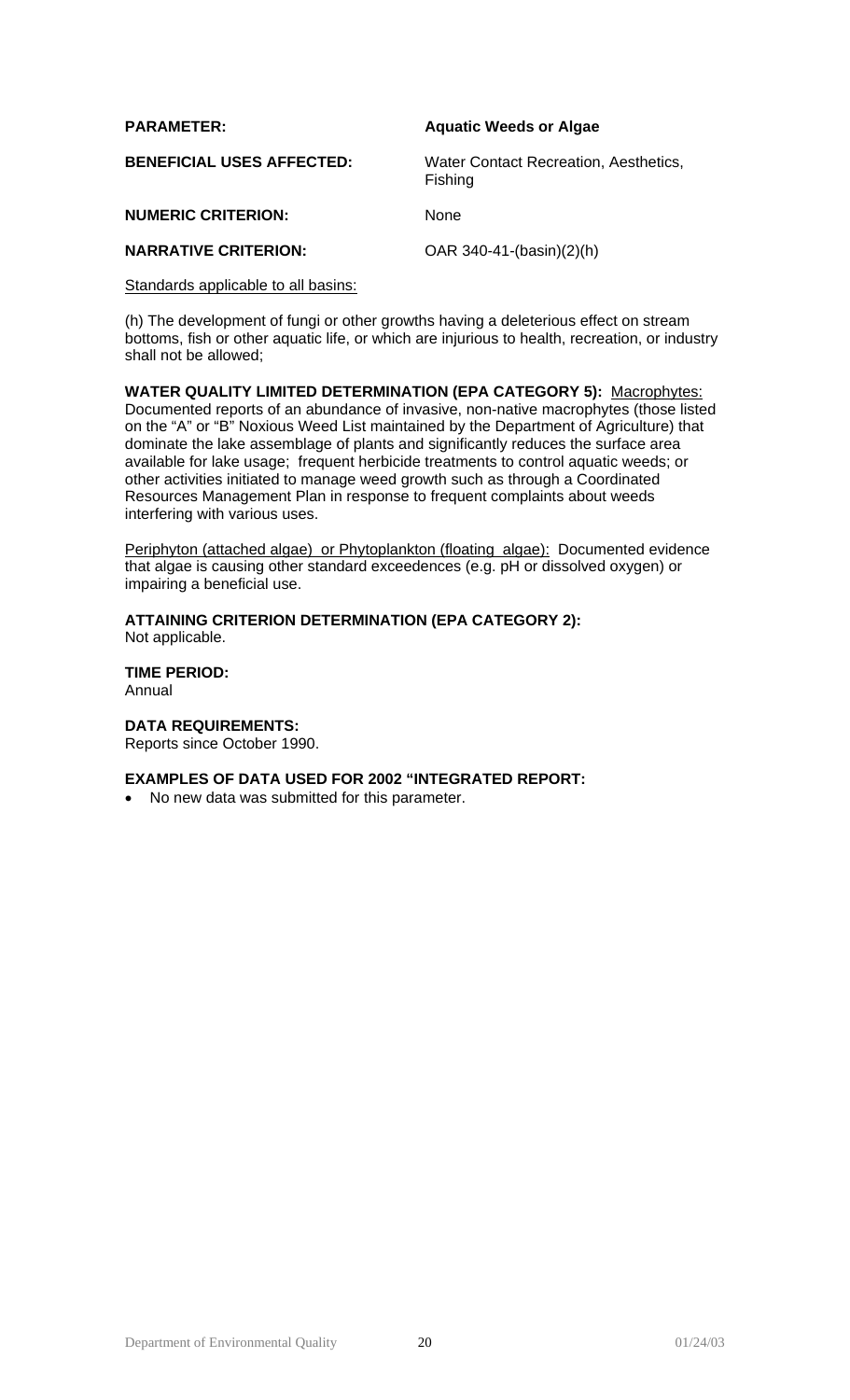## **PARAMETER:** *Esherichia coli* **(E Coli) (freshwaters and estuarine waters other than shellfish growing waters)**

| <b>BENEFICIAL USES AFFECTED:</b> | <b>Water Contact Recreation</b>               |
|----------------------------------|-----------------------------------------------|
| <b>NUMERIC CRITERIA:</b>         | OAR 340-41-(basin) $(2)(e)(A)(i)(I)$ and (II) |
| <b>NARRATIVE CRITERION</b>       | $OAR$ 34041-(basin)(2)(f)                     |

Standards applicable to all basins:

- (e) Bacteria standards:
- (A) Numeric criteria: Organisms of the coliform group commonly associated with fecal sources (MPN or equivalent membrane filtration using a representative number of samples) shall not exceed the criteria described in subparagraphs (i) and (ii) of this paragraph:
- (i) Freshwaters and Estuarine Waters other than shellfish growing waters:
- (I) A 30-day log mean of 126 *E. coli* organisms per 100 ml, based on a minimum of five (5) samples;
- (II) No single sample shall exceed 406 *E. coli* organisms per 100 ml;

(f) Bacterial pollution or other conditions deleterious to waters used for domestic purposes, livestock watering, irrigation, bathing or shellfish propagation, or otherwise injurious to public health shall not be allowed.

**WATER QUALITY LIMITED DETERMINATION (EPA CATEGORY 5):** A 30-day log mean of 126 *E coli* organisms per 100 ml or more than 10% of the samples exceed 406 *E coli* organisms per 100 ml, with a minimum of at least two exceedences.

**ATTAINING CRITERION (EPA CATEGORY 2):** The 30 day log mean is less than 126 *E coli* organisms per 100 ml and more than 90% of the samples are below 406 *E coli* organisms per 100 ml

**INSUFFICIENT DATA CATEGORY (EPA CATEGORY 3):** Less than 5 samples are available for analysis for the season of interest.

## **TIME PERIOD:**

Summer: June 1 through September 30 (period of highest use for water contact recreation) Fall-Winter-Spring (FWS): October 1 through May 31

## **DATA REQUIREMENTS:**

Data collected since October 1990. A minimum of 5 representative data points available per site collected on separate days for the season of interest.

## **EXAMPLES OF DATA USED FOR 2002 "INTEGRATED REPORT":**

- Oregon Department of Environmental Quality
- Clackamas County Water Environment Services
- Eugene Springfield Water Pollution Control Facility (WPCF)
- Upper Rogue Watershed Association
- North Santiam Watershed Council
- Umpqua Watershed Council
- Yachats Watershed Council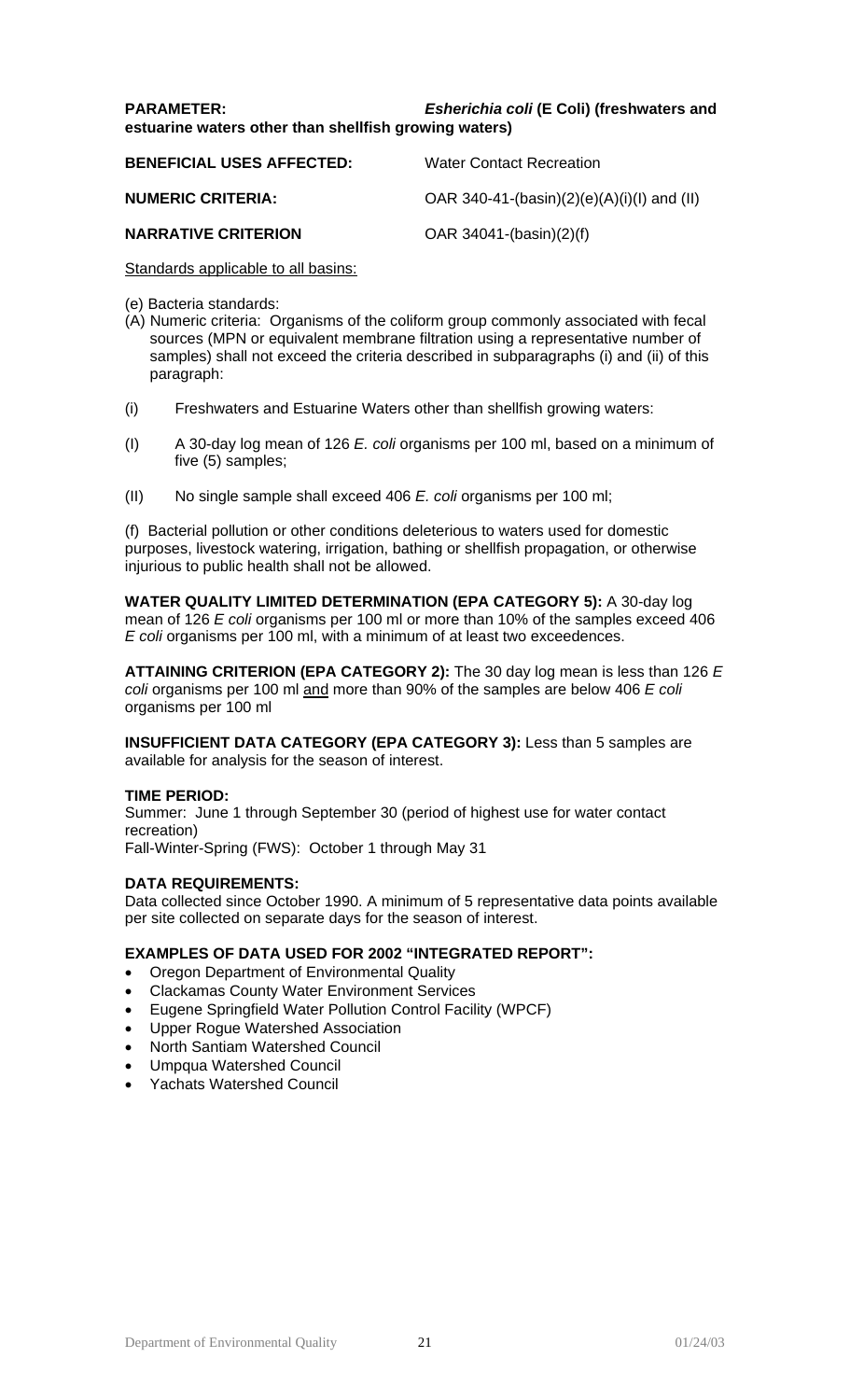### **PARAMETER: Fecal Coliform (marine waters and estuarine shellfish growing waters)**

**BENEFICIAL USES AFFECTED:** Shellfish harvesting

**NARRATIVE CRITERION:** OAR 340-41-(basin)(2)(f)

**NUMERIC CRITERION:** OAR 340-41-(basin)(2)(e)(A)(ii)

Standards applicable to North Coast, Mid Coast, South Coast, Umpqua and Rogue basins:

(e)(A)(ii) Marine waters and estuarine shellfish growing waters: A fecal coliform median concentration of 14 organisms per 100 milliliters, with not more than ten percent of the samples exceeding 43 organisms per 100 milliliters.

(f) Bacterial pollution or other conditions deleterious to waters used for domestic purposes, livestock watering, irrigation, bathing or shellfish propagation, or otherwise injurious to public health shall not be allowed.

Oregon Department of Agriculture (ODA) determines the locations of commercial shellfish harvesting areas.

ODEQ has determined that the water quality criteria should be applied to water bodies that support recreational shellfish harvesting, as well as commercial shellfish harvesting (Minutes from the Estuary Workgroup Meeting, ODEQ, Newport, Oregon, July 13, 2001). The locations of recreational shellfish harvesting are based on: consultation with Oregon Department of Fish and Wildlife staff and Best Professional Judgment of ODEQ staff.

## **WATER QUALITY LIMITED DETERMINATION (EPA CATEGORY 5):**

For a datasets of less than 30 samples a minimum of 2 exceedances of 43 organisms/100 ml. For datasets with greater than 30 samples, 10% of the samples must exceed 43 organisms/100mL.

Or

For datasets with a minimum of 5 samples, the median value is greater than 14 organisms/100 ml.

**ATTAINING CRITERION (EPA CATEGORY 2)**: 90% of the samples are less than 14 organisms/100 ml and the median value is less than 14 organisms/100 ml. The minimum number of samples is 5 per site.

**INSUFFICIENT DATA (EPA CATEGORY 3):** Less than 5 samples available for analysis.

# **TIME PERIOD:**

Annual

## **DATA REQUIREMENTS:**

Data collected since October 1990. A minimum of 5 representative samples per site collected on separate days.

#### **EXAMPLES OF DATA USED FOR 2002 "INTEGRATED REPORT":**

• Oregon Department of Environmental Quality routine or intensive monitoring data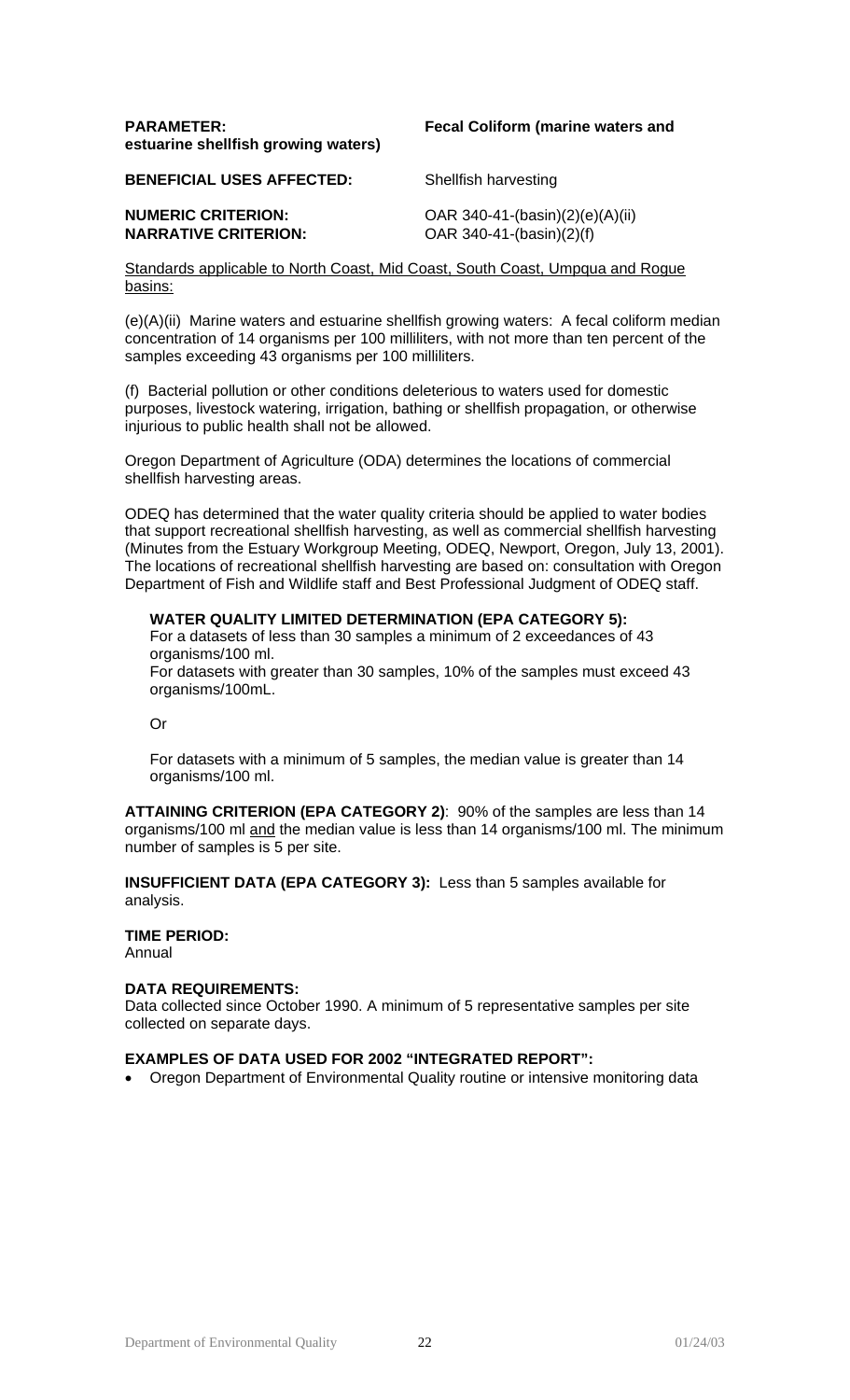| <b>PARAMETER:</b>                            | Chlorophyll a                         |
|----------------------------------------------|---------------------------------------|
| <b>BENEFICIAL USES AFFECTED:</b><br>Fishing, | Water Contact Recreation, Aesthetics, |
|                                              | Water Supply, Livestock Watering      |
| <b>VALUES:</b>                               | OAR 340-41-150                        |

Standards applicable to all basins:

340-41-150

(1) The following average Chlorophyll  $\underline{a}$  values shall be used to identify water bodies where phytoplankton may impair the recognized beneficial uses:

(a) Natural lakes which thermally stratify: 0.01 mg/l

(b) Natural lakes which do not thermally stratify, reservoirs, rivers and estuaries: 0.015 mg/l

**WATER QUALITY LIMITED DETERMINATION (EPA CATEGORY 5):** 3-month average Chlorophyll a value exceeds value referenced above.

ATTAINING GUIDANCE VALUE (EPA CATEGORY 2): 3-month average Chlorophyll a value is less than value referenced above.

**INSUFFICIENT DATA (EPA CATEGORY 3):** Less than 3 samples available for analysis.

#### **TIME PERIOD:**

Summer: June 1 through September 30 (period of highest use for water contact recreation)

Fall-Winter-Spring (FWS): October 1 to May 31

#### **DATA REQUIREMENTS:**

Data collected since October 1990. A minimum of 3 samples collected over any three consecutive months at a minimum of one representative location (e.g., above the deepest point of a lake or reservoir or at a point mid flow of a river).

#### **EXAMPLES OF DATA USED FOR 2002 "INTEGRATED REPORT":**

• Departmental of Environmental Quality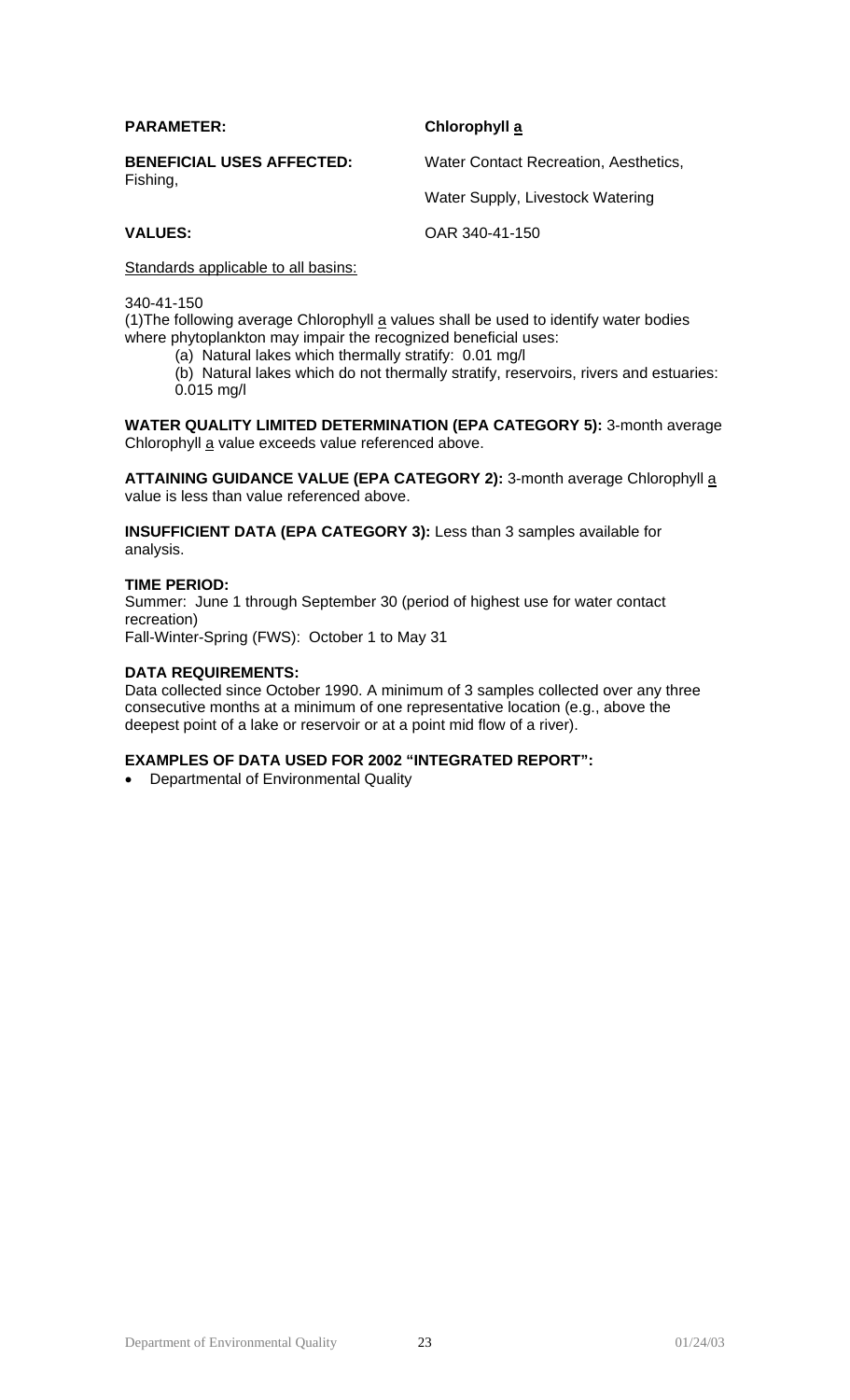### **PARAMETER: Dissolved Oxygen**

**BENEFICIAL USES AFFECTED:** Resident Fish and Aquatic Life, Salmonid Fish Spawning, Salmonid Fish Rearing

**NUMERIC CRITERIA:** OAR 340-41-(basin)(2)(A) OAR 340-41-(basin)(2)(D) OAR 340-41-(basin)(2)(E) OAR 340-41- $(basin)(2)(F)$ OAR 340-41-(basin)(2)(G) OAR 340-41-(basin)(2)(H)

(A) For water bodies identified by the Department as providing **salmonid spawning**, during the periods from spawning until fry emergence from the gravels, the following criteria apply:

(i) The dissolved oxygen shall not be less than 11.0 mg/l. However, if the minimum intergravel dissolved oxygen, measured as a spatial median, is 8.0 mg/L or greater then the DO criterion is 9.0 mg/L;

(ii) Where conditions of barometric pressure, altitude and temperature preclude attainment of the 11.0 mg/L or 9.0 mg/l criteria, dissolved oxygen levels shall not be less than 95% of saturation.

(D) For water bodies identified by the Department as providing **cold-water aquatic life**, the dissolved oxygen shall not be less than 8.0 mg/l as an absolute minimum. Where conditions of barometric pressure, altitude and temperature preclude attainment of the 8.0 mg/l, dissolved oxygen shall not be less than 90% of saturation.

(E) For water bodies identified by the Department as providing **cool-water aquatic life**, the dissolved oxygen shall not be less than 6.5 mg/l as an absolute minimum.

(F) For water bodies identified by the Department as providing **warm-water aquatic life**, the dissolved oxygen shall not be less than 5.5 mg/l as an absolute minimum.

(G) For **estuarine water**, the dissolved oxygen concentrations shall not be less than 6.5 mg/l (for coastal water bodies).

(H) For **marine waters**, no measurable reduction in dissolved oxygen concentration shall be allowed.

## **ESTUARINE VS FRESHWATER CRITERIA:**

In order to determine whether a sample should be evaluated according to the freshwater or estuarine criterion, ODEQ summarized conductivity data from coastal waters (Figures 4-6).

As seen in these plots, the conductivity dropped to about 200 uS/cm when salt water was not present.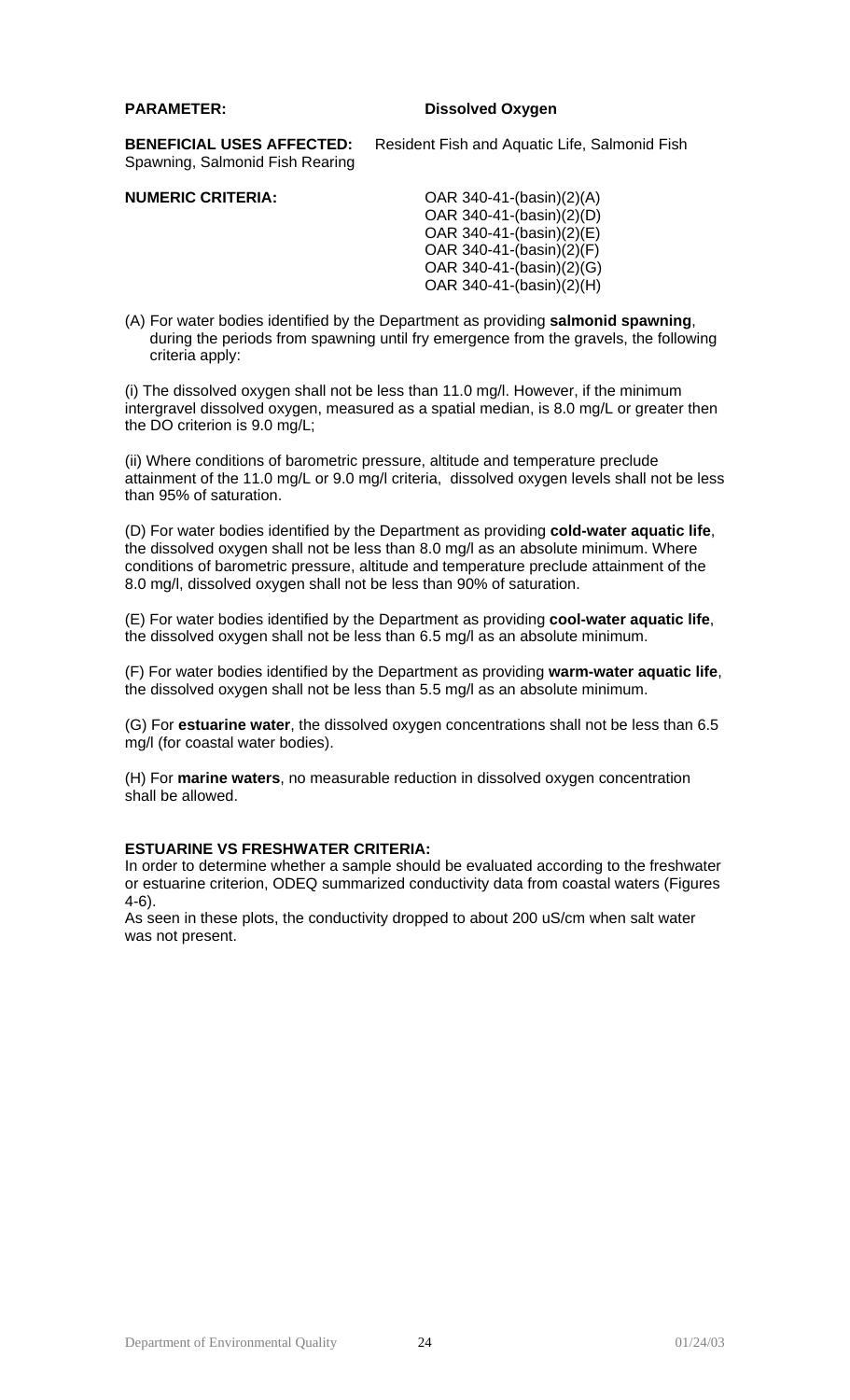#### **Conductivity (uS/cm) on the Columbia River**





**Conductivity (uS/cm) of the Rogue River**



**Figure 5: Rogue River Conductivity**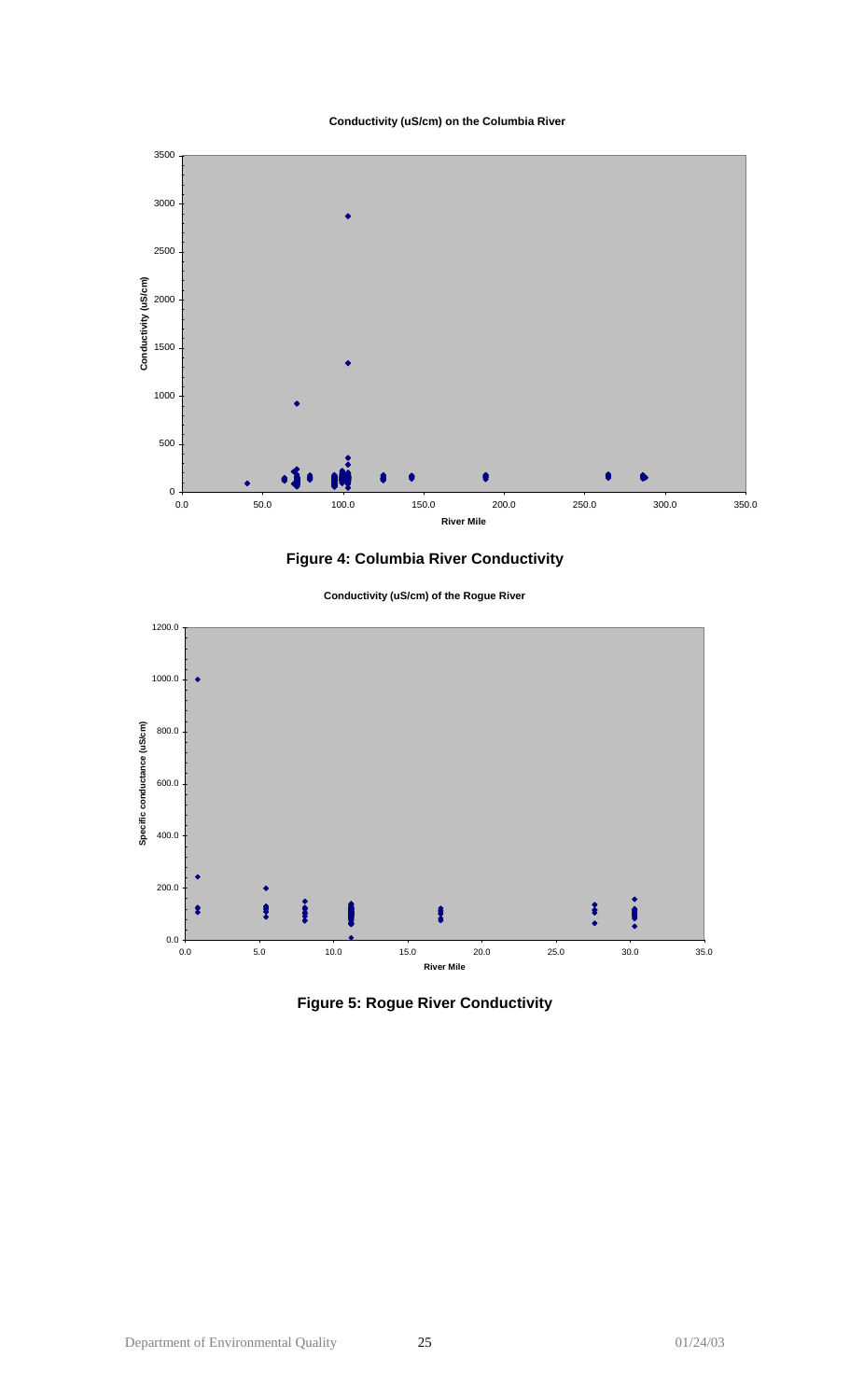**Specific conductance on the Coquille River**



**Figure 6: Coquille River Conductivity**

For samples collected in the coastal waters of the North Coast, Mid Coast, South Coast, Rogue and Umpqua basins, the conductivity of each sample was evaluated against 200 uS/cm. If the recorded conductivity was greater than 200 uS/cm, the estuarine dissolved oxygen criterion of 6.5 mg/L was used. If the recorded conductivity was less than 200 uS/cm, the appropriate freshwater criteria were applied.

To determine the appropriate freshwater criterion to apply to a dataset, ODEQ referred to Table 4 contained in this document. The time period for application of the spawning criterion is determined by basin. For time periods other than those identified as spawning, the cold water criterion is applied to the data, per the June 22, 1998 letter from ODEQ to EPA, Region X.

**Freshwater sites- warm water, spawning, cold or cool criterion:** Data collected in other than coastal waters is not subject to evaluation against the estuarine criterion. The warm water criterion is applied to waters where Salmonid Fish Rearing and Salmonid Fish Spawning are not listed as beneficial uses in Tables 1-19 (OAR 340-41-basin). Where salmonid spawning and salmonid rearing are beneficial uses, the spawning criterion is applied by the locations and time periods described in Table 4. For time periods other than spawning, the cold or cool water criteria apply, based on location of the sampling site in EPA ecoregions. The following chart summarizes the steps to determine the appropriate criterion to apply.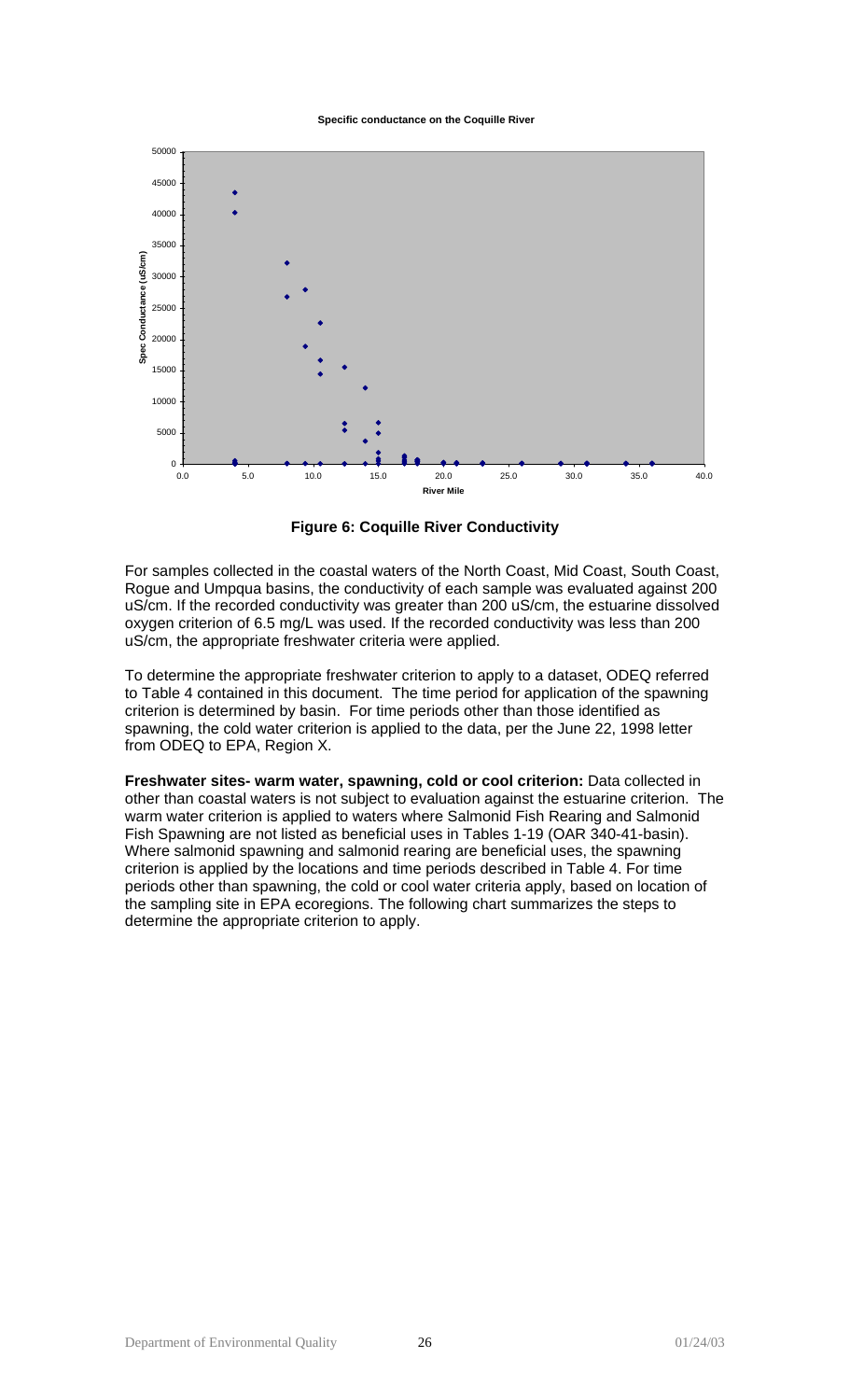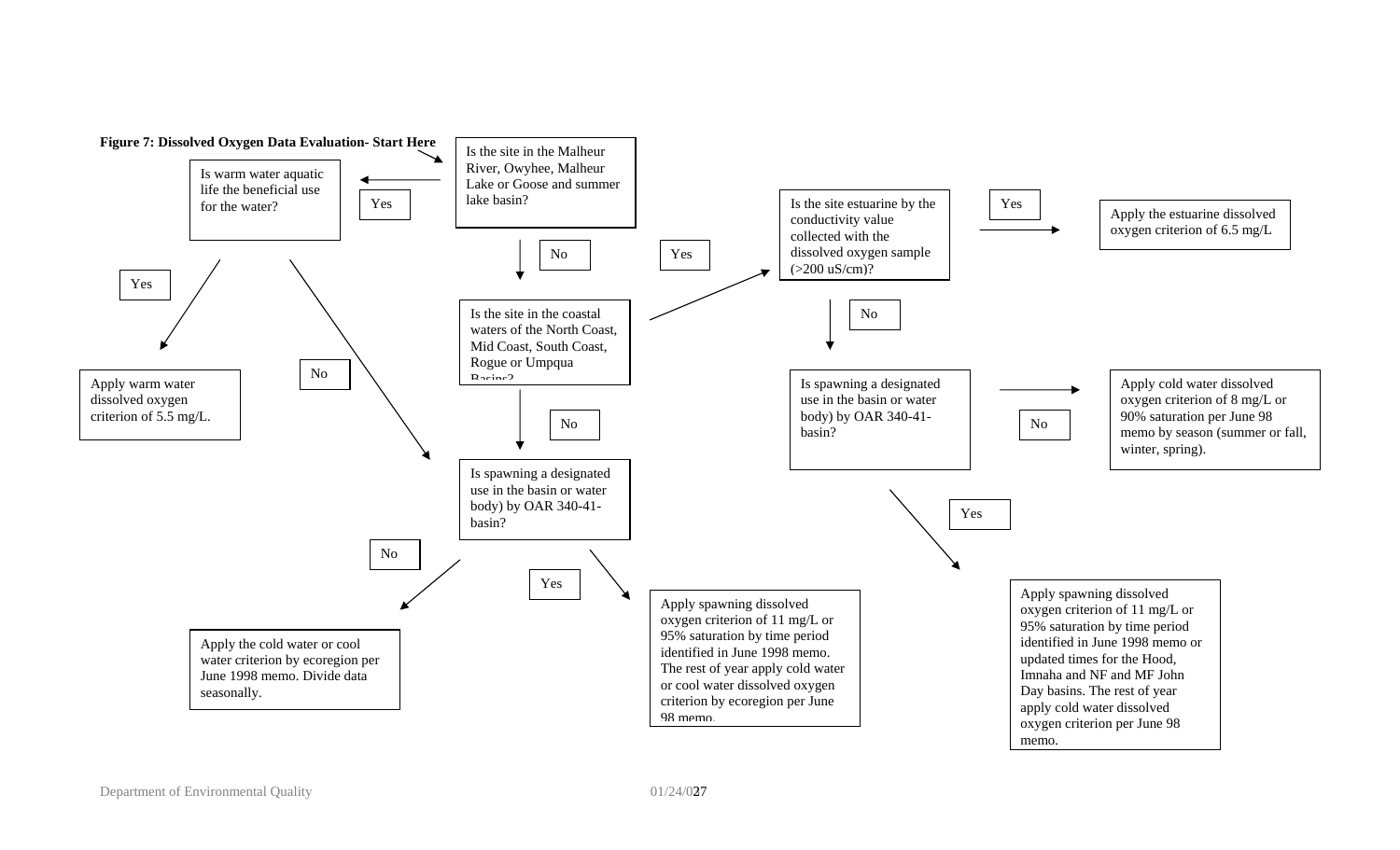### **WATER QUALITY LIMITED DETERMINATION (EPA CATEGORY 5):**

Greater than 10 percent of the samples exceed the appropriate criterion and a minimum of at least two exceedences of the criterion for the time period of interest.

**ATTAINING CRITERION (EPA CATEGORY 2):** At least 5 samples for the time period of interest. Greater than 90% of the samples meet the appropriate criterion.

**INSUFFICIENT DATA (EPA CATEGORY 3):** Less than 5 samples are available for the time period of interest.

### **DATA REQUIREMENTS:**

Data collected since October 1990. A minimum of 5 representative data points available per site collected on separate days per applicable time period.

## **EXAMPLES OF DATA USED FOR 2002 "INTEGRATED REPORT":**

- Oregon Department of Environmental Quality
- Eugene Springfield WPCF
- Rogue Valley Council of Government
- Applegate Watershed Council
- Baker County Soil and Water Conservation District (SWCD)
- Glenn and Gibson Watershed Council
- Upper Rogue Watershed Association
- Lost Creek Watershed Council
- Mohawk Watershed Partnership
- North Santiam Watershed Council
- Yachats Watershed Council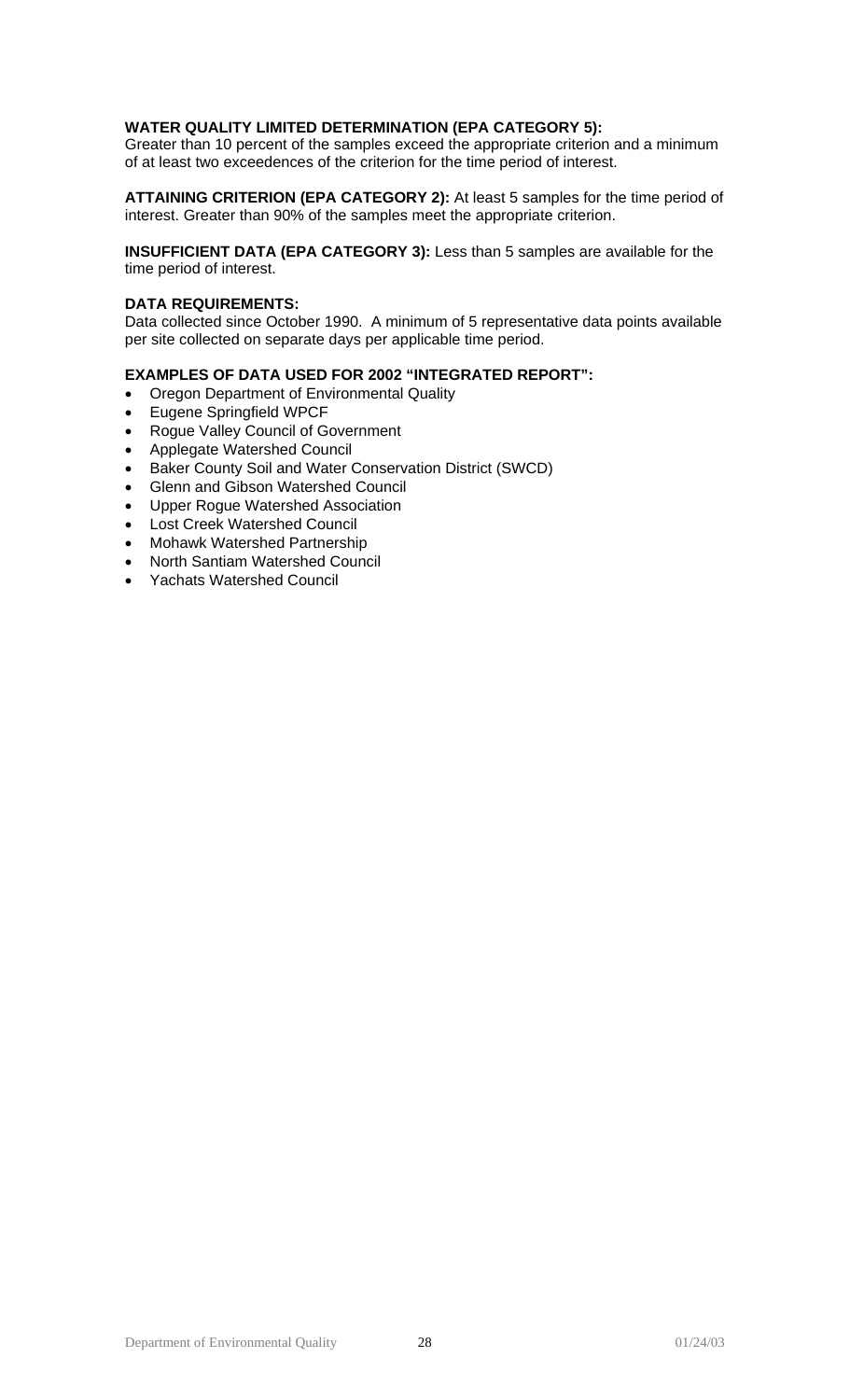#### **PARAMETER: Habitat Modification**

**BENEFICIAL USES AFFECTED:** Resident Fish and Aquatic Life, Salmonid Fish Spawning, Salmonid Fish Rearing

**NUMERIC CRITERION:** None

**NARRATIVE CRITERION:** OAR 340-41-(basin)(2)(i)

Standards applicable to all basins:

**The creation of** tastes or odors or toxic or other **conditions that are deleterious to fish or other aquatic life** or affect the potability of drinking water or the palatability of fish or shellfish shall not be allowed.

-or-

OAR 340-41-027

#### Standards applicable to all basins:

Waters of the state shall be of sufficient quality to support aquatic species without detrimental changes in the resident biological communities.

#### **EXAMPLES OF DATA USED FOR 2002 "INTEGRATED REPORT":**

No new data was submitted for evaluation in 2002. DEQ is no longer placing water bodies on the 303(d) list due to habitat modification. All water bodies that were on previous 303(d) lists under this category are now in the "water quality limited but not by a pollutant – a TMDL is not required" category. The following section discusses how water bodies were previously evaluated and placed on the 303(d) list.

**WATER QUALITY LIMITED DETERMINATION** (but does not require the development of a TMDL because the impairment is not caused by a pollutant) **(EPA CATEGORY 4c):** 

Documentation that habitat conditions are a significant limitation to fish or other aquatic life as indicated by the following information:

• Beneficial uses are impaired. This documentation can consist of data on aquatic community status that shows aquatic communities (primarily macroinvertebrates) which are 60% or less of the expected reference community **for both** multimetric scores and multivariate model scores.

-or-

• Where monitoring methods determined a Biotic Condition Index, Index of Biotic Integrity, or similar metric rating of poor or a significant departure from reference conditions utilizing a suggested EPA biomonitoring protocol or other technique acceptable to DEQ.

-or-

• Fishery data on escapement, redd counts, population survey, etc. that show fish species have declined due to water quality conditions; and

Habitat conditions that are a significant limitation to fish or other aquatic life as documented through a watershed analysis or other published report which summarizes the data and utilizes standard protocols, criteria and benchmarks (e.g. those currently used and accepted by Oregon Fish and Wildlife or Federal agencies (PACFISH)). Habitat conditions considered here are represented by data that relate to channel morphology or in-stream habitat such as Large Woody Material, Pool Frequency, Channel Width:Depth Ratio. Other habitat factors are considered elsewhere - cobble embeddedness or percent fines would be considered under sedimentation, stream shading would be factored in under temperature, etc. Listings under these parameters remain on the 303(d) list unless one of the reasons for delisting is met.

## **ATTAINING CRITERION (EPA CATEGORY 2):**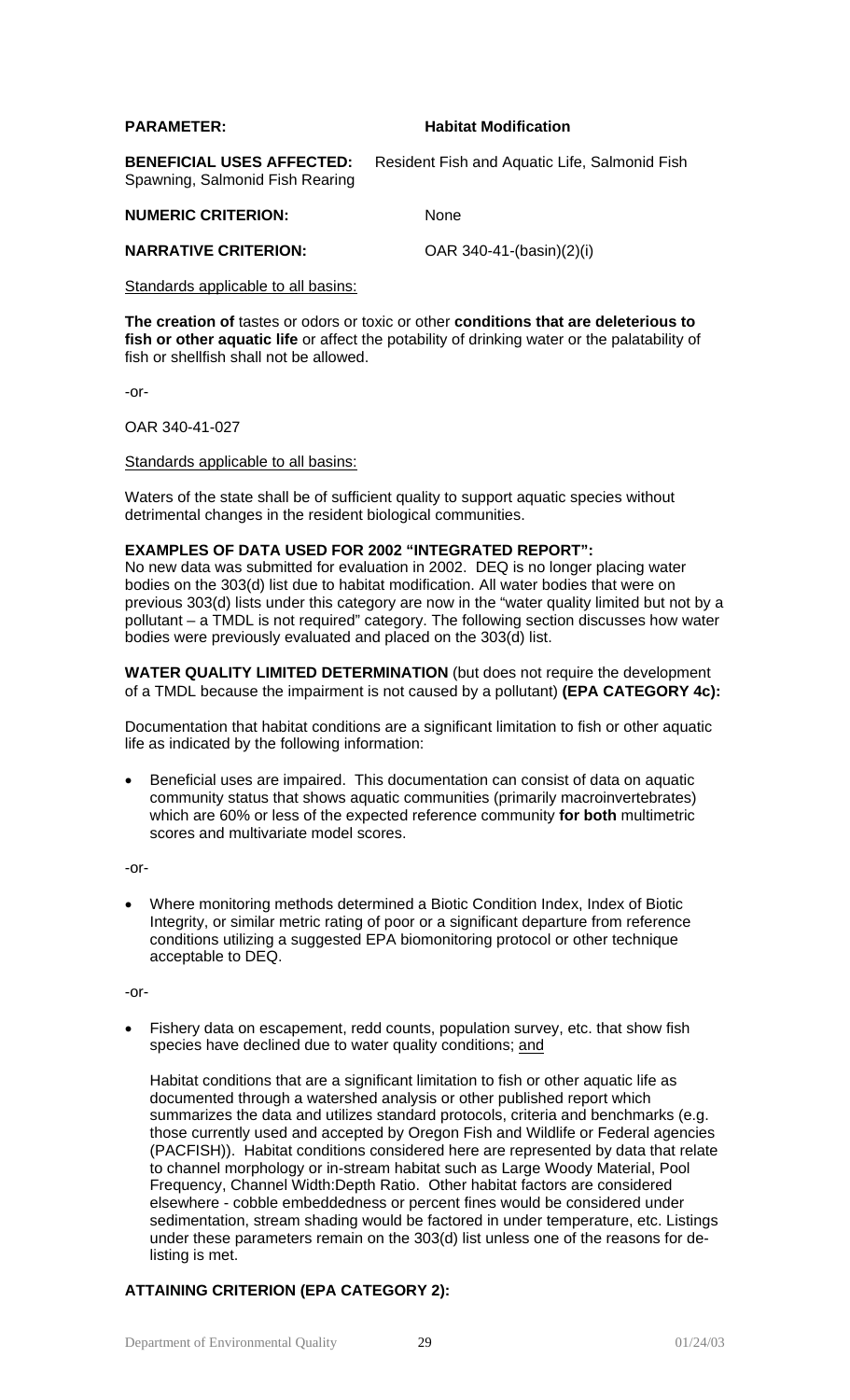• Streams with aquatic communities greater than 75% of expected reference communities using either multimetric or multivariate models are considered unimpaired.

**TIME PERIOD:**  Annual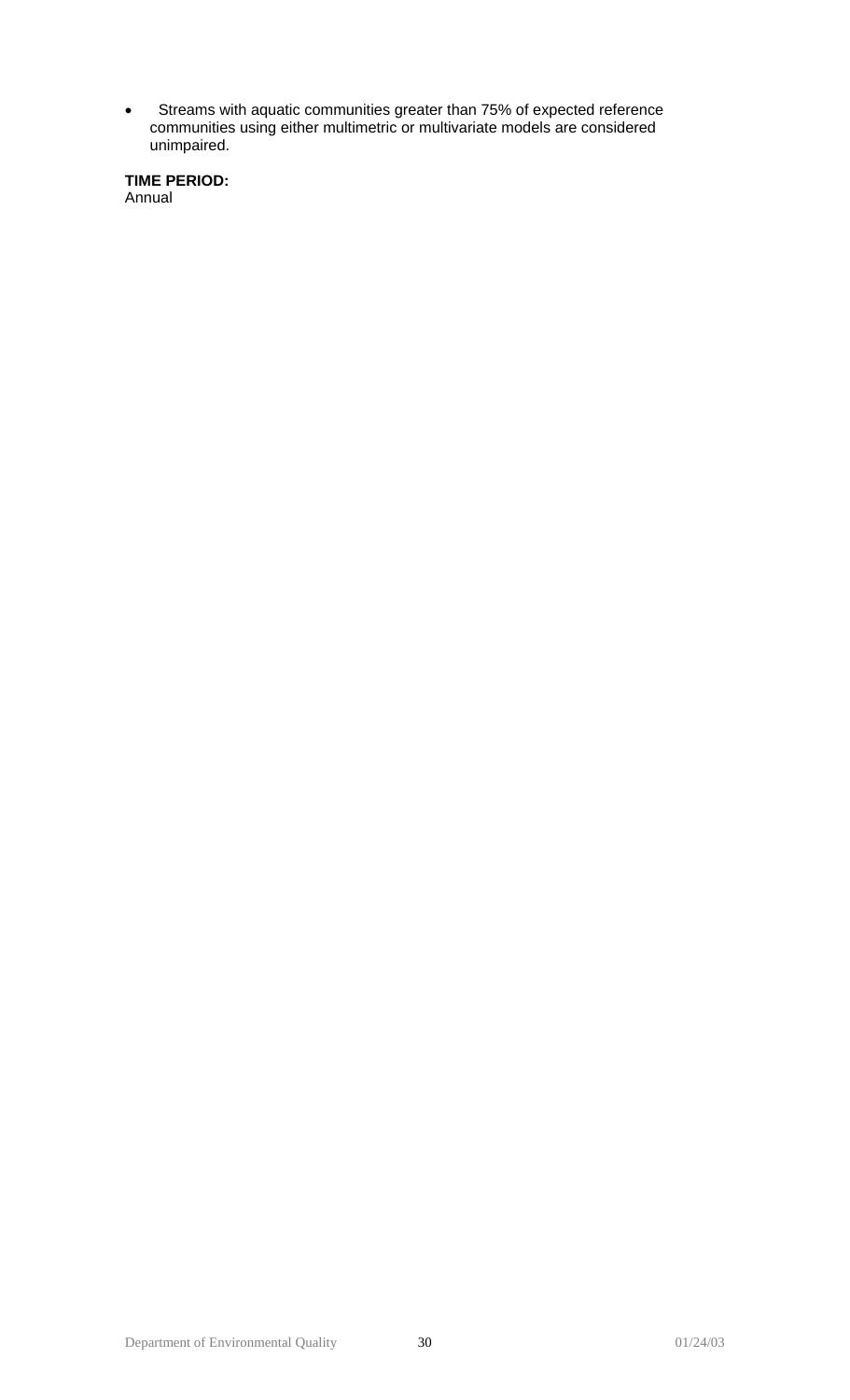| <b>PARAMETER:</b>                | <b>Flow Modification</b>                                          |
|----------------------------------|-------------------------------------------------------------------|
| <b>BENEFICIAL USES AFFECTED:</b> | Resident Fish & Aquatic Life, Salmonid Fish<br>Spawning & Rearing |
| <b>NUMERIC CRITERION:</b>        | <b>None</b>                                                       |
| <b>NARRATIVE CRITERION:</b>      | OAR 340-41-(basin)(2)(i)                                          |

#### Standards applicable to all basins:

**The creation of** tastes or odors or toxic or other **conditions that are deleterious to fish or other aquatic life** or affect the potability of drinking water or the palatability of fish or shellfish shall not be allowed.

-or-

OAR 340-41-027

#### Standards applicable to all basins:

Waters of the state shall be of sufficient quality to support aquatic species without detrimental changes in the resident biological communities.

#### **EXAMPLES OF DATA USED FOR 2002 "INTEGRATED REPORT":**

DEQ is no longer placing water bodies on the 303(d) list due to flow modification. All water bodies that were on previous 303(d) lists under this category are now in the "water quality limited but not by a pollutant – a TMDL is not required" category. The following section discusses how water bodies were previously evaluated and placed on the 303(d) list.

**WATER QUALITY LIMITED DETERMINATION** but does not require the development of a TMDL because the impairment is not caused by a pollutant **(EPA CATEGORY 4c):** 

Documented flow conditions that are a significant limitation to fish or other aquatic life as indicated by the following information:

- an established or applied for Instream Water Right, and
- documentation that flows are not frequently being met such as through statistical summaries of stream flow based on actual flow measurements, and
- identification of human contribution to the reduction of instream flows below acceptable level indicated (e.g. evidence of water rights and diversions above or in the segment.

**TIME PERIOD:** Annual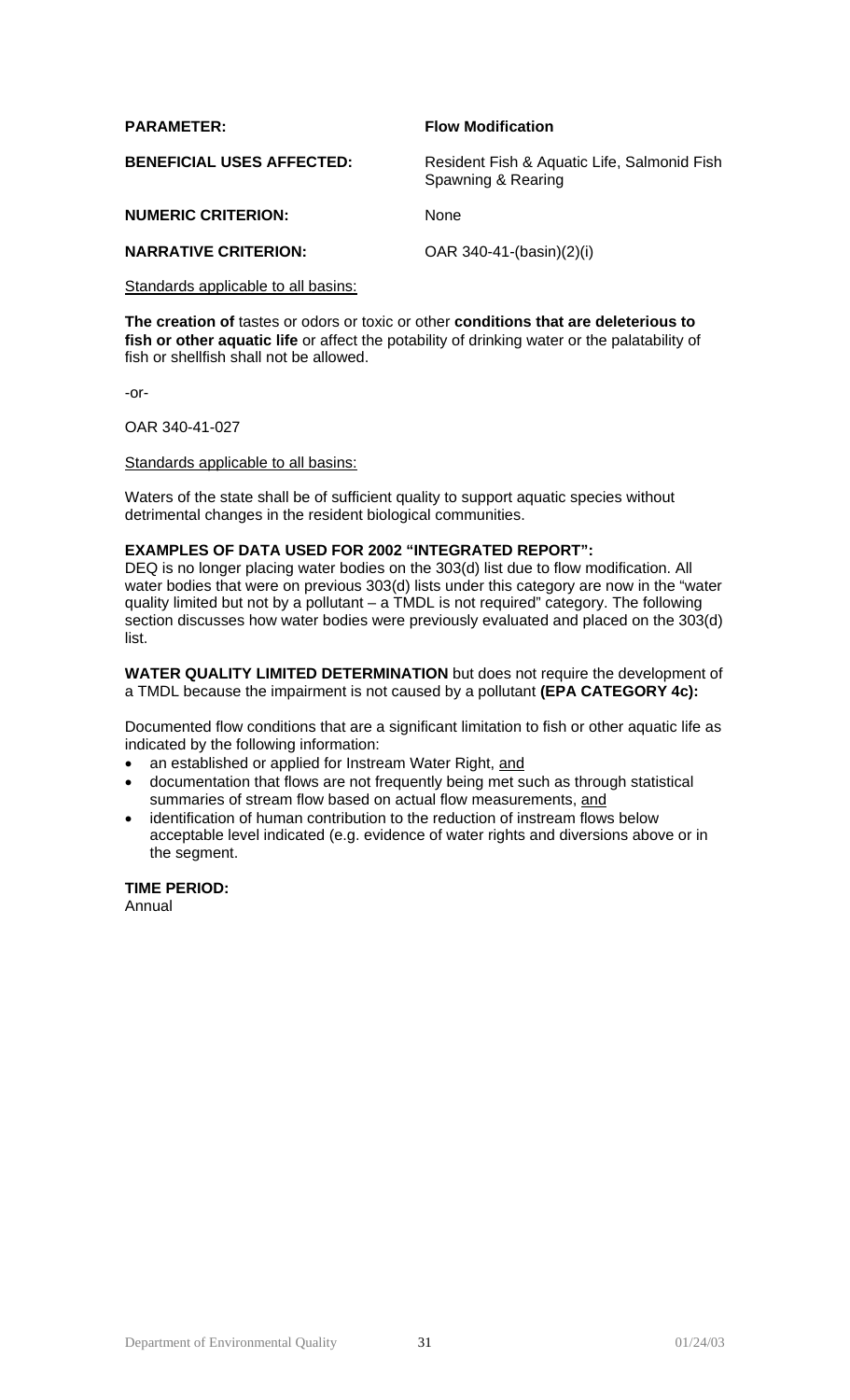#### **PARAMETER:** Nutrients

**BENEFICIAL USES AFFECTED:** Aesthetics or use identified under

related parameters

#### **NUMERIC CRITERIA:**

OAR 340-41-385(1) - Bear Creek Subbasin

Bear Creek and its tributaries:

Low Flow Season Approximately May 1 through November 30: Total Phosphorus as P (mg/l) --0.08 Ammonia Nitrogen Nitrogen as N (mg/L) --0.25 High Flow Season Approximately December 1 through April 30: Ammonia Nitrogen Nitrogen as N (mg/L) – 1.0

Clear Lake: Total Phosphorus as P as an annual loading: 241 pounds per year

Garrison Lake: Total Phosphorus as P as an annual loading: 562 pounds per year

Yamhill: Total Phosphorus as P (mg/l): May 1 through October 31 <u>0.07</u>

In addition to TMDLs in the Bear Creek, Clear Lake, Coast Fork, Garrison Lake, Tualatin River and Yamhill River, draft or proposed final TMDLs have been established for phosphorus to address pH, dissolved oxygen or other water quality problems in the following water bodies: Grande Ronde, and South Umpqua.

**WATER QUALITY LIMITED DETERMINATION (EPA CATEGORY 5):** Greater than 10 percent of the samples exceed criterion and a minimum of at least two exceedences of the criterion used in draft TMDLs for a season of interest.

**WATER QUALITY LIMITED** but a TMDL is not required because the TMDL has been completed **(EPA CATEGORY 4a):** TMDL completed for the nutrient of interest for the listed water body.

#### **TIME PERIOD:**

June through September or as specified under the criteria listed above.

#### **DATA REQUIREMENTS:**

Data collected since October 1990. A minimum of 5 representative data points available per site collected on separate days.

### **EXAMPLES OF DATA USED FOR 2002 "INTEGRATED REPORT":**

No new data was submitted for evaluation in 2002.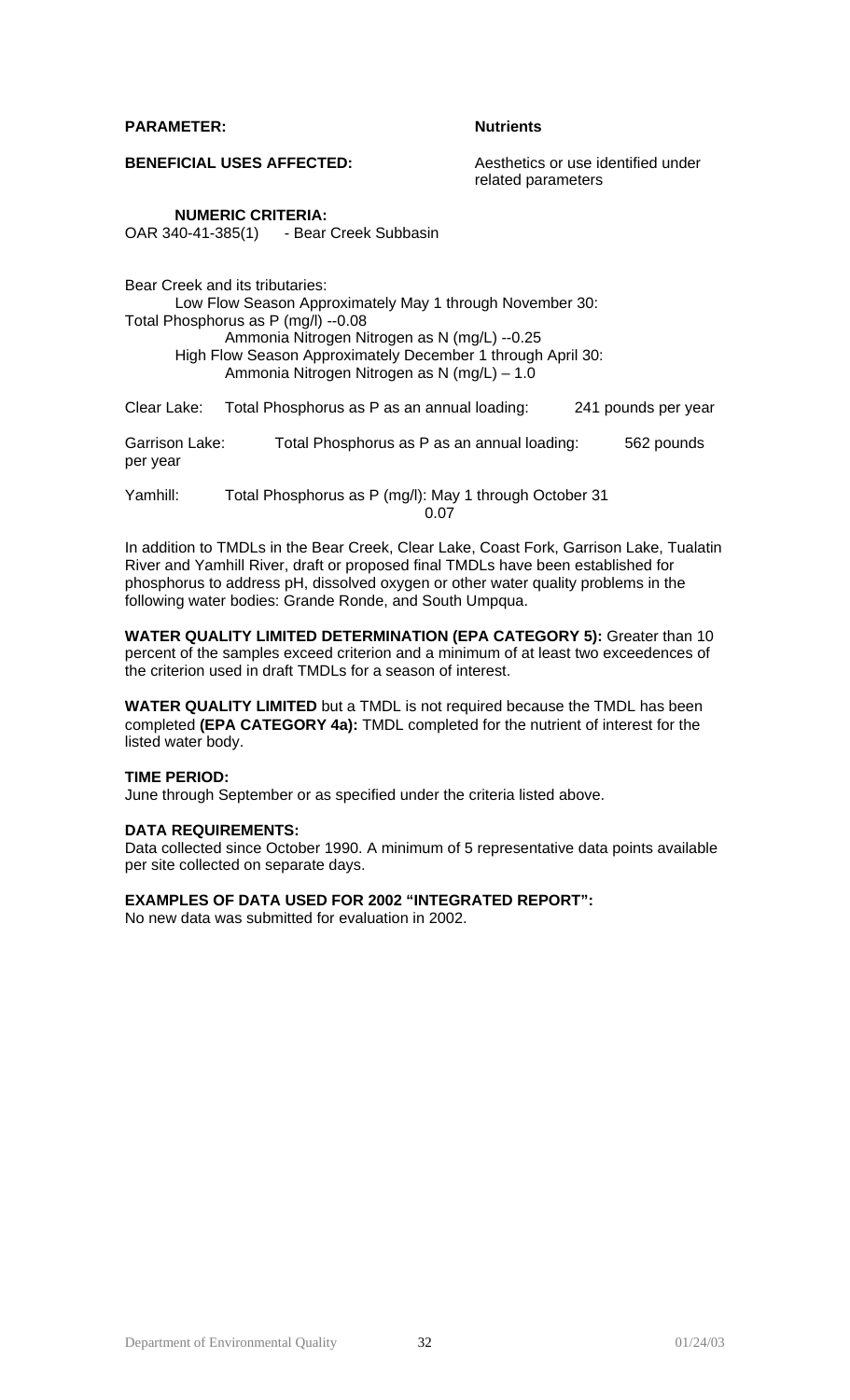#### **PARAMETER: pH**

**BENEFICIAL USES AFFECTED:** Resident Fish & Aquatic Life,

Water Contact Recreation

**NUMERIC CRITERIA:**  $OAR 340-41-(basin)(2)(d)$ 

Summary: pH shall not fall outside the following ranges:

General Basin Standards (adopted as of 1/11/96):

| <b>Basin</b>               | Range           | <b>Basin</b>              | Range            |
|----------------------------|-----------------|---------------------------|------------------|
| Deschutes Basin:           | 6.5 to 8.5      | North Coast Basin         | 6.5 to 8.5       |
| Goose & Summer             | 7.0 to 9.0*     | Owyhee Basin              | 7.0 to $9.0^*$ ; |
| Lake Basin                 |                 |                           |                  |
| Grande Ronde               | 6.5 to 9.0*     | Powder Basin              | 6.5 to $9.0^*$ ; |
| Basin                      |                 |                           |                  |
| <b>Hood Basin</b>          | 6.5 to 8.5      | Rogue Basin               | 6.5 to 8.5       |
| John Day Basin             | 6.5 to $9.0*$   | Sandy Basin               | 6.5 to 8.5       |
|                            |                 |                           |                  |
| Klamath Basin:             | 6.5 to $9.0*$   | South Coast Basin:        | 6.5 to 8.5       |
|                            |                 |                           |                  |
| <b>Malheur River Basin</b> | 7.0 to 9.0*     | <b>Malheur Lake Basin</b> | 7.0 to 9.0*      |
| Umpqua Basin               | 6.5 to 8.5      | Mid Coast Basin:          | 6.5 to 8.5       |
| Walla Walla Basin:         | 6.5 to $9.0*$   | Willamette Basin          | 6.5 to 8.5       |
|                            |                 |                           |                  |
| Umatilla Basin             | $6.5$ to $9.0*$ |                           |                  |

\*when 25% of the measurements taken between June and September are greater than pH 8.7, the Department shall determine whether the value higher than 8.7 are anthropogenic or natural in origin

#### Water body Specific:

Marine Waters: 7.0 to 8.5 Cascade Lakes: 6.0 to 8.5 Columbia River: 7.0 to 8.5 Snake River: 7.0 to 9.0 Goose Lake: 7.5 to 9.5

**WATER QUALITY LIMITED DETERMINATION (EPA CATEGORY 5):** A minimum of 5 samples per time period are required. More than 10 percent of the samples exceed criterion and a minimum of at least two exceedences of the criterion for the season of interest.

**ATTAINING CRITERION (EPA CATEGORY 2):** A minimum of 5 samples per time period (summer or fall/winter/spring) and 90% of the samples attain the criterion.

**INSUFFICIENT DATA (EPA CATEGORY 3):** Less than 5 samples are available per time period.

#### **TIME PERIOD:**

Summer: June 1 through September 30 Fall-Winter-Spring (FWS): October 1 to May 31

## **DATA REQUIREMENTS:**

Data collected since October 1990. A minimum of 5 representative data points available per site collected on separate days for each season of interest.

## **EXAMPLES OF DATA USED FOR 2002 "INTEGRATED REPORT":**

- Oregon Department of Environmental Quality
- Rogue Valley Council of Governments
- **Baker County SWCD**
- Glenn and Gibson Watershed Council
- John Day Watershed Council
- Upper Rogue Watershed Association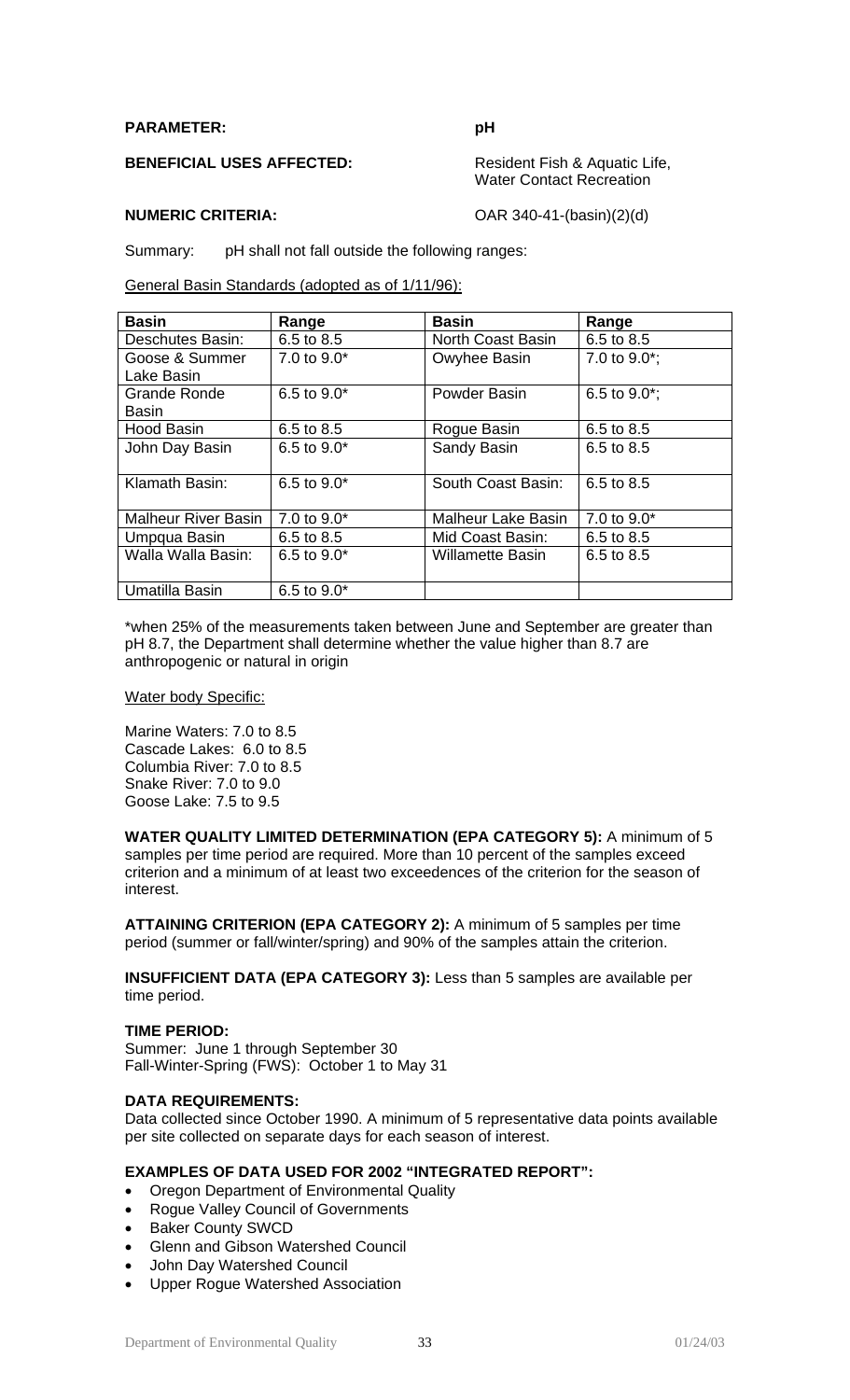- Lost Creek Watershed Council
- Mohawk Watershed Partnership
- North Santiam Watershed Council
- Umpqua Watershed Council
- Yachats Watershed Council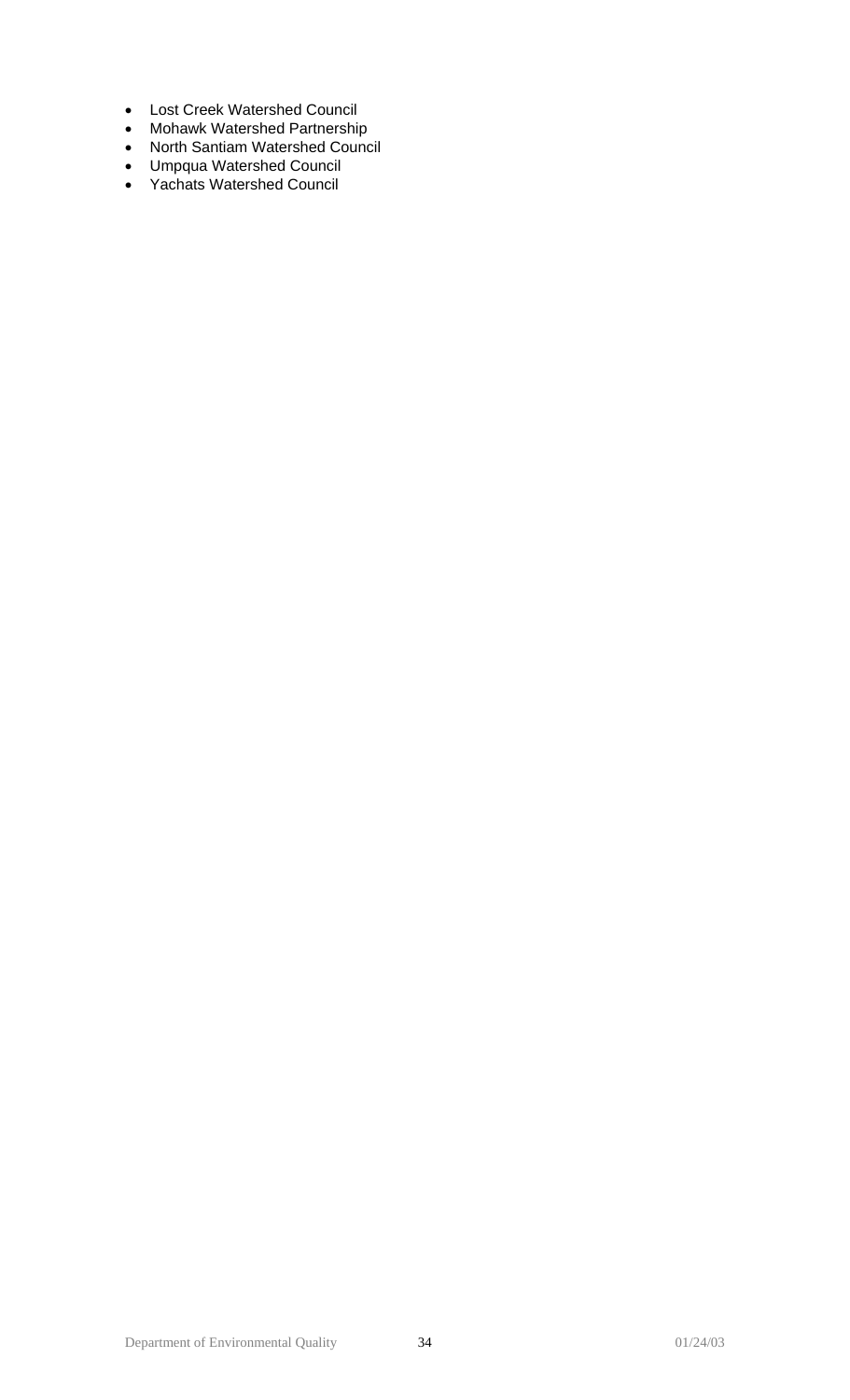| <b>PARAMETER:</b>                | <b>Sedimentation</b>                                              |
|----------------------------------|-------------------------------------------------------------------|
| <b>BENEFICIAL USES AFFECTED:</b> | Resident Fish & Aquatic Life, Salmonid Fish<br>Spawning & Rearing |
| <b>NUMERIC CRITERIA:</b>         | <b>None</b>                                                       |
| <b>NARRATIVE CRITERIA:</b>       | OAR $340-41-(basin)(2)(i)$                                        |

Standards applicable to all basins:

The formation of appreciable bottom or sludge deposits or the formation of any organic or inorganic deposits deleterious to fish or other aquatic life or injurious to public health, recreation, or industry shall not be allowed.

**WATER QUALITY LIMITED DETERMINATION (EPA CATEGORY 5):** Documentation that sedimentation is a significant limitation to fish or other aquatic life as indicated by the following information:

Beneficial uses are impaired. This documentation can consist of data on aquatic community status that shows aquatic communities (primarily macroinvertebrates) which are 60% or less of the expected reference community **for both** multimetric scores and multivariate model scores.

 $\overline{or}$ -

Where monitoring methods determined a Biotic Condition Index, Index of Biotic Integrity, or similar metric rating of poor or a significant departure from reference conditions utilizing a suggested EPA biomonitoring protocol or other technique acceptable to DEQ.

-or-

Fishery data on escapement, redd counts, population survey, etc. that show fish species have declined due to water quality conditions; and

Documentation through a watershed analysis or other published report which summarizes the data and utilizes standard protocols, criteria and benchmarks (e.g. those currently used and accepted by Oregon Fish and Wildlife or Federal agencies (PACFISH)). Measurements of cobble embeddedness or percent fines are considered under sedimentation. Documentation should indicate that there are conditions that are deleterious to fish or other aquatic life.

**ATTAINING CRITERION (EPA CATEGORY 2):** Streams with aquatic communities greater than 75% of expected reference communities using either multimetric or multivariate models are considered unimpaired.

## **TIME PERIOD:**

Annual

## **DATA REQUIREMENTS:**

Data collected since October 1990 and included in the most recent watershed analysis or published report.

## **EXAMPLES OF DATA USED FOR 2002 "INTEGRATED REPORT":**

U.S. Forest Service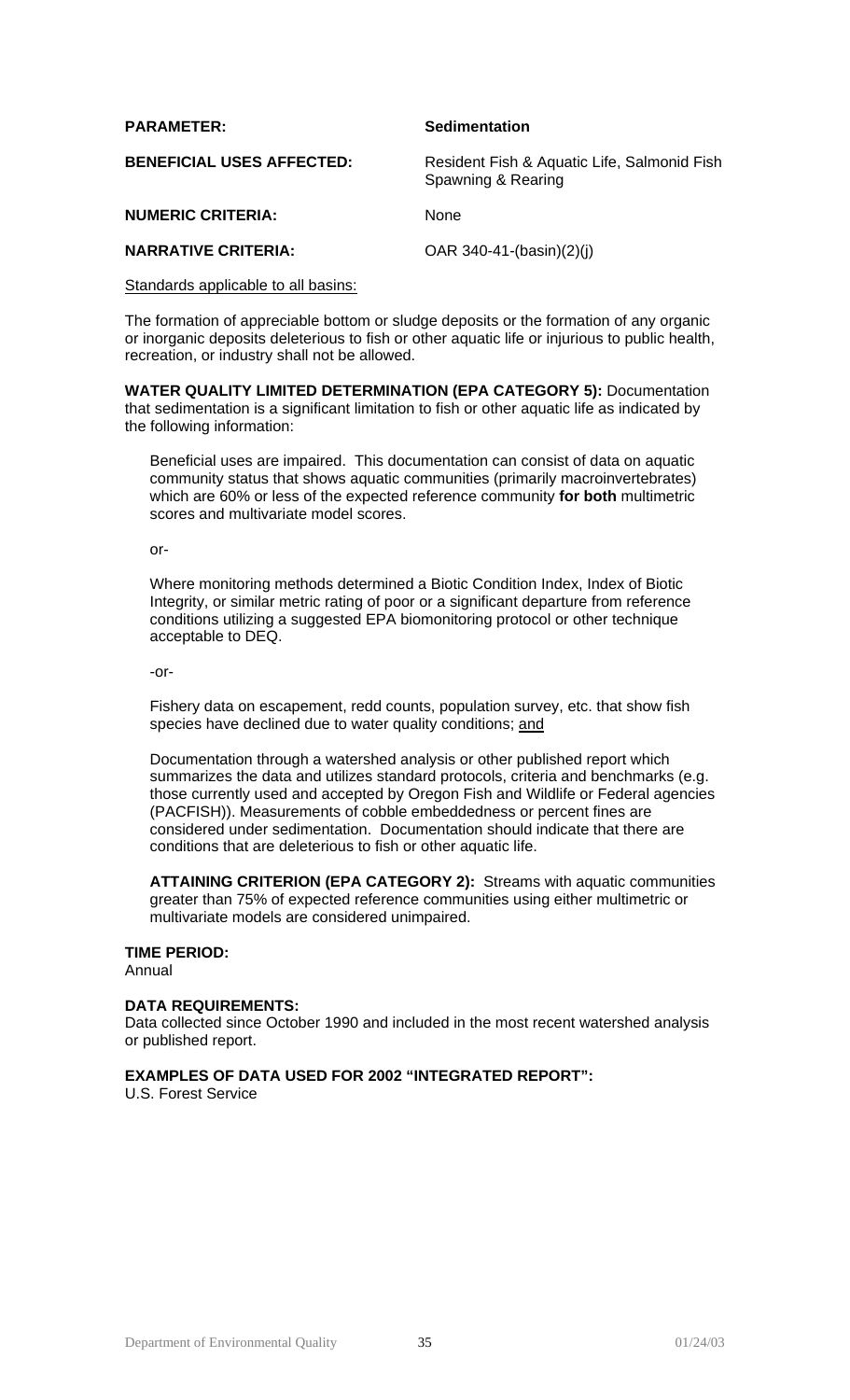### **PARAMETER: Temperature**

**BENEFICIAL USES AFFECTED:** Resident Fish & Aquatic Life,

Salmonid Fish Spawning & Rearing

### **NARRATIVE CRITERIA:** OAR 340-41-(basin)(2)(b)

### Standards applicable to all basins (adopted 1/11/96, effective 7/1/96):

No measurable surface water increase from anthropogenic activities is allowed when surface water temperatures exceed:

- **64**°**F (17.8**°**C)** in basins for which salmonid rearing is a beneficial use;
- **55**°**F (12.8**° **C)** during times and in waters that support salmon spawning, egg incubation and fry emergence from the egg and from the gravels;
- **50**°**F (10**°**C)** in waters that support Oregon Bull Trout;
- **68**°**F (20**°**C)** in the Columbia River (mouth to river mile 309);
- **68**°**F (20**°**C)** in the Willamette River (mouth to river mile 50);

[except when the air temperature during the warmest seven-day period of the year exceeds the 90th percentile of the 7-day average daily maximum air temperature calculated in a yearly series over the historic record]

The numeric criteria are measured as the seven (7) day moving average of the daily maximum temperatures. If there is insufficient data to establish a seven – day moving average of the daily maximum temperatures, the numeric criteria shall be applied as an instantaneous maximum (OAR 340-41-0006(54)).

The Department used the 1997 Bull Trout distribution maps contained in "Status of Oregon's Bull Trout", (Oregon Department of Fish and Wildlife, October 1997, Buchanan, David, M. Hanson and R. Hooton, Portland, OR) to determine where to apply the bull trout criterion. The criterion applies to the stream reaches which indicate the "Spawning, Rearing, or Resident Adult Bull Trout" populations are present. A solid green line shows these waters on the maps that are referenced (ODEQ memo to EPA, June 22, 1998).

Figure 8 describes the temperature data evaluation process.

**WATER QUALITY LIMITED DETERMINATION (EPA CATEGORY 5):** Moving seven (7) day average of the daily maximum exceeds the appropriate criterion listed above. Where grab data (non-continuous data) were collected, more than 25 percent (and a minimum of at least two exceedences) of the samples exceed the appropriate criterion based on multi-year monitoring programs that collect representative samples on separate days for the season of concern.

**ATTAINING CRITERION (EPA CATEGORY 2):** Where continuous data were collected the moving seven (7) day average of the daily maximum attains the appropriate criterion listed above. In locations where grab data were collected, a minimum of five samples must be available. Greater than 90% of the samples must meet the appropriate criterion.

**INSUFFICIENT DATA (EPA CATEGORY 3**): Where grab data were collected, less than 5 samples are available for the time period of interest. Where continuous data were collected, insufficient data was available to calculate the seven day average of the daily maximums.

**TIME PERIOD:**

See Table 4.

## **DATA REQUIREMENTS:**

Data collected since October 1990.

#### **EXAMPLES OF DATA USED FOR 2002 "INTEGRATED REPORT":**

Continuous temperature monitoring data collected by:

- Oregon Department of Environmental Quality
- U.S. Forest Service
- Bureau of Land Management

Grab temperature data collected by: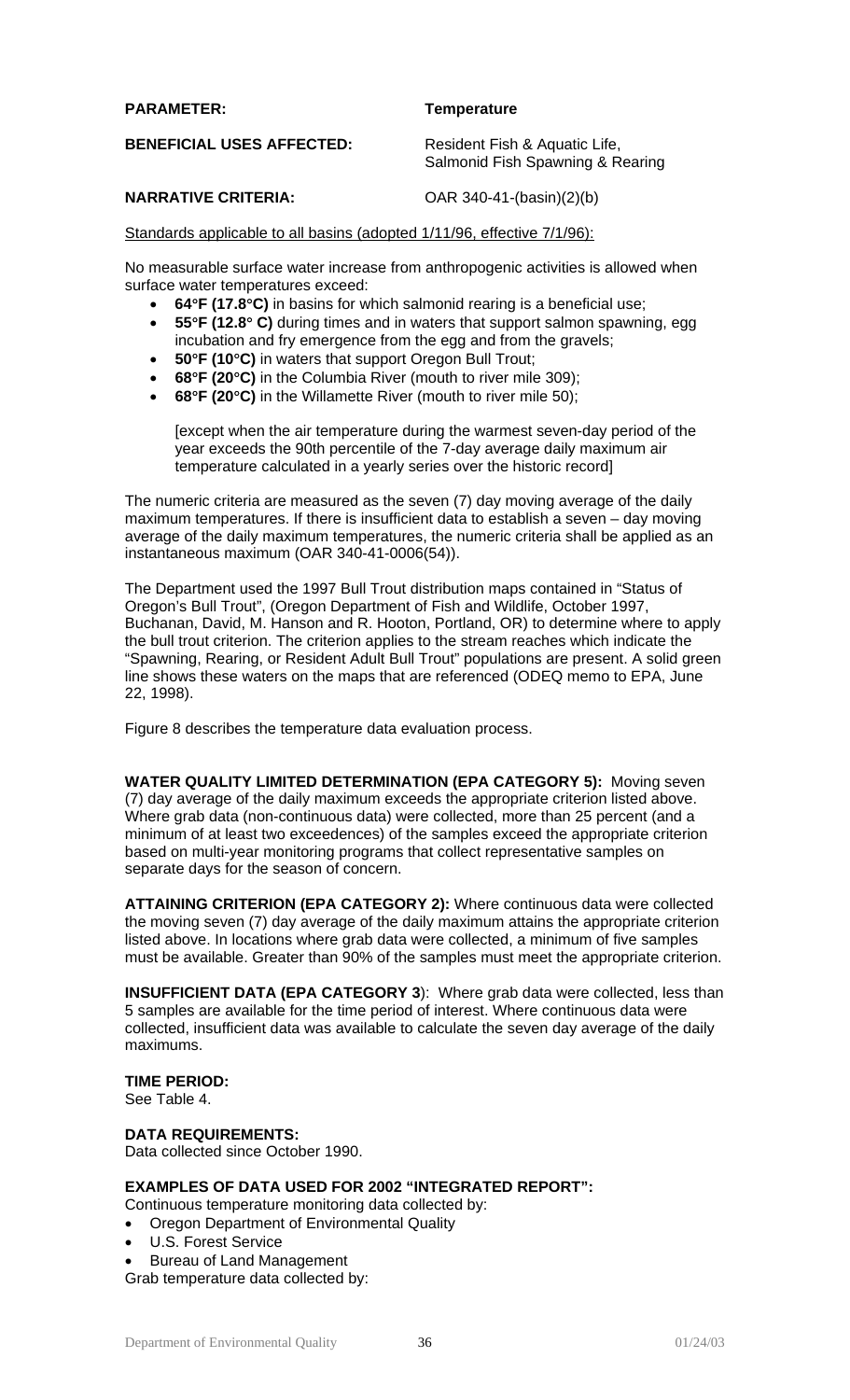• Watershed councils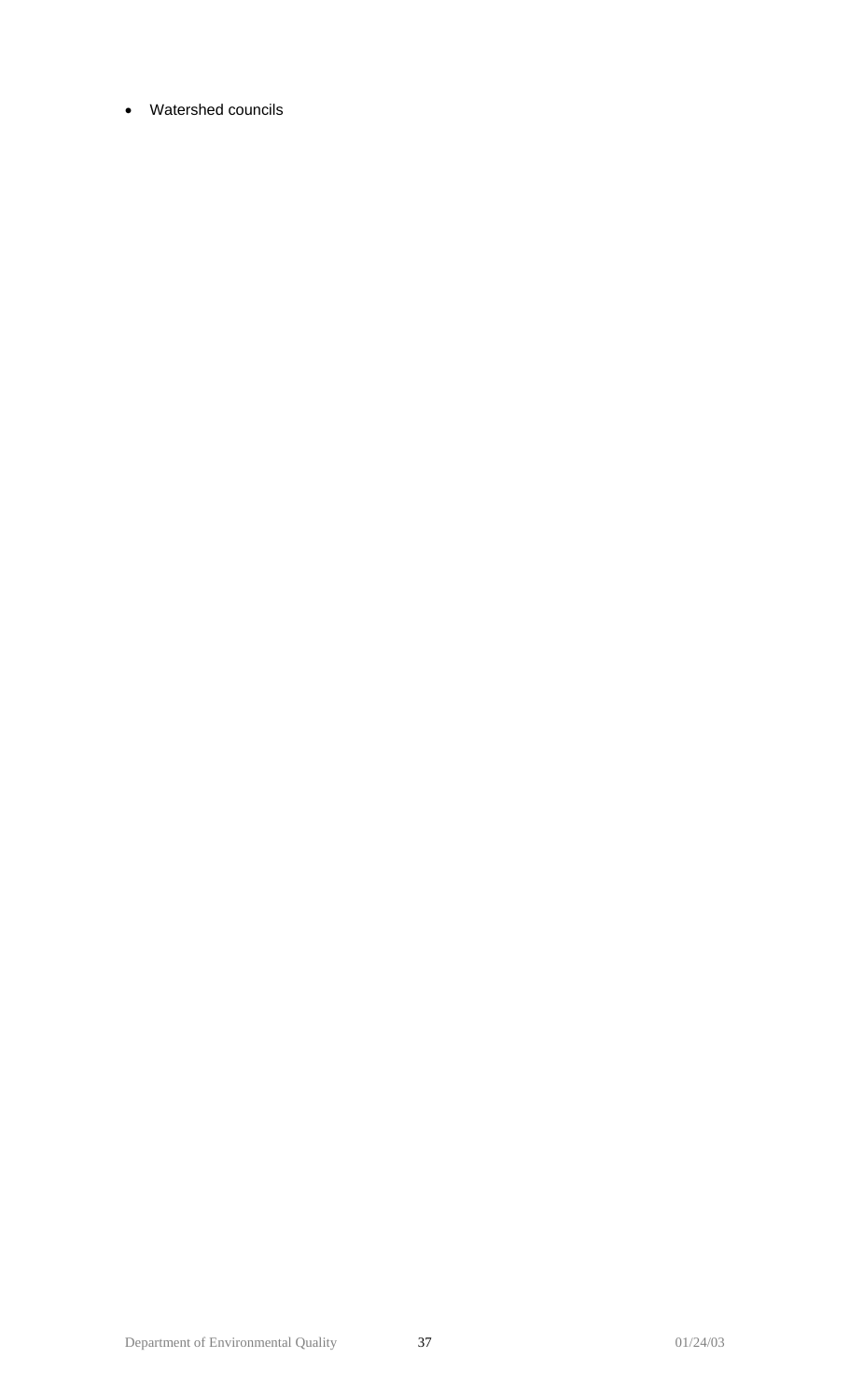![](_page_37_Figure_0.jpeg)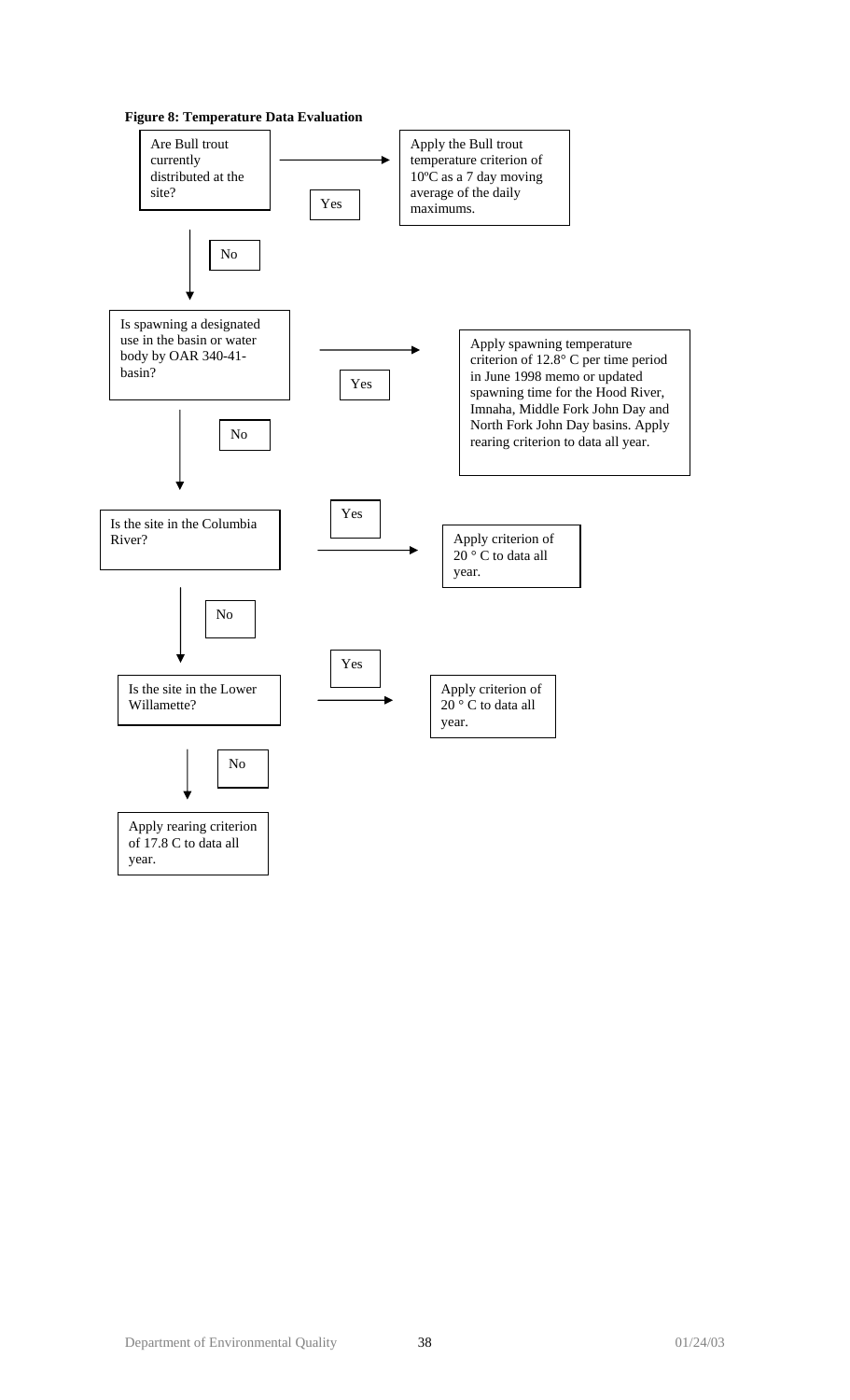| <b>PARAMETER:</b>                | <b>Total Dissolved Gas</b>     |
|----------------------------------|--------------------------------|
| <b>BENEFICIAL USES AFFECTED:</b> | Resident Fish and Aquatic Life |
| <b>NARRATIVE CRITERION:</b>      | OAR $340-41-(basin)(2)(n)$     |
| <b>NUMERIC CRITERION:</b>        | OAR 340-41-(basin)(2)(g)       |

#### Standards applicable to all basins:

(n) The concentration of total dissolved gas relative to atmospheric pressure at the point of sample collection shall not exceed 110 percent of saturation.

(g) The liberation of dissolved gases, such as carbon dioxide, hydrogen sulfide, or other gases, in sufficient quantities to cause objectionable odors or to be deleterious to fish or other aquatic life, navigation, recreation, or other reasonable uses made of such waters shall not be allowed.

#### Water body Specific:

• Columbia River had an alternate standard for specific periods of time since 1995 to allow additional spill over dams for fish passage

**WATER QUALITY LIMITED DETERMINATION (EPA CATEGORY 5):** More than 10 percent of the samples exceed standard and a minimum of at least two exceedences of the standard or a survey that identified beneficial use impairment due to total dissolved gas such as assessment of fish condition;

## **TIME PERIOD:**

Annual

#### **DATA REQUIREMENTS:**

Data collected since October 1990. A minimum of 5 representative data points available per site collected on separate days or a representative survey that includes assessment of fish condition.

## **EXAMPLES OF DATA USED FOR 2002 "INTEGRATED REPORT":**

No new data was submitted for evaluation in 2002.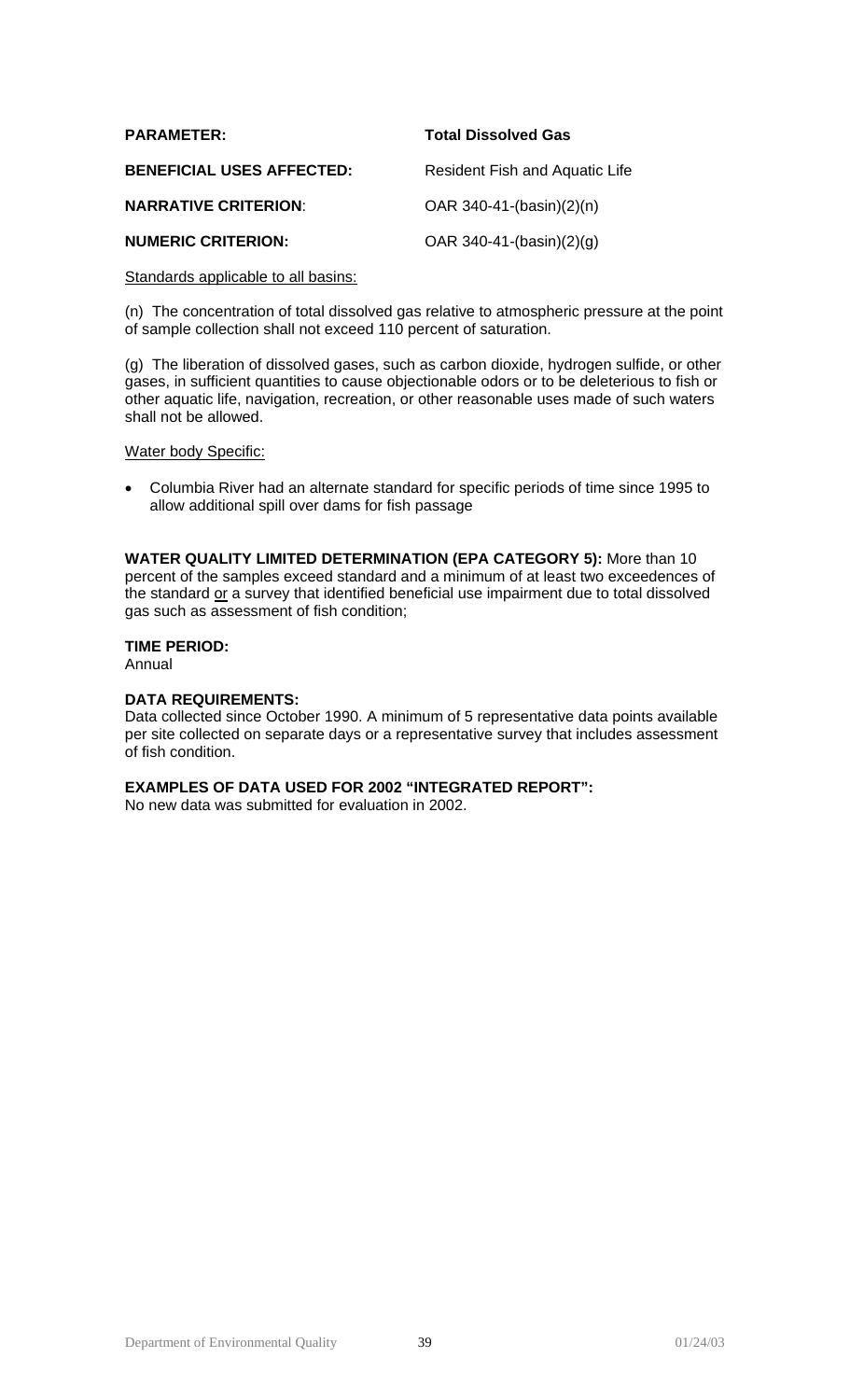| <b>PARAMETER:</b>                         | <b>Toxics</b>                            |
|-------------------------------------------|------------------------------------------|
| <b>BENEFICIAL USES AFFECTED:</b><br>Water | Resident Fish and Aquatic Life, Drinking |
| <b>NUMERIC CRITERIA:</b>                  | OAR 340-41- $(basin)(2)(p)(B)$           |
| <b>NARRATIVE CRITERIA:</b>                | OAR 340-41-(basin)(2)(p)(A)              |

### Standards applicable to all basins:

OAR 340-41-445(2)(p)(A): Toxic substances shall not be introduced above natural background levels in the waters of the state in amounts, concentrations, or combinations which may be harmful, may chemically change to harmful forms in the environment, or may accumulate in sediments or bioaccumulate in aquatic life or wildlife to levels that adversely affect public health, safety, or welfare; aquatic life; wildlife; or other designated beneficial uses;

OAR 340-41-445(2)(p)(B): Levels of toxic substances shall not exceed the criteria listed in Table 20 which were based on criteria established by EPA and published in Quality Criteria for Water (1986), unless otherwise noted;

OAR 340-41-445 $(2)(p)(C)$ : ... Where no published EPA criteria exist for a toxic substance, public health advisories and other published scientific literature may be considered and used, if appropriate, to set guidance values.

## **Water Column Data Evaluation:**

Sample results were compared to criteria contained in Table 20. These criteria can be viewed at:

<http://www.deq.state.or.us/wq/wqrules/wqrules.htm>

Several of the freshwater criteria in Table 20 are hardness dependent. These criteria are identified in Table 20 with a "+" notation. EPA has developed equations to calculate the criteria as a function of hardness as follows:

## Acute:

Criteria maximum concentration (CMC) =  $e^{(m_a \left[ \ln \left( {hardness} \right) \right] + b_a)}$ 

Chronic:

Criteria chronic concentration (CCC) =  $e^{(m_c \lfloor \ln (hardness) \rfloor + b_c)}$ 

The variables are defined as follows:

| <b>Metal</b>  | $m_{a}$ | $\mathbf{p}_a$ | $m_c$  | $\mathbf{p}_{\rm c}$ |
|---------------|---------|----------------|--------|----------------------|
| Cadmium       | 1.128   | $-3.828$       | 0.7852 | $-3.490$             |
| Chromium      | 0.819   | 3.688          | 0.819  | 1.561                |
| Copper        | 0.9422  | $-1.464$       | 0.8545 | $-1.465$             |
| Lead          | 1.273   | $-1.460$       | 1.273  | $-4.705$             |
| <b>Nickel</b> | 0.8460  | 3.3612         | 0.8460 | 1.1645               |
| Silver        | 1.72    | $-6.520$       |        |                      |
| Zinc          | 0.8473  | 0.8604         | 0.8473 | 0.7614               |

Where hardness was not measured directly, the following equation was used to calculate the hardness value (Standard Methods for the Examination of Water and Wastewater, 20<sup>th</sup> edition, 1998, American Public Health Association, American Water Works Association, Water Environment Federation):

Hardness, mg equivalent CaCo<sub>3</sub>/L = 2.497{Ca, mg/L} + 4.1189 {Mg, mg/L)

If hardness was less than 25 mg/L, 25 mg/L was used as the default value. EPA describes the minimum hardness to be used when calculating hardness dependent freshwater metals criteria in 40 CFR Section 131.36(c)(4)(i).

The data are compared to the most stringent criteria applicable. Usually the most stringent criteria are those listed under the section labeled "Concentration in Units per Liter for Protection of Human Health" in Table 20. The water and fish ingestion criteria apply to all basins where fishing and water supply are listed as beneficial uses.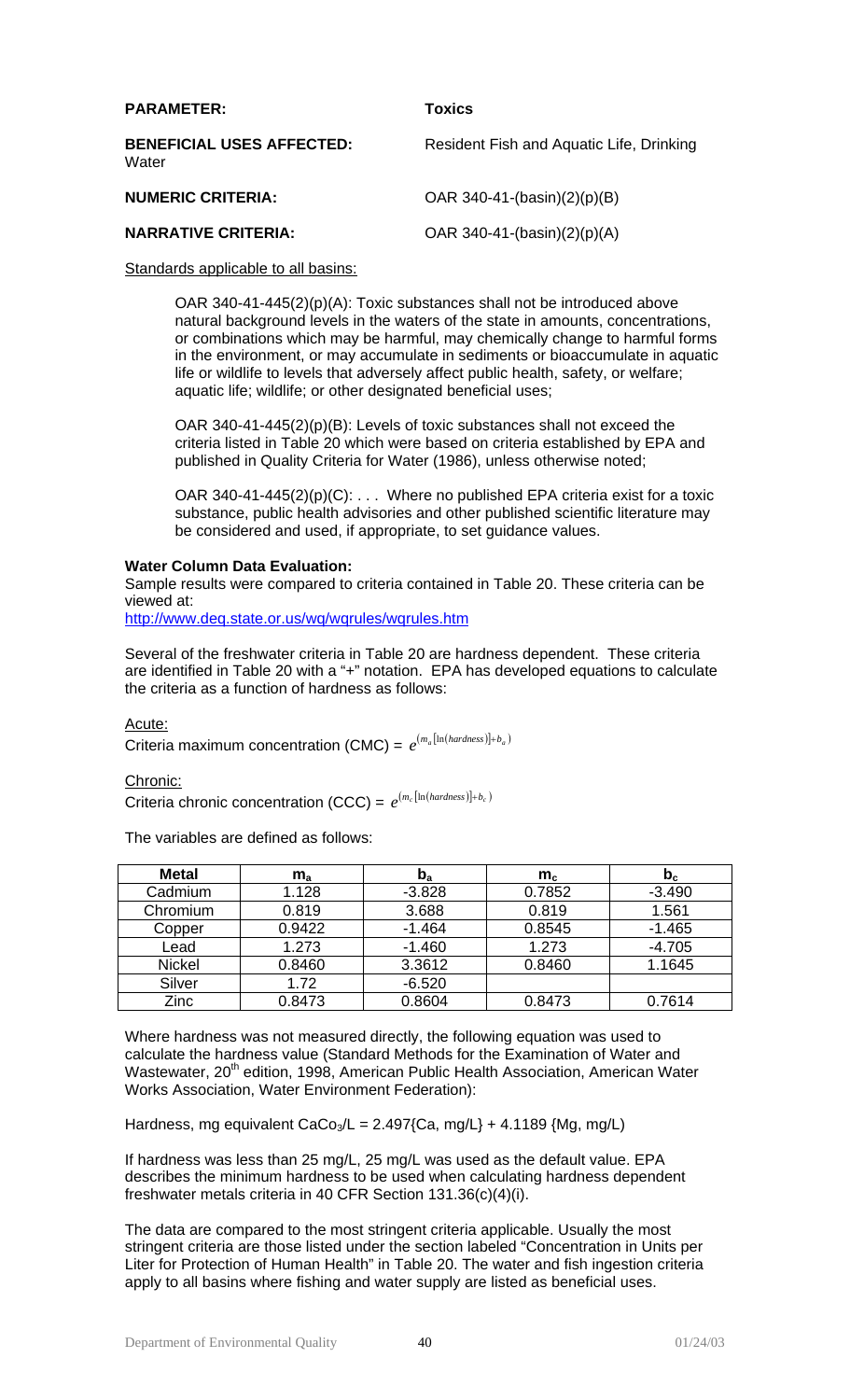Most of the "toxics" data reviewed was sampled and analyzed by the US Geological Survey (USGS). The USGS previously used a minimum reporting level or "MRL" when reporting results for inorganic and organic parameters. The MRL is defined by the USGS as "the smallest measured concentration of a substance that can be reliably measured by using a given analytical method" (USGS 1999). $^2$  $^2$  The MRL is the "less-than" value reported when an analyte either is not detected or is detected at a concentration less than the MRL.

USGS data is available on their website at: [http://water.usgs.gov/nwis/>](http://water.usgs.gov/nwis/)

The data is recorded with remark codes in the following categories, where the "less than" value is the MRL:

< Actual value is known to be less than the value shown.

> Actual value is known to be greater than the value shown.

During the development of the 303(d) lists for 1996, 1998 and 2002, data was evaluated according to the following flow chart:

<span id="page-40-0"></span><sup>&</sup>lt;sup>2</sup>  $2$  U.S. Geological Survey, "New Reporting Procedures Based on Long Term Method Detection Levels and Some Considerations for Interpretations of Water Quality Data Provided by the US Geological Survey National Water Quality Laboratory", Childress, C.J. et al, 1999, Report 99-193.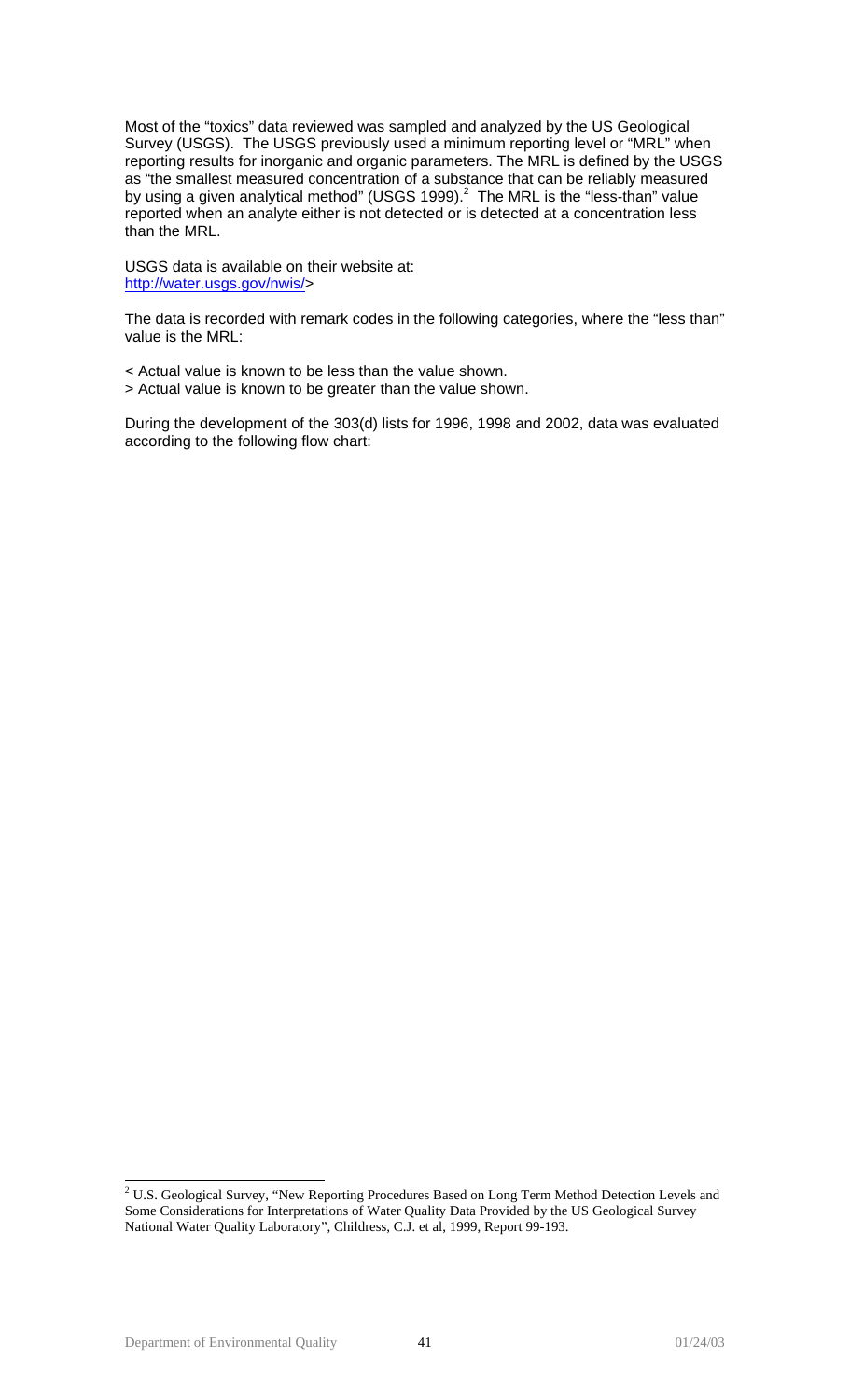![](_page_41_Figure_0.jpeg)

![](_page_41_Figure_1.jpeg)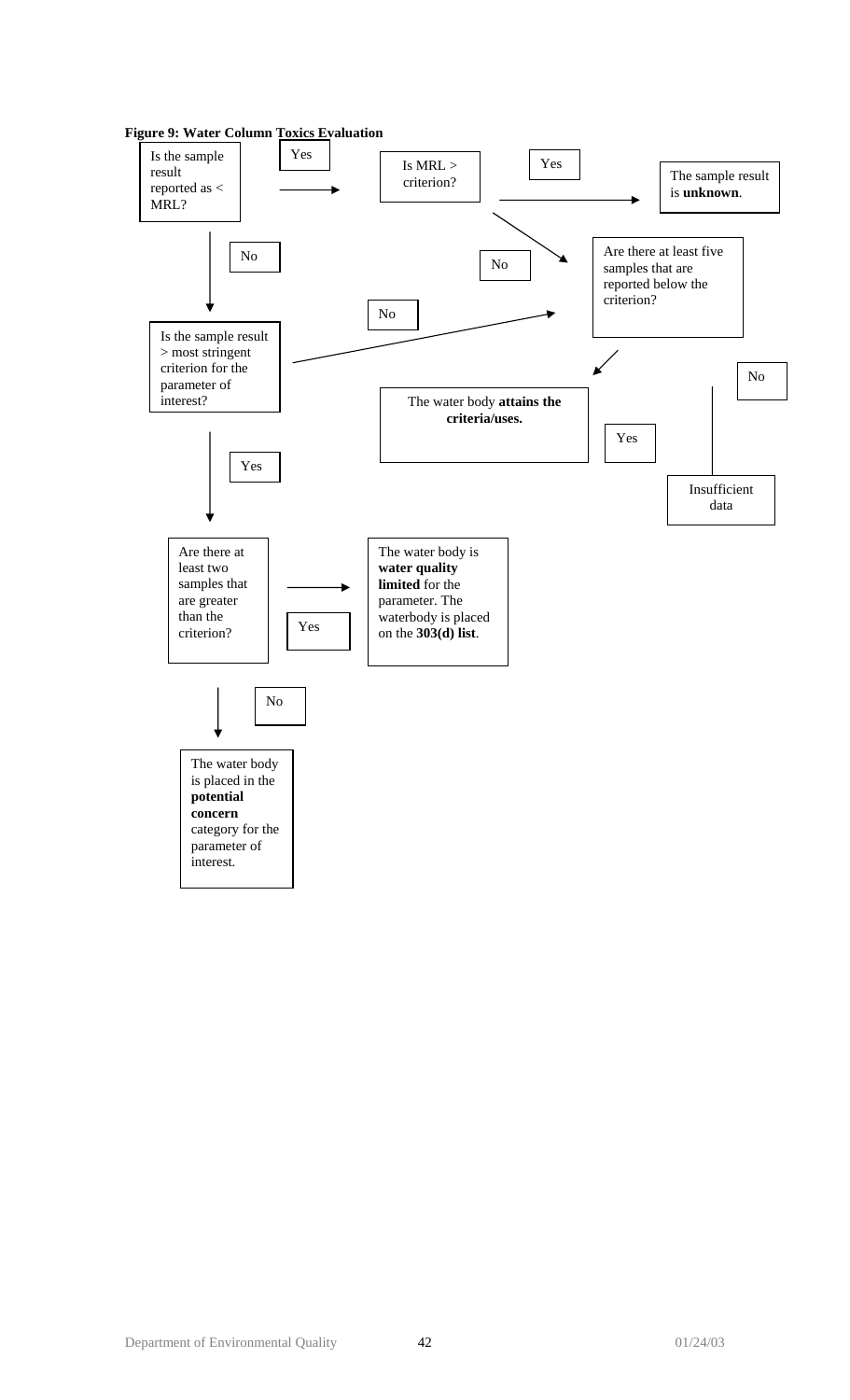## **Fish Tissue Data:**

The chemical has been detected in more than 10% of available fish tissue samples, and the mean of the detects exceeds a threshold value derived from EPA water quality criteria. The threshold value is related to the water quality criteria as follows:

> Fish Tissue Threshold Value = Table 20 Criteria for Protection of Human Health (ug/l)

∗ BCF (l/kg) ∗ (mg/1000 ug)

where BCF = Bioconcentration Factor. BCFs were obtained from the EPA Region VIII Criteria Chart (July 1993).

#### **Fish Consumption Advisories:**

• A fish or shellfish consumption advisory or recommendation issued by the Health Division specifically refers to this chemical.

### **Bioassay data:**

The chemical has been found to cause a biological impairment via a field test of significance such as a bioassay. The field test must involve comparison to a reference condition.

#### **Other Methodologies**:

• Peer reviewed methodologies used for the determination of contaminant levels in the water column. Contaminant levels are compared directly to Table 20 criteria.

**WATER QUALITY LIMITED DETERMINATION (EPA CATEGORY 5):** For water column data and bioassay data, a minimum sample set of two, with a minimum of two exceedances of the applicable criteria.

**ATTAINING CRITERIA (EPA CATEGORY 2):** For water column data, a minimum sample set of five, with all sample results below the applicable criterion.

## **TIME PERIOD:** Annual

## **DATA REQUIREMENTS:**

Data collected since October 1990.

## **EXAMPLES OF DATA USED FOR 2002 "INTEGRATED REPORT":**

- Oregon Department of Environmental Quality
- U.S. Geological Survey
- Eugene Springfield Water Pollution Control Facility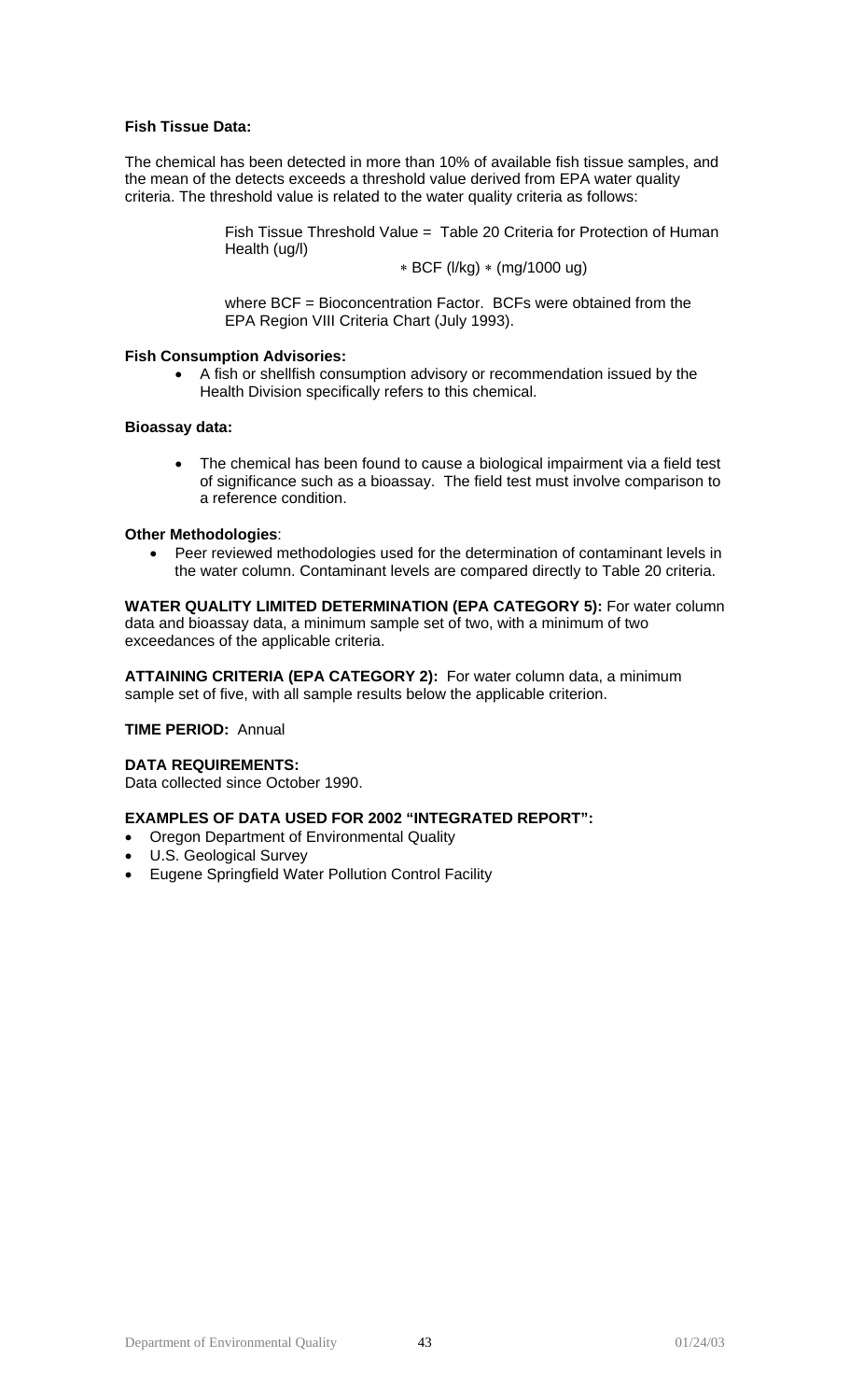| <b>PARAMETER:</b>                           | <b>Turbidity</b>                      |  |
|---------------------------------------------|---------------------------------------|--|
| <b>BENEFICIAL USES AFFECTED:</b><br>Supply, | Resident Fish and Aquatic Life, Water |  |
|                                             | Aesthetics                            |  |
| <b>NARRATIVE CRITERION:</b>                 | OAR $340-41-(basin)(2)(c)$            |  |

# Standards applicable to all basins:

No more than ten percent cumulative increase in natural stream turbidities shall be allowed, as measured relative to a control point immediately upstream of the turbidity causing activities.

**WATER QUALITY LIMITED CRITERIA:** A systematic or persistent increase (of greater than 10%) in turbidity due to an operational activity that occurs on a persistent basis (e.g. dam release or irrigation return, etc).

# **TIME PERIOD:**

Annual

## **DATA REQUIREMENTS:**

Data collected since October 1990 on a frequent enough basis (e.g. daily) to establish a relationship between water quality and a turbidity causing activity.

## **EXAMPLES OF DATA USED FOR 2002 "INTEGRATED REPORT":**

No new data was submitted for evaluation in 2002.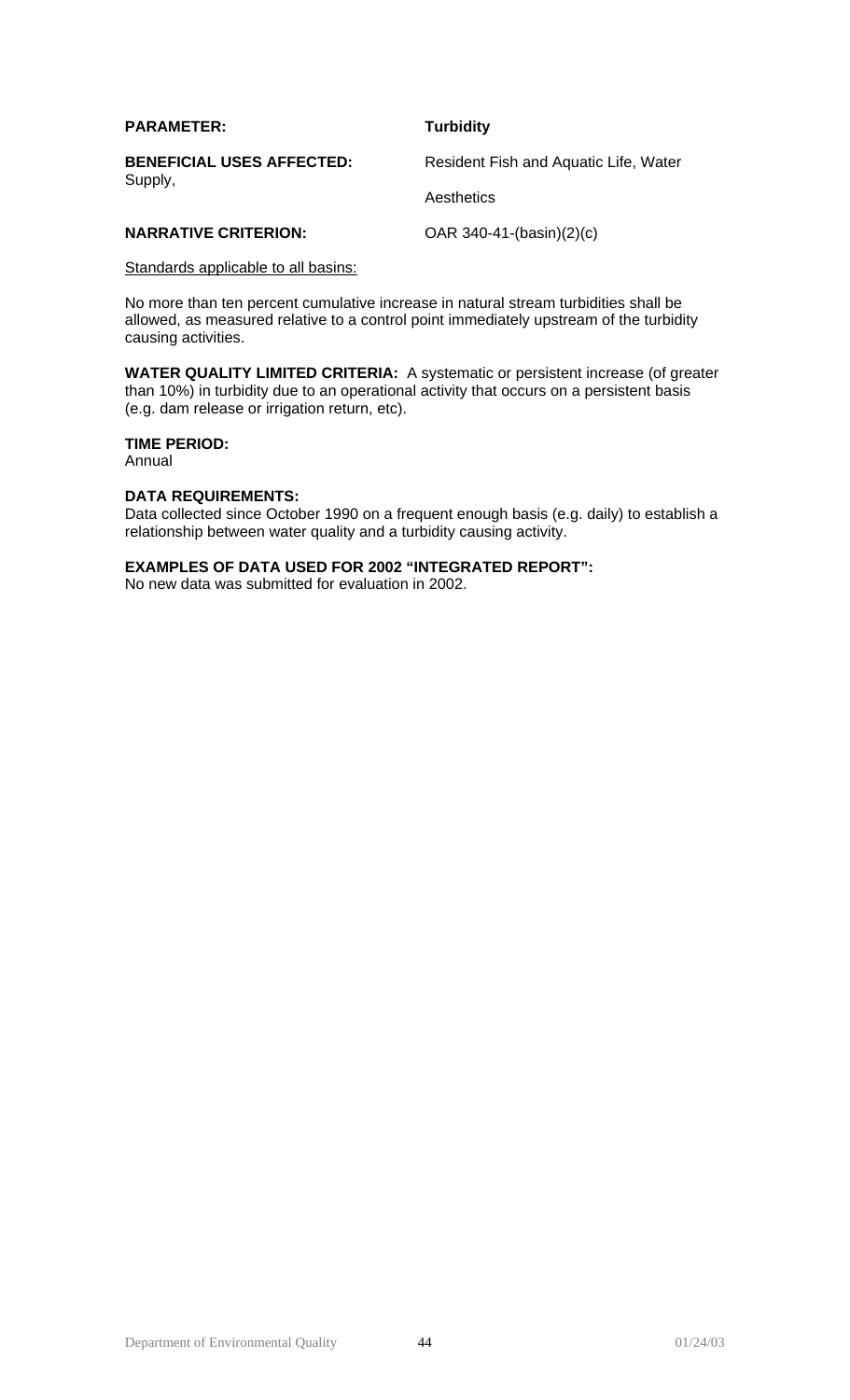## *INTEGRATED REPORT FORMAT:*

The Integrated Report consists of the following columns: USGS  $4<sup>th</sup>$  Field Subbasin, Water body Name, Water body LLID, Beginning and Ending River Mile, Parameter, Beneficial Uses, Criterion, Season, Supporting Data, Listing Status, Assessment Date.

**Subbasin:** The names are based on the USGS Hydrologic Unit Codes (HUCs) fourth field boundaries.

**Water body Name:** The name of the water body, utilizing the USGS stream names.

**Water body LLID**: The unique identifier for each water body.

**Beginning and ending river mile:** The length of the listing for the water body segment (in miles).

**Parameter:** Name of water quality parameter being considered.

**Beneficial Uses:** The beneficial uses the criteria are designed to protect.

**Criteria:** The narrative or numeric criteria the data are compared to and must meet to be in compliance with the standard.

**Season:** The time of year when the water quality standard is violated.

**Supporting Data:** A summary of the data evaluated during the assessment. The river mile of the sampling point(s) is included.

## **Listing Status:**

- Attaining criteria/Uses
- WQL not needing a TMDL
- TMDL Approved
- 303(d) list
- Insufficient or no data
- Potential Concern

**Assessment Year:** This column identifies the year the assessment took place. Many of the water bodies that are identified with an assessment year of 1998 were actually assessed in 1996.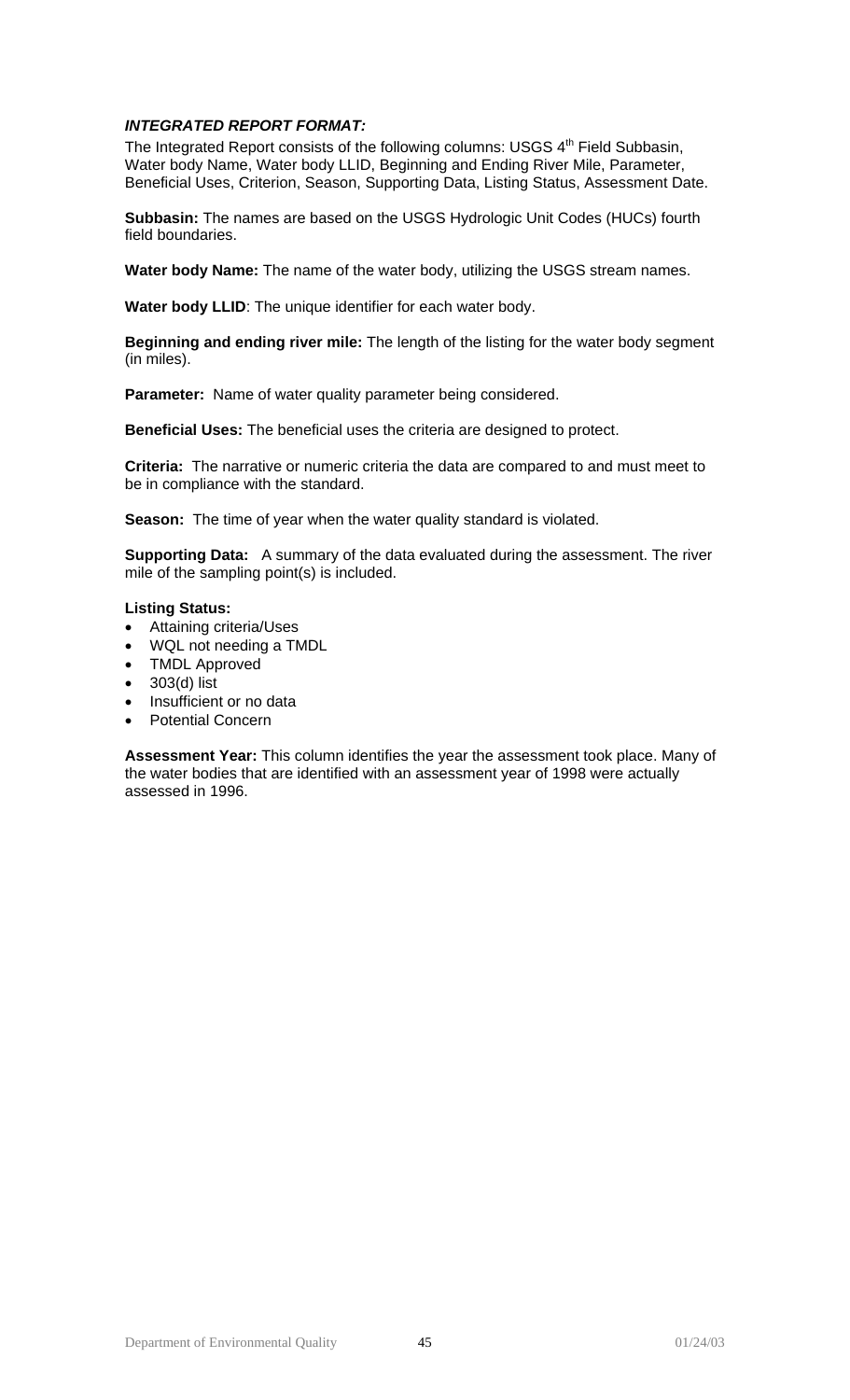## **APPENDIX A**

# **2002 303(d) LIST/DELIST DATA SUBMITTALS MINIMUM DATA REQUIREMENTS**

The following quality assurance and quality control (QA/QC) requirements must be met by all data submitted in support of listing or delisting a waterbody segment in the Oregon 2002 303(d) List

- Identify and document precise sampling site location(s). The sampling location should be documented by latitude and longitude in either decimal degrees or degrees, minutes, seconds.
- Document date and time the samples were collected.
- Sampling and analysis must be conducted under a written QA/QC Plan or by established and approved protocols such as contained in the Water Quality Monitoring Technical Guidebook, The Oregon Plan for Salmon and Watersheds, July 1999. The QA/QC plan must contain the data quality objectives (DQOs). An example of a QA/QC project plan is available on DEQ's website at:

http://waterquality.deq.state.or.us/wq/303dlist/QAPPExample.htm

- Chemistry samples must be analyzed in accordance with methods cited in the most recent edition of *Standard Methods for the Examination of Water and Waste Water,*  or using EPA approved methods listed in the most recent update of 40 CFR 136. The analysis must utilize appropriate QA/QC protocols, such as routinely analyzing replicates, blanks, laboratory control samples (LCS) and spiked samples. Data using field kits is only acceptable if the kits use a method approved under 40 CFR 136 and the QA/QC protocols referenced above have been adhered to. *(See* DEQ Laboratory Field Sampling Reference Guide, *and* DEQ Laboratory Quality Assurance Manual.)
- Written documentation must be submitted indicating how the data was evaluated to ensure it met the QA/QC objectives including the data quality objectives.
- Samples analyzed must comply with preservation, transportation and holding time recommendations cited in the most recent edition of Standard Methods for the Examination of Water and Waste Water or the DEQ Laboratory Field Sampling Reference Guide".
- Data must be reported in standard units recommended in the relevant approved method.
- Instruments (pH, DO, Conductivity, Temperature, etc.) are to be operated and calibrated according to manufacturer's recommendations, or other acceptable, established procedure. Field measurements must be conducted using methods cited in the most recent edition of Standard Methods for Analysis of Water and Waste Water. For grab samples, duplicate samples will be taken at a minimum of 10% of the total number of monitoring sites (1 duplicate for every 10 sites).

Reference: Water Quality Monitoring Technical Guide Book, The Oregon Plan for Salmon and Watersheds July 1999. Available from Oregon Plan website at <http://www.oregon-plan.org/status.html>

• Continuous temperature monitoring must follow standardized field protocols. At a minimum, pre and post deployment accuracy checks must be conducted using a NIST (National Institute of Standards and Technology) traceable thermometer. For data to be acceptable it must be bracketed by two acceptable field temperature audits during the deployment period.

Reference: Water Quality Monitoring Technical Guide Book, The Oregon Plan for Salmon and Watersheds July 1999. Available from Oregon Plan website at <http://www.oregon-plan.org/status.html>